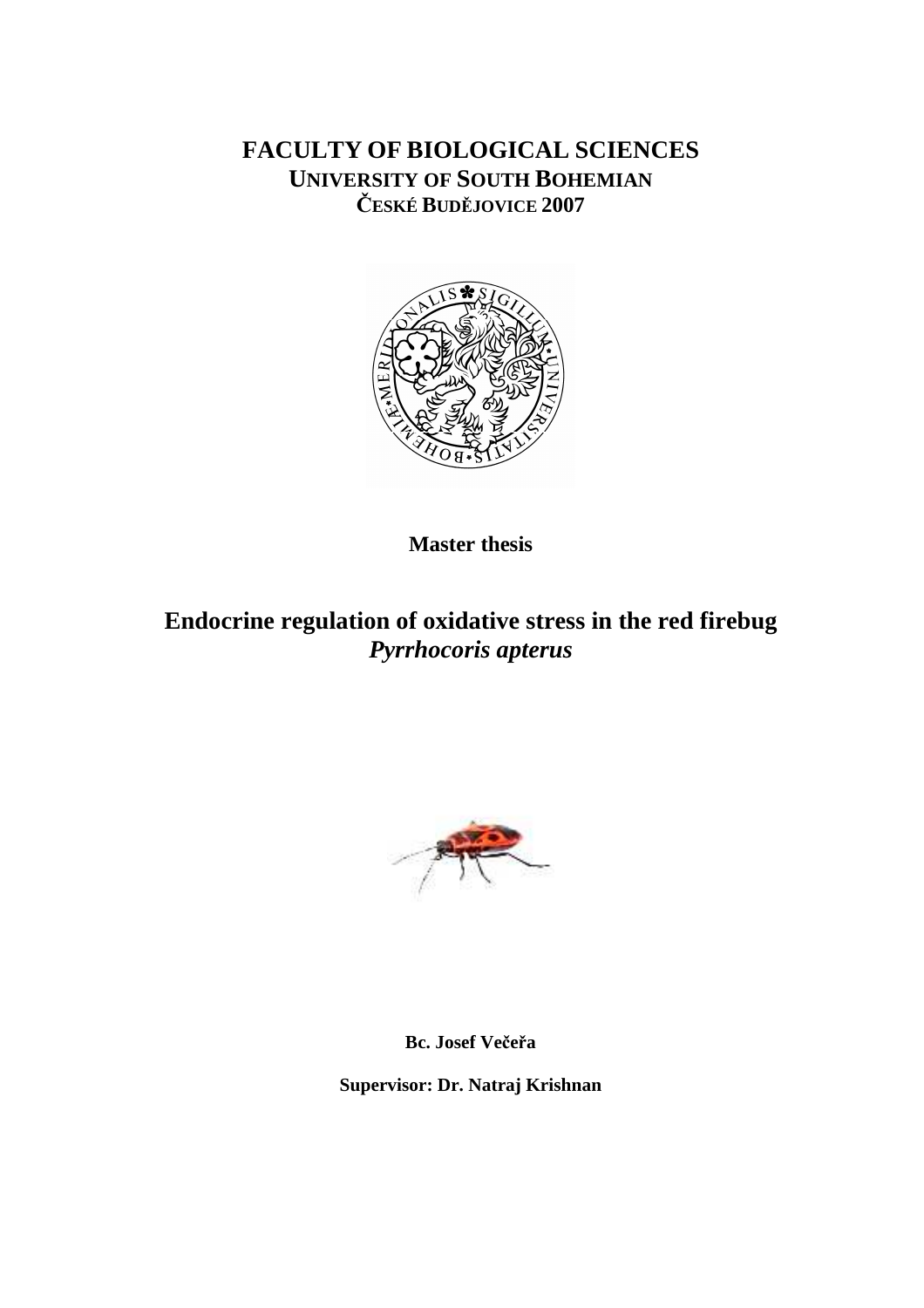## **Master thesis**

VEČEŘA J., 2007. Endocrine regulation of oxidative stress in the red firebug *Pyrrhocoris apterus.* 49 p., Faculty of Biological Sciences, The University of South Bohemia, České Budějovice, Czech Republic.

# **Annotation**

A potential antioxidant effect of two insect hormones, Pyrap-AKH and 20 hydroxyecdysone, in the red firebug *Pyrrhocoris apterus* under conditions of oxidative stress was examined. Oxidative stress was induced by injection of herbicide Paraquat into the insect body. To verify that oxidative stress was developed sufficiently in the insects, thiobarbituric acid reactive substances, mainly malondialdehyde (TBARS) and protein carbonyls as principal biomarkers of oxidative stress were analyzed in CNS and hemolymph. A positive antioxidant effect of the two hormones was demonstrated by measuring content of GSH in brain and hemolymph, activity of γ-GTP in brain, and the total antioxidant activity in hemolymph.

I declare here that I wrote this work on my own, with usage of advices from my supervisor and of literature cited below.

Prohlašuji, že v souladu s § 47b zákona č. 111/1998 Sb. v platném znění souhlasím se zveřejněním své diplomové práce, a to v nezkrácené podobě elektronickou cestou ve veřejně přístupné části databáze STAG provozované Jihočeskou univerzitou v Českých Budějovicích na jejích internetových stránkách.

České Budějovice 2007 ……………………………

Josef Večeřa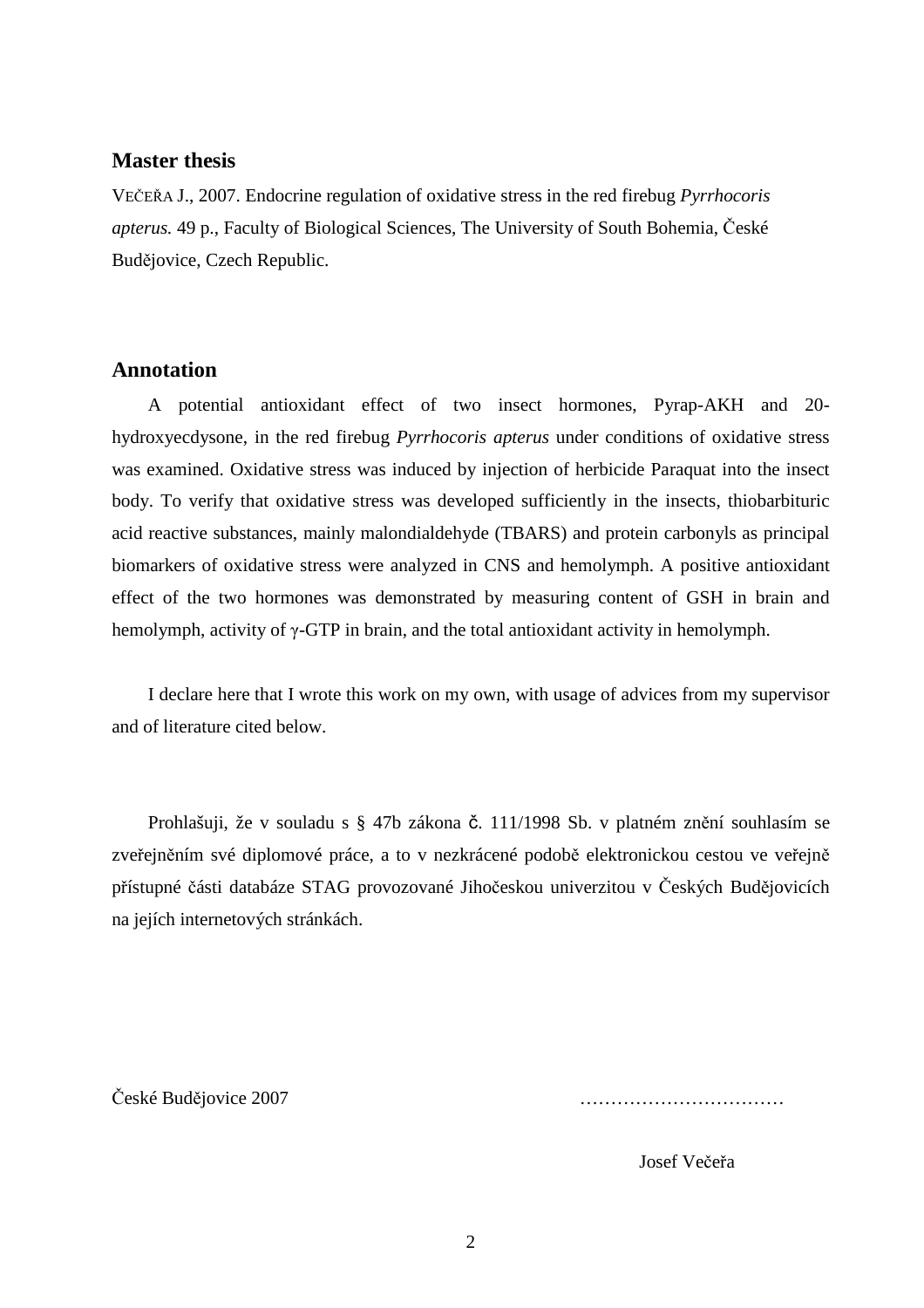## **ACKNOWLEDGEMENTS**

I consider myself a very lucky student because I was given an opportunity to work on my Masters thesis at the Entomological Department of Academy of Science in České Budějovice, with a team of wonderful people. My immense thanks go to my supervisor Natraj Krishnan, for his incessant assistance, optimistic state of mind and regular rations of laughter and good cheer during the whole work. I'm also very grateful to Dalibor Kodrík for his willingness to give me valuable advice whenever I needed some and for his assistance with finishing this work. I also extend my sincere thanks to Iva Bártů, Helena Štěbrová and Markéta Patočková for keeping an enjoyable atmosphere in our lab.

Thank you, father, sister, grandma and especially mother, for your support during my whole studies. I can hardly imagine any substantive scientific results without your help.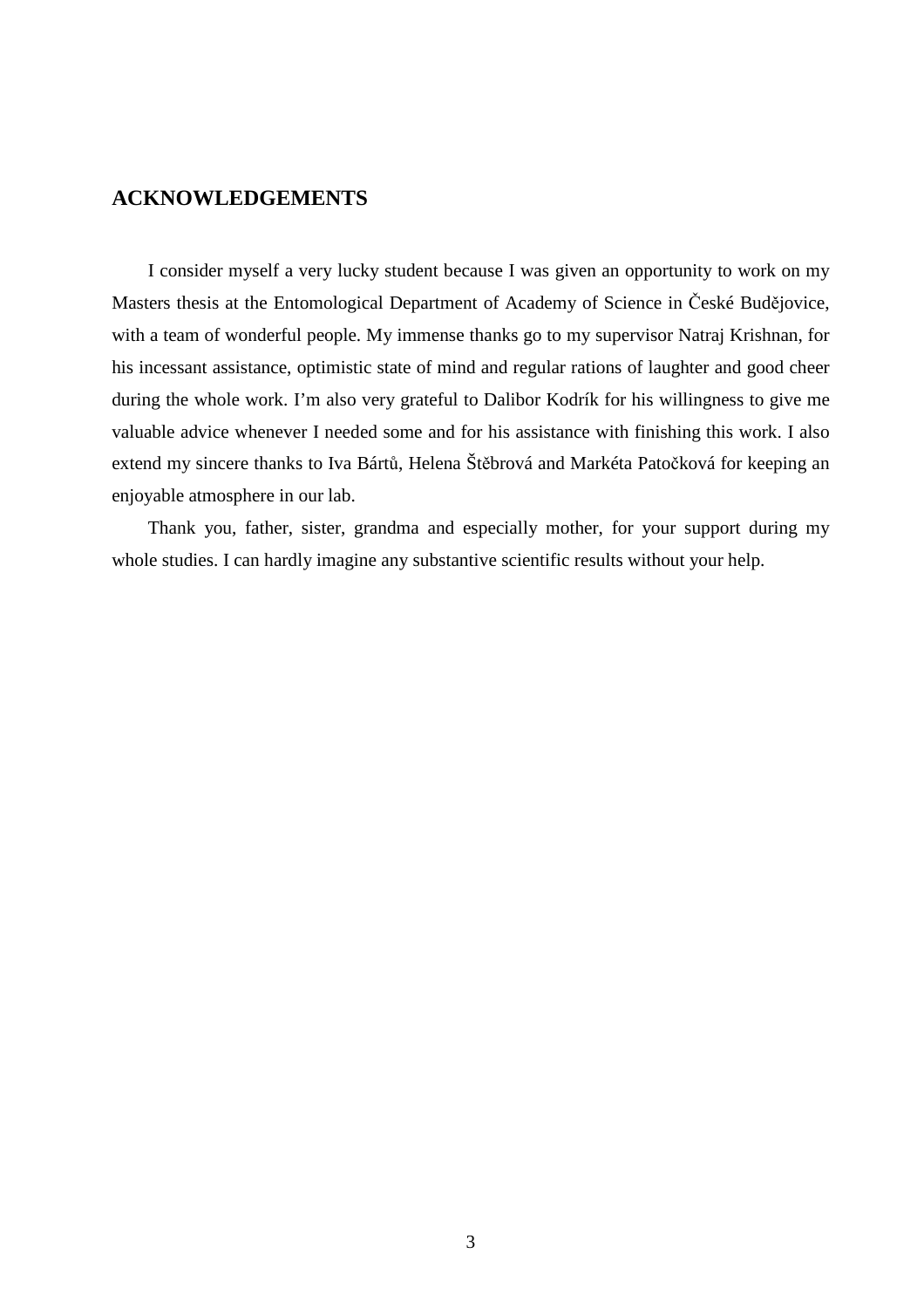# **TABLE OF CONTENTS**

| <b>Introduction</b>                                          | $6 - 17$  |
|--------------------------------------------------------------|-----------|
| A backgrounder on reactive oxygen species                    | $6 - 7$   |
| <b>Formation and reactivity of main ROS</b>                  | $7 - 8$   |
| <b>Biological action of ROS</b>                              | $9-10$    |
| Lipid peroxidation                                           | $9-10$    |
| Oxidative damage to proteins                                 | 10        |
| Oxidative damage to DNA                                      | 10        |
| <b>Antioxidant defense mechanisms</b>                        | $11-13$   |
| Superoxide dismutase                                         | 11        |
| Glutathione peroxidase                                       | 11        |
| $\gamma$ -glutamyl transpeptidase                            | $11 - 12$ |
| Glutathione                                                  | 12        |
| Catalase                                                     | $12 - 13$ |
| Paraquat – a herbicide that generates free radicals          | 13        |
| <b>Endocrine control of oxidative stress in insects</b>      | 14-17     |
| 20-hydroxy ecdysone – potential antioxidant I                | $14-15$   |
| Adipokinetic Hormone – potential antioxidant II              | $15-17$   |
| <b>Materials and methods</b>                                 | 18-23     |
| <b>Experimental insects and chemical treatments</b>          | 18        |
| <b>Oxidative stress parameters</b>                           | 19        |
| Lipid peroxidation                                           | 19        |
| Protein carbonylation                                        | 19        |
| <b>Extraction of the AKH from CNS and hemolymph</b>          | 20        |
| <b>Quantification of AKH by ELISA</b>                        | 20        |
| Antioxidant response in CNS and hemolymph                    | 21-22     |
| Glutathione content                                          | 21        |
| $\gamma$ - glutamyl transpeptidase ( $\gamma$ -GTP) activity | 21        |
| Total antioxidant activity                                   | $21 - 22$ |
| <b>Statistical analysis</b>                                  | 22        |
| <b>Results</b>                                               | $23 - 25$ |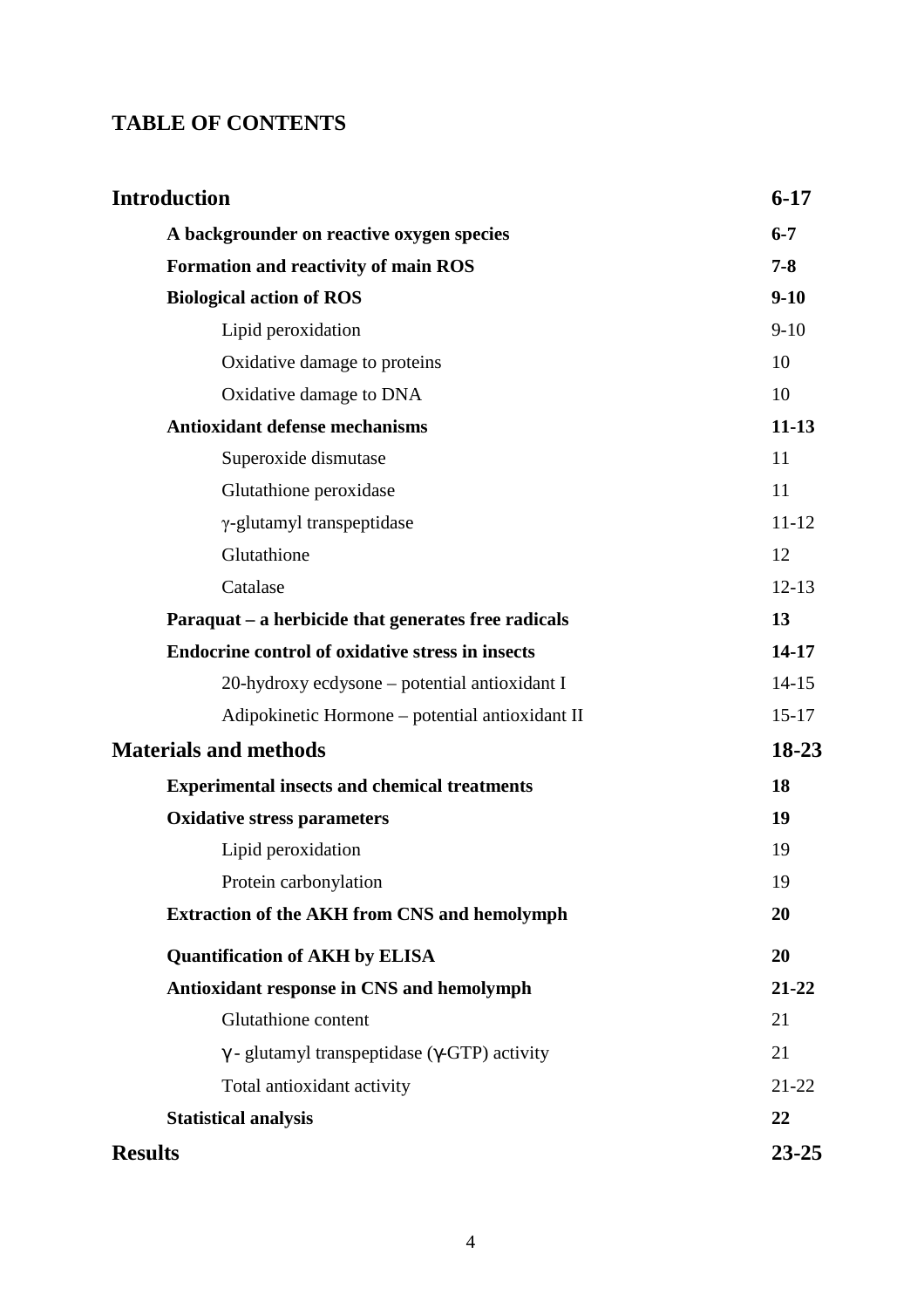| Dose response of PQ                                                | 23        |
|--------------------------------------------------------------------|-----------|
| <b>Experiments with 20E</b>                                        | $23 - 24$ |
| Oxidative stress biomarkers in membranes of brain tissue           | 23        |
| Glutathione content and $\gamma$ -glutamyl transpeptidase activity | $23 - 24$ |
| <b>Experiments with AKH</b>                                        | 24-25     |
| AKH content in CNS and hemolymph in response to oxidative stress   | 24        |
| Oxidative stress biomarker in hemolymph                            | $24 - 25$ |
| Antioxidant response in hemolymph                                  | 25        |
| <b>Discussion</b>                                                  | $26 - 29$ |
| The antioxidant properties of 20E                                  | $26 - 27$ |
| The antioxidant properties of AKH                                  | 28-29     |
| <b>General conclusion</b>                                          | $30 - 31$ |
| <b>References</b>                                                  | 32-38     |
| Supplement 1.                                                      | 39-48     |
| Supplement 2.                                                      | 49        |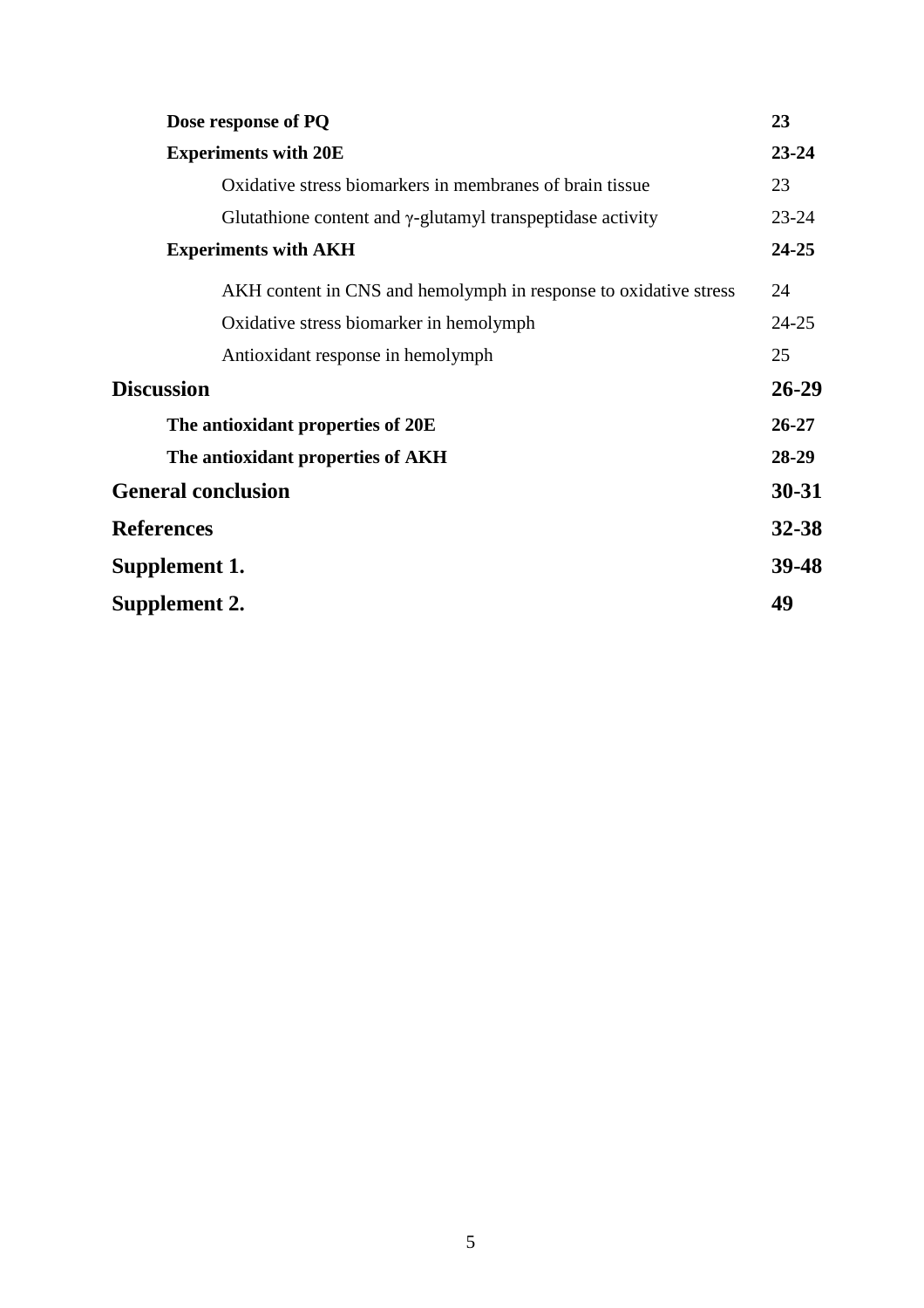## **INTRODUCTION**

#### *A backgrounder on reactive oxygen species*

The discoveries of superoxide  $(O_2)$  by Gerschman et al. (1954) and superoxide dismutase by McCord and Fridovich (1969) opened the way for what is now a broad and far-reaching field of study involving the detection, characterization and analysis of the role of reactive oxygen species (ROS) in both normal and pathological processes of cellular metabolism.

ROS are formed during a variety of biochemical reactions and cellular functions. Most ROS come from the endogenous sources as by-products of normal and essential metabolic reactions, such as energy generation from mitochondria or the detoxification reactions involving the cytochrome P-450 enzyme system (Halliwell and Gutteridge, 1989). Exogenous sources include exposure to environmental pollutants, ionizing radiation etc

 Oxygen breathing to produce energy involves generation of free radicals. During the whole mitochondrial oxidative phosphorylation and the respiratory chain, there is about 2% of the electron flow that may leak out from respiratory chain and reduce oxygen to  $O_2$ . When cells or tissues are under stressful or diseased conditions, the electron leakage may be greatly increased, thus causing more  $O_2$  formation (Beckman and Ames, 2000; Chance et al., 1979). Superoxide formation is the first step in a couple of reactions by which highly reactive oxygen derivates like hydrogen peroxide  $(H_2O_2)$  and hydroxyl radical  $(OH<sup>2</sup>)$  are produced.

When free radical formation exceeds the radical scavenging systems then a situation called "oxidative stress" is encountered and the effect of these toxic molecules on cell functions are collectively called "oxidative stress effects". ROS generated within the organism or taken from their environment highly react with various organic molecules and impair diverse cell functions (Halliwell and Gutteridge, 1989). Inflicted tissue damage reduces performance and may threaten survival of the organism. ROS react with various cellular components including DNA, proteins, lipids/fatty acids and advanced glycation end products (e.g. carbonyls). These reactions between cellular components and ROS lead to DNA damage, mitochondrial malfunction, enzymatic inactivation, cell membrane damage and eventually cell death (apoptosis).

The cell has developed an elaborate antioxidant system, including various enzymes or molecules to scavenge intra- and extracellular ROS produced either in normal conditions or oxidative stress. These include superoxide dismutase (SOD), glutathione peroxidase (GPX),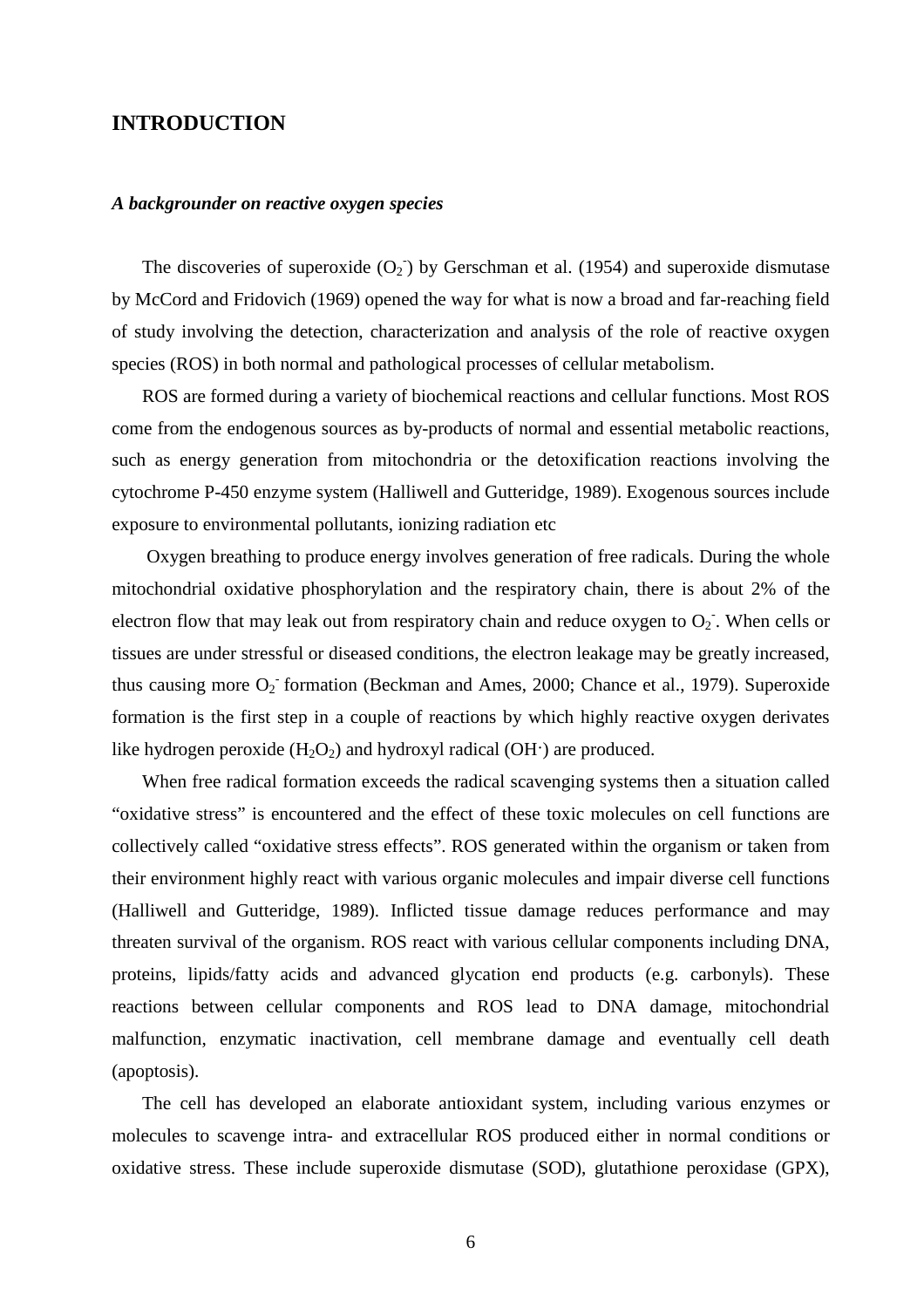catalase, the thioredoxin system, and nonenzymatic antioxidants and scavengers. However, it is highly likely that the endogenous antioxidant system may be overhelmed under conditions such as oxidative stress, leading to more ROS-induced cellular damage. By definition oxidative stress results when free radical formation is unbalanced in proportion to the protective antioxidants.

#### *Formation and reactivity of main ROS*

Atmospheric oxygen in its ground-state is distinctive among the gaseous elements because it is a biradical (it has two unpaired electrons). This feature makes oxygen very unlikely to participate in reactions with organic molecules unless it is "activated". A mechanism of activation is by the stepwise monovalent reduction of oxygen to form superoxide  $(O_2)$ , hydrogen peroxide  $(H_2O_2)$ , hydroxyl radical  $(OH<sub>1</sub>)$  and water molecule. The first three species are most common ROS.

#### *Superoxide*

The superoxide molecule  $(O_2)$  is a short-lived anion that is normally formed after one oxygen molecule accepts one electron from a reducing agent.  $O_2$  is an anion molecule that is impermeable to membranes such as the mitichondria inner membrane. However, anion channels have been shown to be able to facilitate  $O_2$  transport across the cell or mitochondrial membrane (Lynch and Fridovich, 1978; Vanden et al., 1998).  $O_2$  tends to spontaneously dismute to hydrogen peroxide, particularly when pH is about 4.7 (Bielski and Allen, 1977).  $O_2$  can also act as both reductant  $(E_0$  for  $O_2$  / $O_2$  is about 0.33 V) and an oxidant  $(E_0$  for  $H_2O_2/O_2$  is about 0.87 V) (Fee and Valentine, 1977), thus expanding its reactions with many biological molecules such as oxidation of both ascorbic acid and α-tocopherol (Nishikimi and Yagi, 1977) and reductions of both ketones (Frimer and Rosenthal, 1978) and metal cations (Patel, 1973). Here are some  $O_2$  related equations:

$$
O_2 + e^- \rightarrow O_2
$$
 [1]

$$
H_2O_2 \to HO_2 \cdot + e^- + H^+ \tag{2}
$$

$$
O_2 + Fe^{3+} \to Fe^{2+} + O_2
$$
 [3]

$$
\text{Fe}^{2+} + \text{H}_2\text{O}_2 \rightarrow \text{OH}^{\cdot} + \text{OH}^{\cdot} + \text{Fe}^{3+} \tag{4}
$$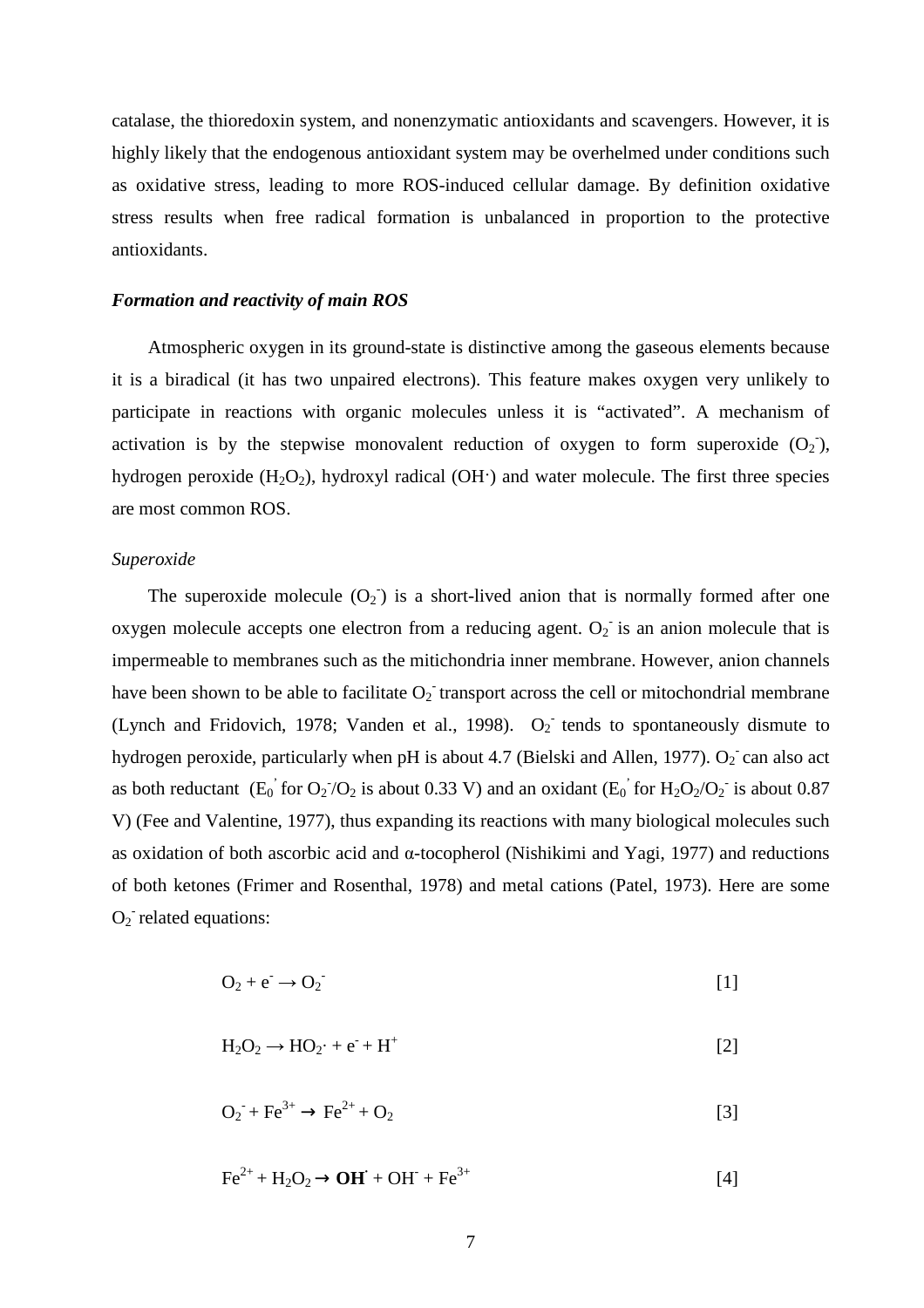$$
O_2 + H_2O_2 \rightarrow OH + OH + O_2 \tag{5}
$$

Equation [1] and [2] describe the two possible mechanisms of  $O_2$  formation, either by oxygen reduction or  $H_2O_2$  oxidation. Equations [3], [4] and [5] describe toxicity of  $O_2$  by generating OH.  $O_2$  can also attack iron-sulfur clusters, resulting in the release of ferrous ion, which can bind DNA molecule before before its reaction with  $H_2O_2$ . Thus, catalyzed by the iron ion bound in DNA molecule, the OH· would cause further damage and possible mutagenesis of DNA (Hassan, 1997).

#### *Hydrogen peroxide*

 $H<sub>2</sub>O<sub>2</sub>$  is not a free radical since it has no unpaired electrons. However, it is one of the most important ROS. Compared to  $O_2$ , it is a stronger oxidant and is much more permeable to cell or mitochondrial membranes by passive diffusion. Here are some  $H_2O_2$  related equations:

$$
O_2 + O_2 + 2H^+ \to H_2O_2 + O_2
$$
 [6]

$$
O_2 + e^{\cdot} + 2H^+ \rightarrow H_2O_2 \tag{7}
$$

$$
O_2 + 2e^- + 2H^+ \rightarrow H_2O_2 \tag{8}
$$

Compared to OH $\cdot$ , H<sub>2</sub>O<sub>2</sub> has much less reactivity. The major toxicity of H<sub>2</sub>O<sub>2</sub> arises from the interaction between  $H_2O_2$  and iron known as Fenton reaction (described below).

#### *Hydroxyl radical OH*·

OH $\cdot$  is a short-lived molecule (10<sup>-9</sup> s in cell) and is impermeable to the membrane. However, it has a high reactivity and thus it can react with any molecules - it is a very strong oxidant and its attack to biological systems can cause extensive cellular oxidations (Buettner, 1993). OH· can be generated by the Haber-Weiss reaction (equation [5]) or by Fenton reaction (equation [9]):

$$
H_2O_2 + Fe^{2+}/Cu^+ \rightarrow OH^{\cdot} + OH^{\cdot} + Fe^{3+}/Cu^{2+}
$$
 [9]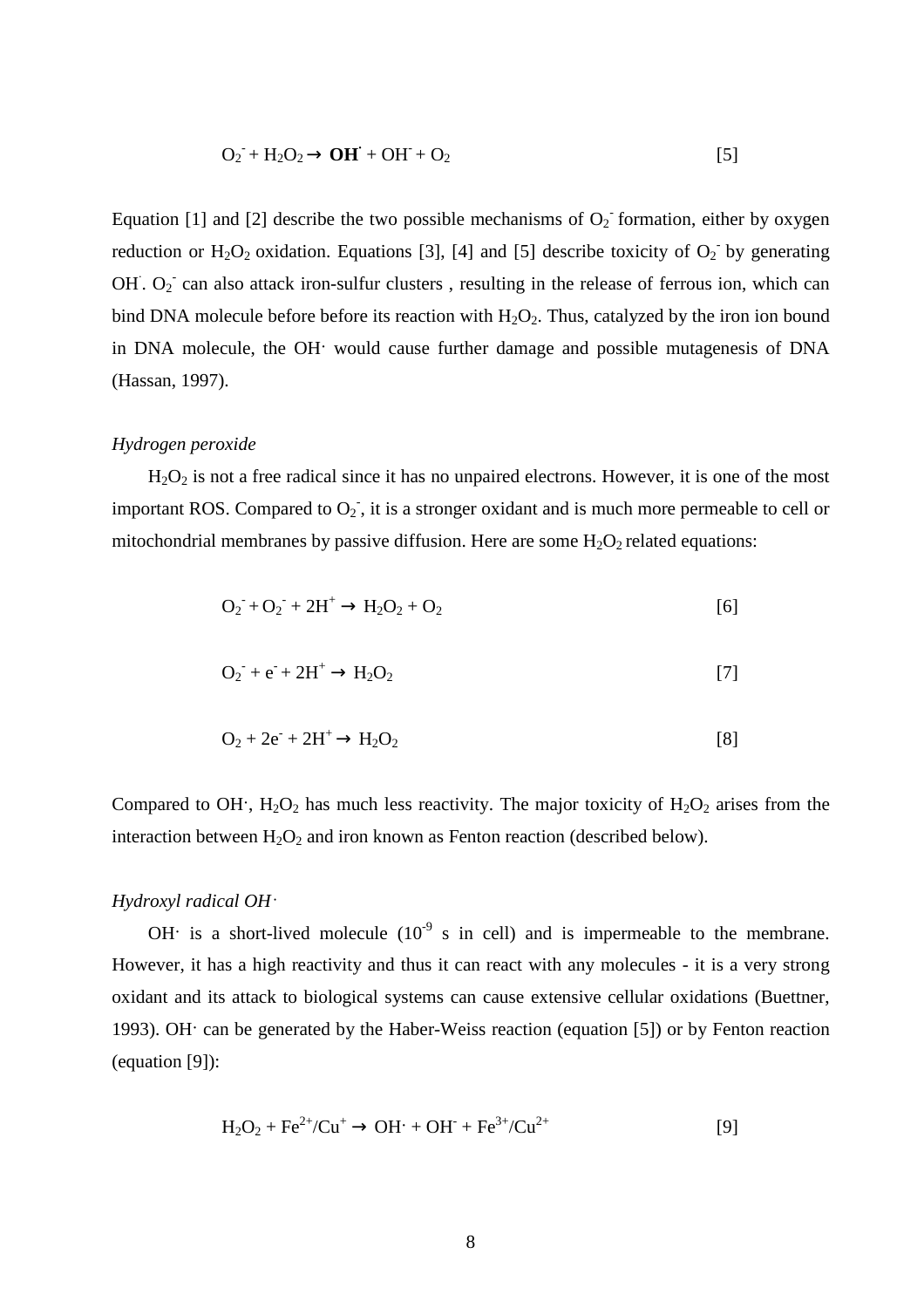## *Biological action of ROS*

Reactive oxygen species are able to cause an oxidative damage to lipids, proteins or nucleic acids. The mechanisms of these damages will be briefly described.

#### *Lipid peroxidation*

In cell membrane there are tremendous amounts of polyunsaturated fatty acids linked to the phospholipids. ROS like  $O_2$  or OH $\cdot$  can attack and oxidize these membrane lipids, resulting in loss of membrane integrity and function. For example, membrane fluidity, electrical resistance, membrane protein mobility, and the activity of ion pumps, can all be greatly reduced due to the loss of membrane lipids by ROS attack (Richter, 1987). The peroxidation of the lipids may be divided into 3 steps: initiation, propagation and termination. The initiation reaction between an unsaturated fatty acid and the hydroxyl radical involves the abstraction of an H atom from the lipid backbone forming the water molecule and carbon-centered lipid radical (equation [10]). In propagation phase, this lipid radical attacks molecular oxygen (biradical) and generates lipid peroxy-radical (equation [11]). This newly formed peroxy-radical can attack another fatty acid molecule, abstract a H atom and create lipid hydroxyperoxide and another carbon-centered lipid radical (equation [12]). Thus, one hydroxyl radical may start cycle of initiating and propagating reactions leading to massive lipid peroxidation in the cell. Lipid hydroxyperoxide may participate in a Fenton reaction in a presence of Fe leading to formation of reactive alkoxy-radical (equation [13]). This actually amplified the chain reaction caused by hydroxyl radical in the initiation step. The peroxidation reactions in membrane lipids are terminated when carbon or peroxy-radical cross-link to form conjugated, non-radical products (equation [14] – [16]). Normally, lipid peroxidation is measured by its own by-product such as malondialdehyde (MDA) or other thiobarbituric acid reactive substances (TBARS) and lipid hydroperoxides (LH)(Kukreja and Hess, 1994; Richter, 1987).

$$
Lipid-H + OH \rightarrow H_2O + Lipid \tag{10}
$$

Lipid $\cdot$  + O<sub>2</sub>  $\rightarrow$  Lipid-OO· [11]

$$
Lipid-OO \cdot + Lipid-H \rightarrow Lipid-OOH + Lipid \cdot \tag{12}
$$

Lipid-OOH +  $\text{Fe}^{2+} \rightarrow \text{Lipid-O·} + \text{OH}^{-} + \text{Fe}^{3+}$  [13]

Lipid $\cdot$  + Lipid $\cdot$   $\rightarrow$  Lipid-Lipid [14]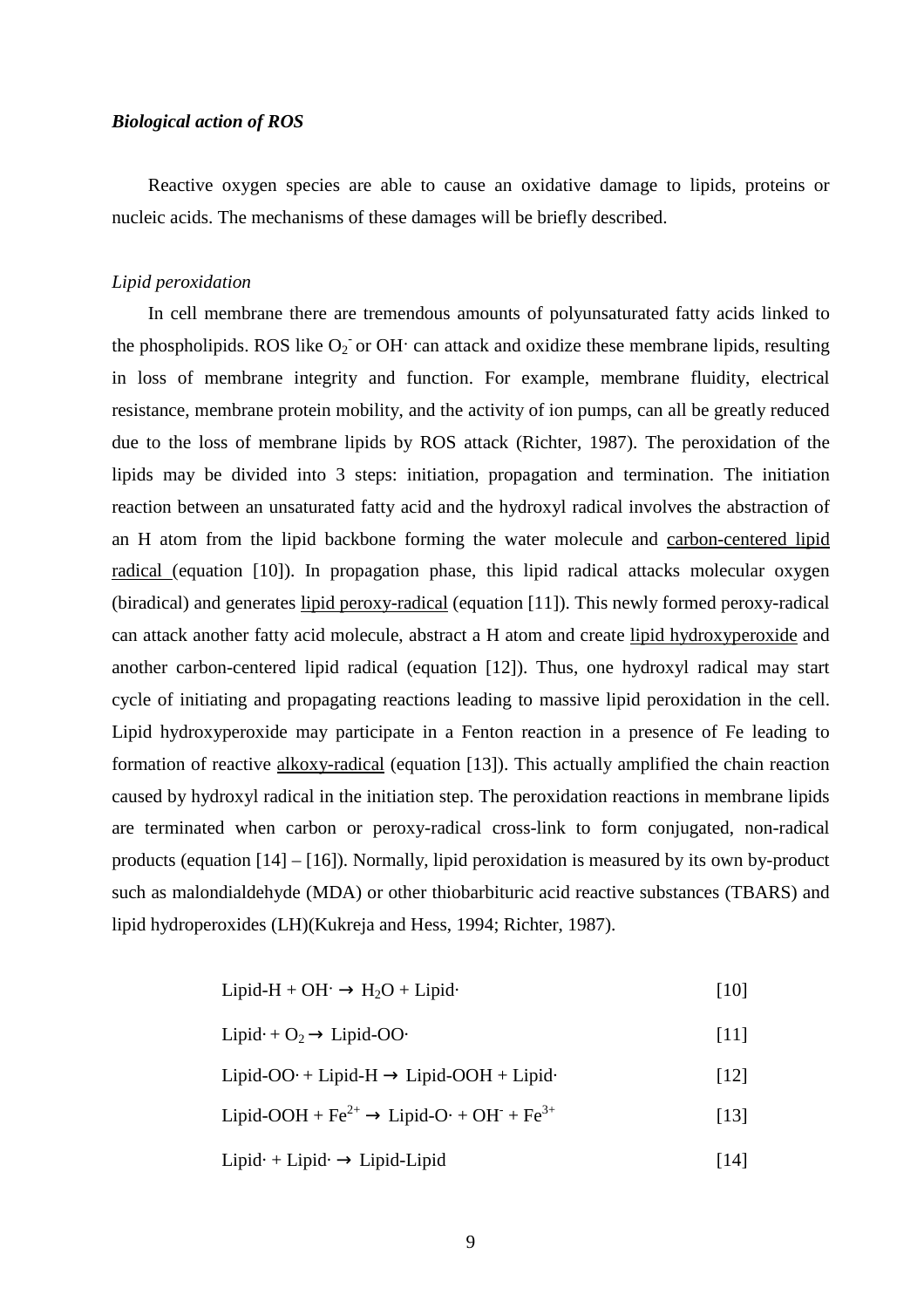$$
Lipid \cdot + Lipid-OO \cdot \rightarrow Lipid-OO-Lipid
$$
 [15]

## Lipid-OO· + Lipid-OO·  $\rightarrow$  Lipid-OO-Lipid + O<sub>2</sub> [16]

## *Oxidative damage to proteins*

Oxidative attack on proteins results in site-specific amino acid modifications, fragmentation of the peptide chain, altered electrical charge and increased susceptibility to proteolysis. Primary, secondary, and tertiary protein structures alter the relative susceptibility of certain amino acids. Oxidative modifications of protein molecules include reversible oxidation of sulfur containing aminoacids, leading to form disulphide bridges (cysteine residues) or sulphoxide derivates (methionine residues). Alternatively, a site-specific oxidation of arginine, lysine and histidine leads to irreversible carbonyl groups formation. However, there is much less possibility of chain reaction in protein oxidation compared to lipid peroxidation. If the amino acid modified by ROS is the key residue for the enzymatic function, the influence of such a minor modification will be tremendous. Also some enzymes with antioxidant activities, such as glutathione peroxidase and catalase, can be inactivated by ROS under proper conditions, resulting in possible imbalance between ROS and antioxidant defense system (Fridovich and Freeman, 1986). Fortunately, in normal cells, most modifications of amino acid residues are no-specific, leading to much less cellular damage.

#### *Oxidative damage to DNA*

Activated oxygen and endogenous ROS can attack DNA to generate lesions causing deletions, mutations and other lethal genetic effects. Characteristic of this damage to DNA has indicated that both the sugar and the base moieties are susceptible to oxidation, causing base degradation, single strand breakage, and cross-linking to protein (Imlay and Linn, 1986). For example, 8-hydroxy guanine (8-OH-Gua) is one of the most common lesions caused by ROS attack. The formation of 8-OH-Gua may lead to erroneous GC→TA transversions during DNA replication, resulting in possible mutagenesis. Other modified bases by ROS include 5 hydroxyuracil, 5-hydroxycytosine, and 8-hydroxyadenine, which all have premutagenic function (Wallace, 1998).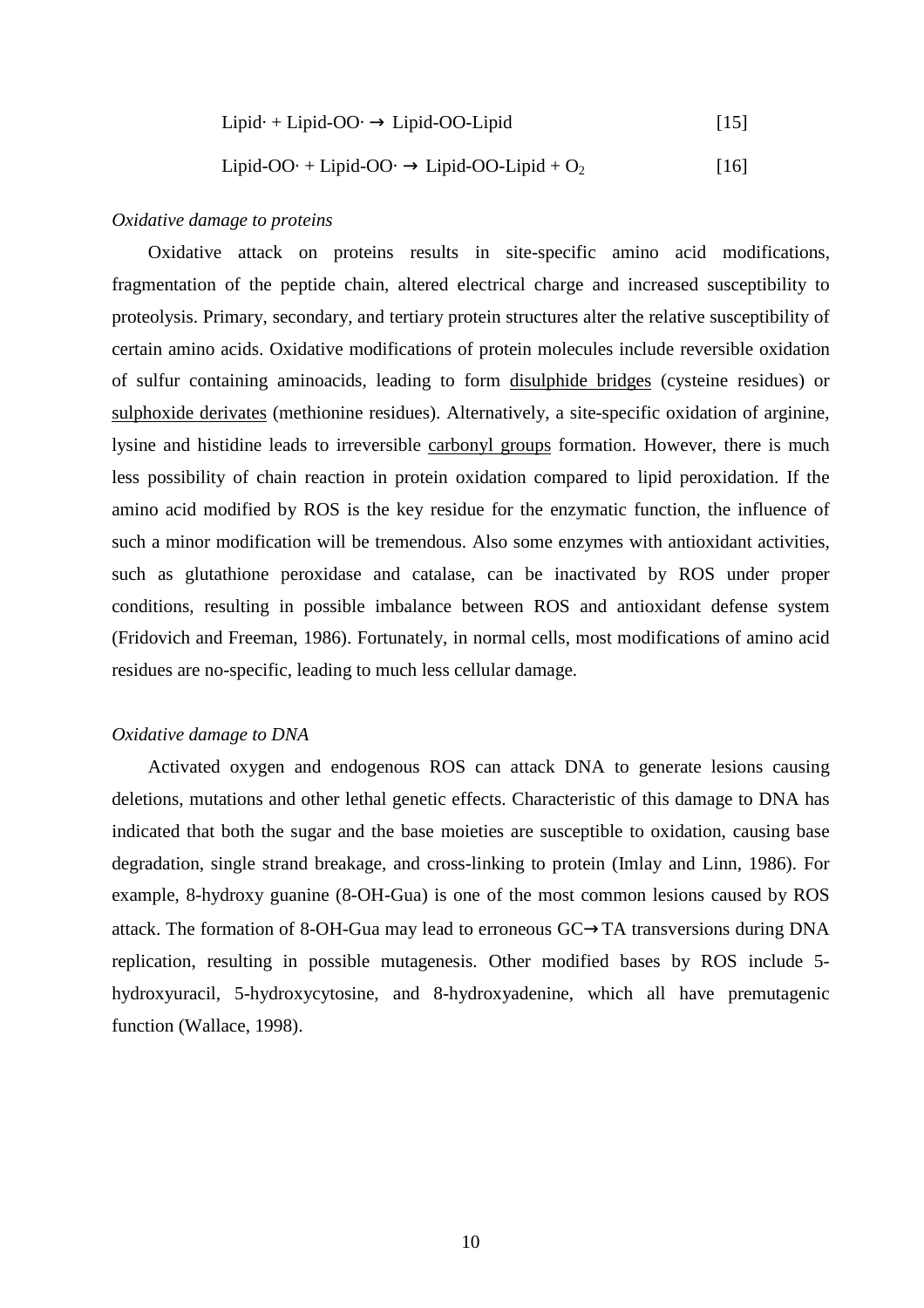#### *Antioxidant defense mechanisms*

#### *Superoxid dismutase (SOD)*

SODs are metalloenzymes that catalyze the dismutation of  $O_2$  to  $H_2O_2$  (equation [17]):

$$
2O_2^{\bullet -} + 2H^+ \rightarrow H_2O_2 + O_2 \tag{17}
$$

SODs is a 32-150kD dimeric or tetrameric enzyme which can be found in all oxygenconsuming organisms and can be divided into two major families based on the metal located at the active site: the copper-zinc SODs (Cu,ZnSODs) and the iron/manganese SODs (Fe/MnSODs). These dismutases are mainly distributed in prokaryotic or eukaryotic cells. However, there is also existence of extracellular Cu,ZnSODs, a secretory glycoprotein located in plasma and tissues (Beckman and Ames, 2000; Suzuki et al., 2000). Lower concentrations of SOD have protective effect on cells by ameliorating ROS-induced injuries whereas too high concentrations may not benefit tissue due to the "overscavenging effect".

#### *Glutathion peroxidase (GPX)*

The selenium-dependent GPX is an 85kD tetramer, whose function is to convert  $H_2O_2$  to water using the hydrogen atoms from reduced glutathione (GSH) forming oxidized glutathione (GSSG) (equation [18]):

$$
2GSH + H_2O_2 \rightarrow GSSG + 2H_2O \tag{18}
$$

GPX can utilize various organic peroxides and some lipid peroxides to convert GSH to GSSG.

#### γ*-glutamyl transpeptidase (*γ*-GTP)*

γ-glutamyl transpeptidase catalyses transfer of γ-glutamyl group from glutathione or other γ-glutamyl compounds to amino acids or dipeptides , and also hydrolyses the γ-glutamyl bond. This enzyme, which is also known as γ-glutamyl transferase, plays an important role in glutathione metabolism because the reactions catalyzed by the enzyme are the first steps in the degradation of glutathione, which involves the cleavage of the bond between glutamate and cysteine and the transfer of the glutamate residues to an acceptor amino acid (equation [19]). Subsequently the Cys-Gly dipeptide is degraded by dipeptidase (equation [20]) and Glu-aa by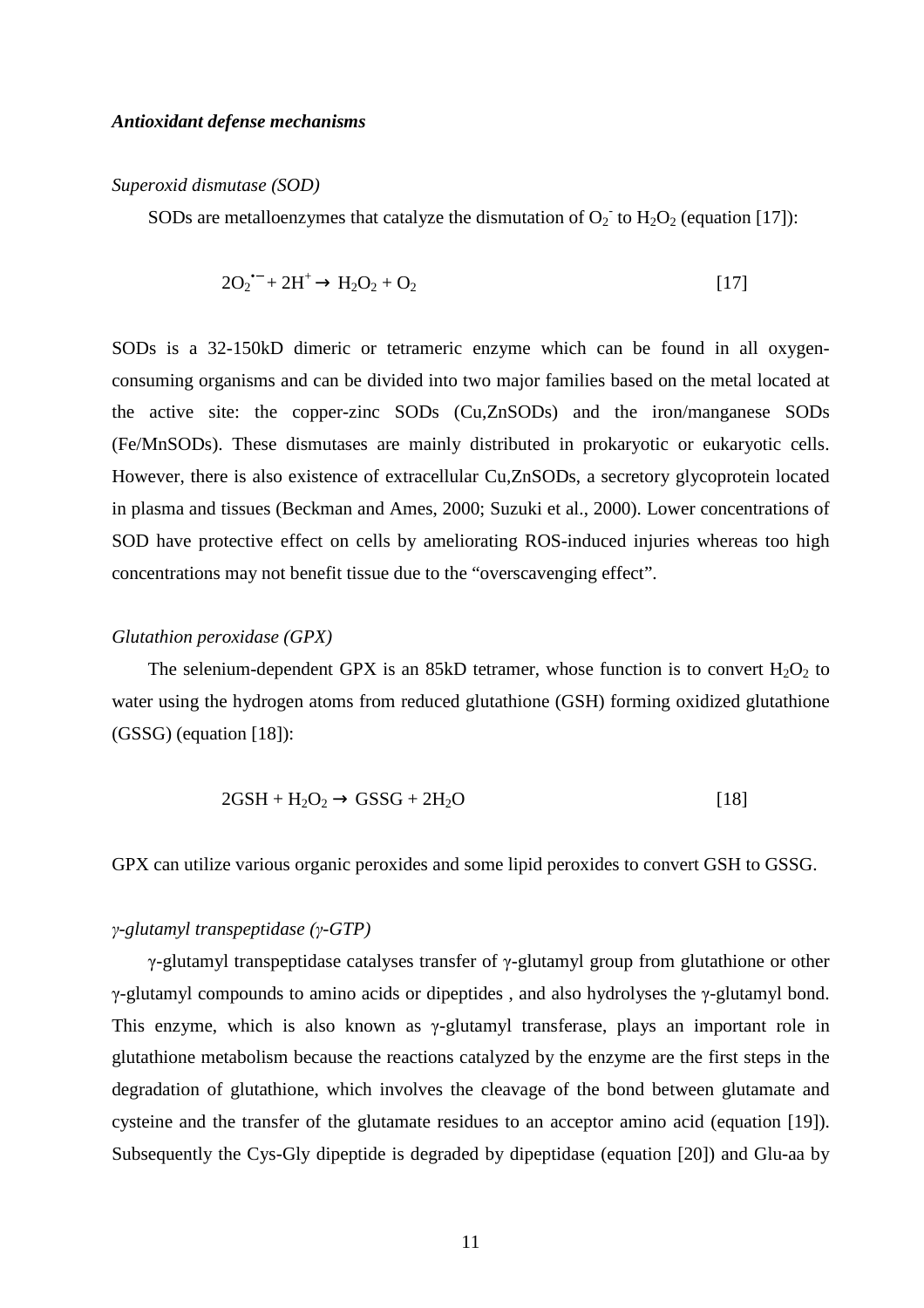glutamylcyclotransferase (equation [21]). This is an ectopic enzyme which enables extracellular glutathione to be transported into the cell.

$$
Glu-Cys-Gly + aa \rightarrow Glu-aa + Cys-Gly
$$
 [19]

$$
Cys-Gly \to Cys + Gly
$$
 [20]

$$
Glu-aa \to 5\text{-oxoproline} + aa
$$
 [21]

#### *Glutathione (GSH)*

Glutathione is a tripeptide (Glu-Cys-Gly) whose antioxidant function is facilitated by the sulphhydryl group of cysteine (Rennenberg, 1982). GSH is one of the most important antioxidants in cells, being used in enzymatic reactions to eliminate peroxides and in nonenzymatic reactions to maintain ascorbate and α-tocoferol in their reduced and functional forms. It can also react chemically with superoxide and hydroxyl radicals and therefore function directly as a free radical scavenger.

The synthesis and degradation of GSH occurs continuously through the glutamyl cycle that has been well characterized in animals (Meister, 1988). The first step in GSH synthesis is the combination of glutamate and cysteine to form glutamylcysteine by the enzyme glutatamylcysteine synthetase (equation [22]). The subsequent step involves the addition of glycine by the enzyme glutathione synthetase (equation [23]).

$$
Glu + Cys \rightarrow Glu-Cys
$$
 [22]

$$
Glu-Cys + Gly \rightarrow Glu-Cys-Gly
$$
 [23]

The reduction of GSSG to GSH is catalysed by the enzyme glutathione reduktase (GR).

#### *Catalase*

Catalase is a 24kD homotetrameric enzyme with a heme-iron active center. The main function of this enzyme is to decompose toxic  $H_2O_2$  into water and oxygen (equation [24]):

$$
2H_2O_2 \rightarrow O_2 + 2H_2O \tag{24}
$$

Catalase is mainly located in peroxisomes, one of the major sites for intracellular  $H_2O_2$ formation. Compared to GPX, catalase tends to reduce small peroxides such as  $H_2O_2$ , but has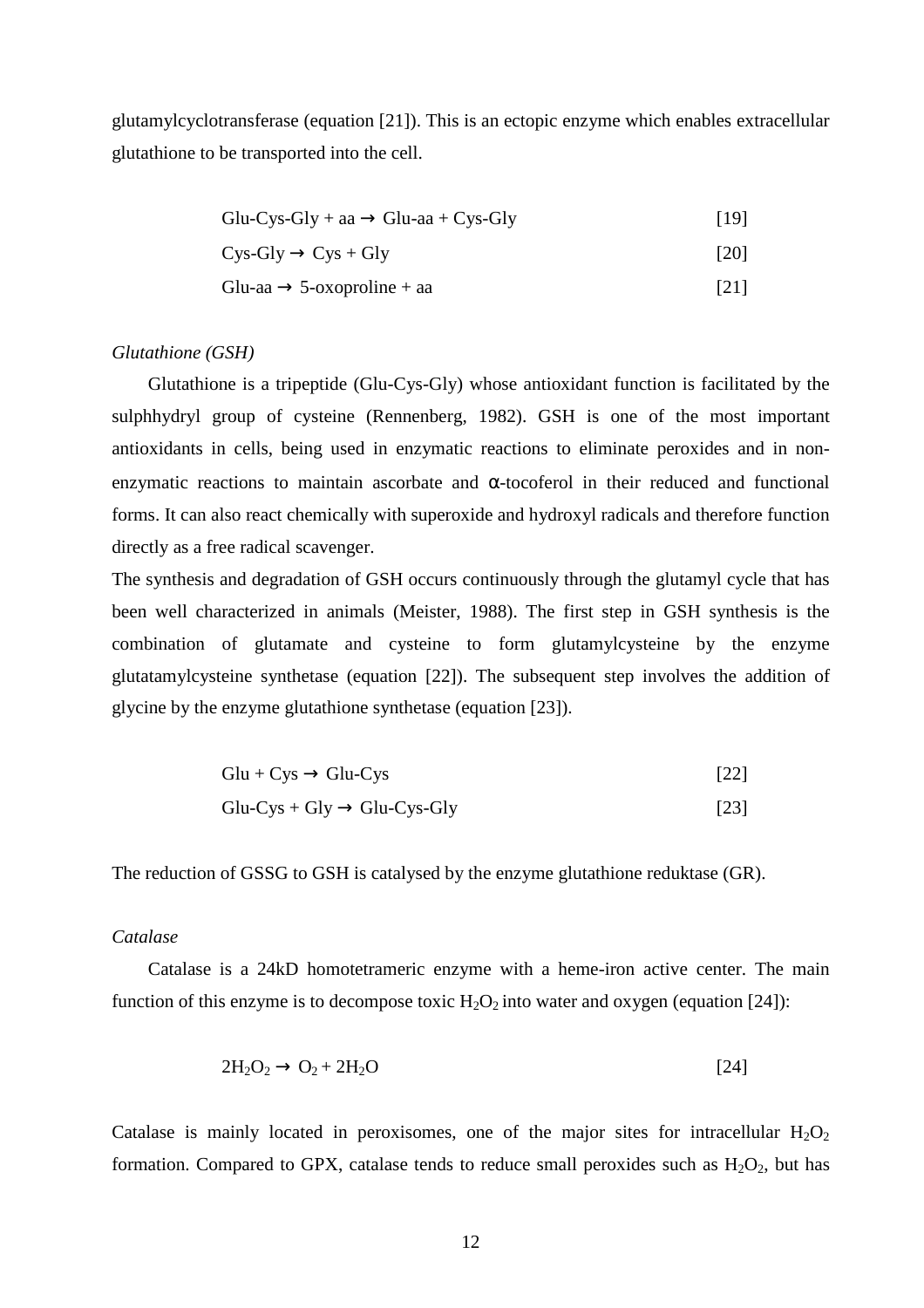no effect on larger molecules such as lipid hydroperoxides. Catalase is low-affinity but highcapacity enzyme, perfectly suited for  $H_2O_2$  scavenging in peroxisomes or mitochondria where higher level of ROS can be produced. On the other hand, GPX is a high-affinity but lowcapacity enzyme well distributed in cells, and can work on peroxides with large molecular weights (Warner and Wispe, 1997).

#### *Paraquat – a herbicide that generates free radicals*

Paraquat is a nonvolatile, ionic compound used as a herbicide that is almost completely insoluble in organic solvents, which is typical for the bipyridyl group of chemicals (picture 4.). Application of Paraquat causes apparent increase of ROS not only in plants but also in living organisms and that is the reason why is PQ frequently employed in investigation on the oxidative stress management in invertebrates, especially in insect.

The biochemical mechanism of paraquat toxicity is related to the cyclic oxidation and reduction of paraquat, which leads to continued production of high levels of superoxide anion  $(O_2)$  and other cytotoxic oxygen free radicals. Superoxide anion and other oxygen free radicals initiate the peroxidation of membrane lipids, causing tissue damage and death. Paraquat oxidation is coupled with the reduction of molecular oxygen, forming superoxide anion, singlet oxygen, and hydroxyl radicals. These molecular species react with polyunsaturated fatty acid free radicals and, on further oxidation, with lipid hydroperoxide radicals. The hydroperoxide radicals then maintain the formation of new fatty acid radicals while being converted to lipid peroxides in a chain reaction. Various enzymes in the cells catabolize the superoxide radical and reduce the lipid hydroperoxides to less-toxic lipid alcohols. The superoxide anions are converted to hydrogen peroxide and oxygen; hydrogen peroxide is further inactivated to water and oxygen by catalases and peroxidases. In the presence of reduced nicotinamide adenine dinucleotide phosphate (NADPH), paraquat is reduced by microsomal NADPH-cytochrome reductase. The reduction of lipid peroxides by glutathione peroxidase requires reduced glutathione. Because the reduction of oxidized glutathione is coupled with NADPH oxidation by way of glutathione reductase, it seems that the availability of NADPH is essential for paraquat detoxification, and that the critical depletion of NADPH may render the cell more susceptible to lipid peroxidation.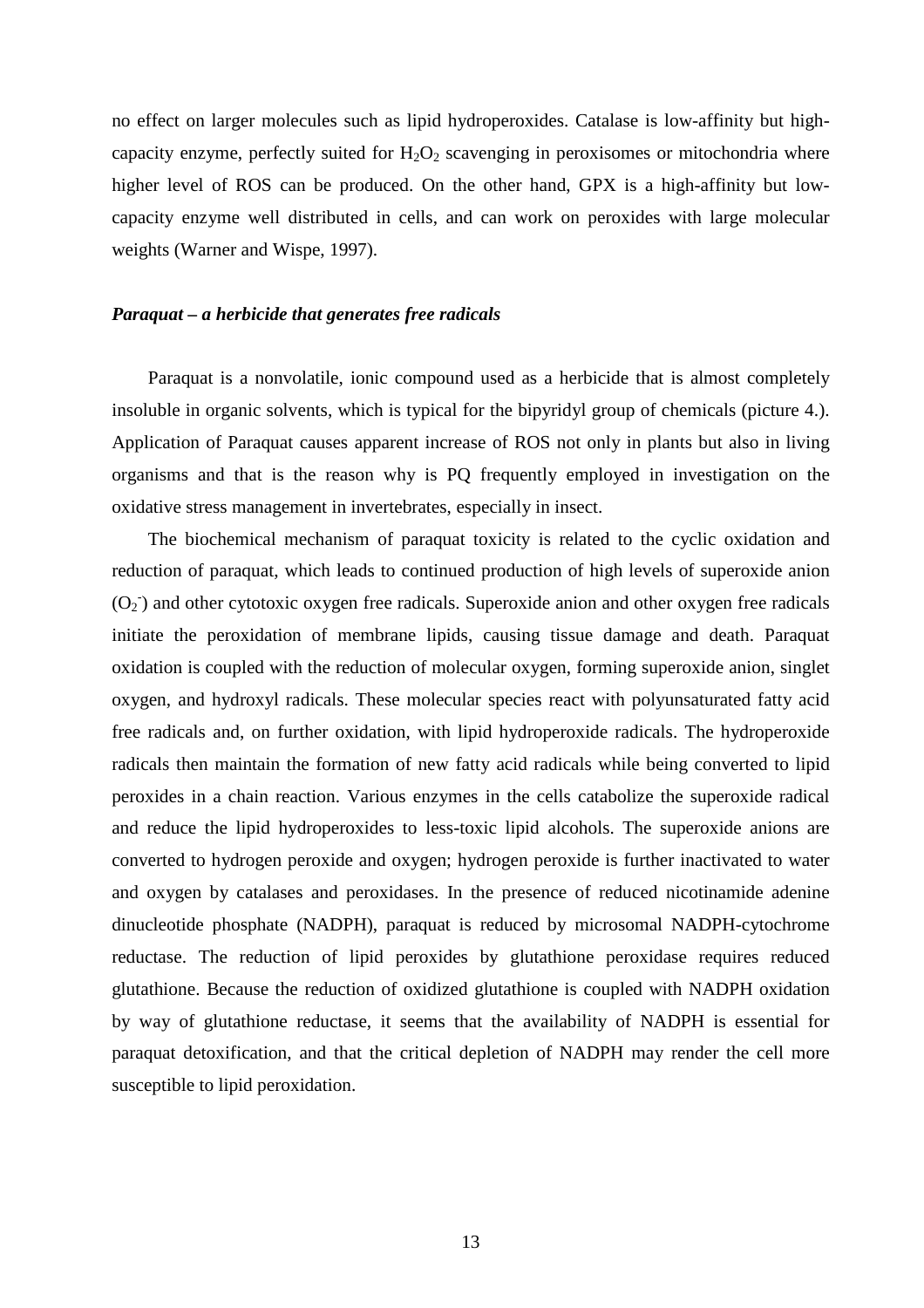#### *Endocrine control of oxidative stress in insects*

#### *20-hydroxy ecdysone – potential antioxidant I*

Ecdysteroids (ES) are the generic name for a group of related steroid hormones (picture 1.) that are primarily involved in the molting process of arthropods but also have wide-ranging effects in every developmental stage. The group of ES in *P. apterus* includes makisterone A and ecdysone, a precursor of 20-hydroxyecdysone (20E). 20E is the true molting hormone in that it is most active in inducing a molt. The precursors for ES synthesis by the prothoracic gland (major source of ES) of insects are sterols, such as cholesterol. Zoophagus insects can easily ingest sufficient cholesterol in food. Phytophagus insects have to utilize several sterols from plants to form cholesterol. Synthesis of ES by the prothoracic gland of an insect larva occurs by the action of PTTH (picture 2.). Synthesis of ES during other developmental stages by additional sources such as ovaries and testes occurs in response to other ecdysiotropic neurohormones (ovarian ecdysiotropic hormones and testes ecdysiotropin).

The prothoracic gland is not the only source of ES. Even though the prothoracic gland degenerates in adult insects, ES still occur in their hemolymph. In these adults, the site of ES synthesis has been shifted to the ovaries and the testes. In many female insects, ES are produced by the follicle cells of the ovaries, where they are conjugated to other molecules and incorporated into the eggs for later use during embryogenesis.

ES, as typical steroid hormones, can easily diffuse into cells. They directly affect gene expression, causing the activation or inactivation of certain genes and the resulting synthesis or inhibition of enzymes and other regulatory peptides. Although all tissues of the insect can potentially be exposed to the ES that are circulating in the blood, not all cells respond in the same way. Different ES receptor isoforms have been identified in different cells that show different responses to ES during metamorphosis.

Estrogens were shown to inhibit the oxidation of cholesterol and the peroxidation of polyunsaturated fatty acids (diene conjugation or malondialdehyde formation) in low density lipoproteins (LDL), microsomes, and other components of biological systems (Lacort et al., 1995; Taniguchi et al., 1994). The estrogens and their catechol or methyl ether metabolites resemble hindered phenols such as t-butyl hydroxyanisol or t-butyl hydroxytoluene that are commonly used antioxidants. The phenyl ring is essential for the antioxidant action that rests on the formation of intermediate phenoxy radicals, which are subsequently reduced back to phenols by other cellular antioxidants (Subbiah et al., 1993; McHugh et al., 1998; Liehr and Roy, 1998).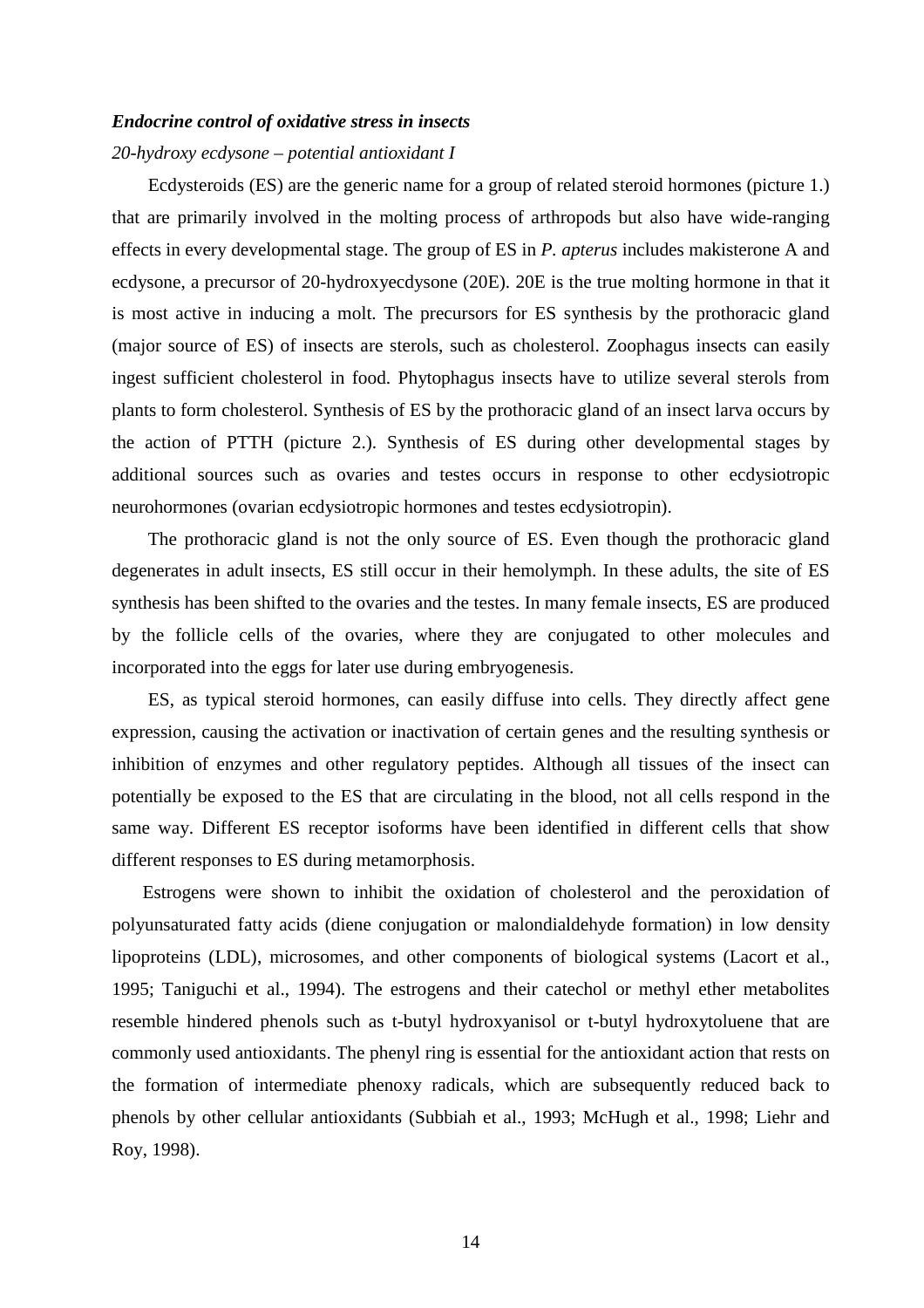Based on standard assays with mammalian cells, antioxidant activity was also demonstrated for ecdysteroids that do not contain a phenyl ring (Cai et al., 2002). The goal of the second part of this work was to verify antioxidant properties of 20-hydroxyecdysone (20E) and to explore whether it may protect insect tissues against the oxidative stress. Investigations were performed with adult firebug, *Pyrrhocoris apterus*. Brain was used in most tests because, in contrast to other organs such as gut, fat body, and gonads, it does not change in size during the reproductive cycles and in dependence on age. Action of oxidative radicals on the neural tissues has been documented in mammals; a number of neurodegenerative diseases are actually caused or accentuated by oxidative radicals that elicit apoptosis in the neural cells (Klein and Ackerman, 2003).

PQ reacts with oxygen in a redox cycle composed of several electron transfer reactions that produce superoxide, singlet oxygen, hydroxyls, hydrogen peroxide, lipid peroxides, and disulfides (Bus et al., 1974, 1976; Hassan and Fridovich, 1979). Lipid peroxidation and the depletion of glutathione (GSH) by the flux of oxidative radicals were reported to be the main cause of paraquat toxicity (Shu et al., 1979; Trush et al., 1981 Kelner and Bagnell, 1990). We have assessed the level of oxidative stress from the measurements of lipid peroxidation, protein carbonyl formation, membrane microviscosity and the concentration of GSH. The reduction of GSH was correlated with the activity of γ-glutamyl transpeptidase, an enzyme important in GSH recycling (Karp et al., 2001).

To check whether the antioxidative action of 20E protects the whole organism against the damaging effects of paraquat, monitoring the hemolymph protein profile and the female reproduction potential was included in the study (results shown in attached papers). Hemolymph proteins reflect metabolic activities of the gut, fat body, hemocytes, and gonads, and to lesser extent of other organs. The changes in reproduction indicate alterations in the supply of nutrients and/or in hormonal regulations. The hemolymph proteins and the reproduction parameters taken together provide a good indication of the overall effects of tested compounds.

#### *Adipokinetic Hormone – potential antioxidant II*

Insect metabolism and especially the part related to generation of energy is controlled by adipokinetic hormones (AKHs), small peptides compound mostly of 8 to 10 amino acids, which are synthesised, stored and released by neurosecretory cells from the corpora cardiaca (CC), a neuroendocrine gland connected with the insect brain. The hormones have been isolated from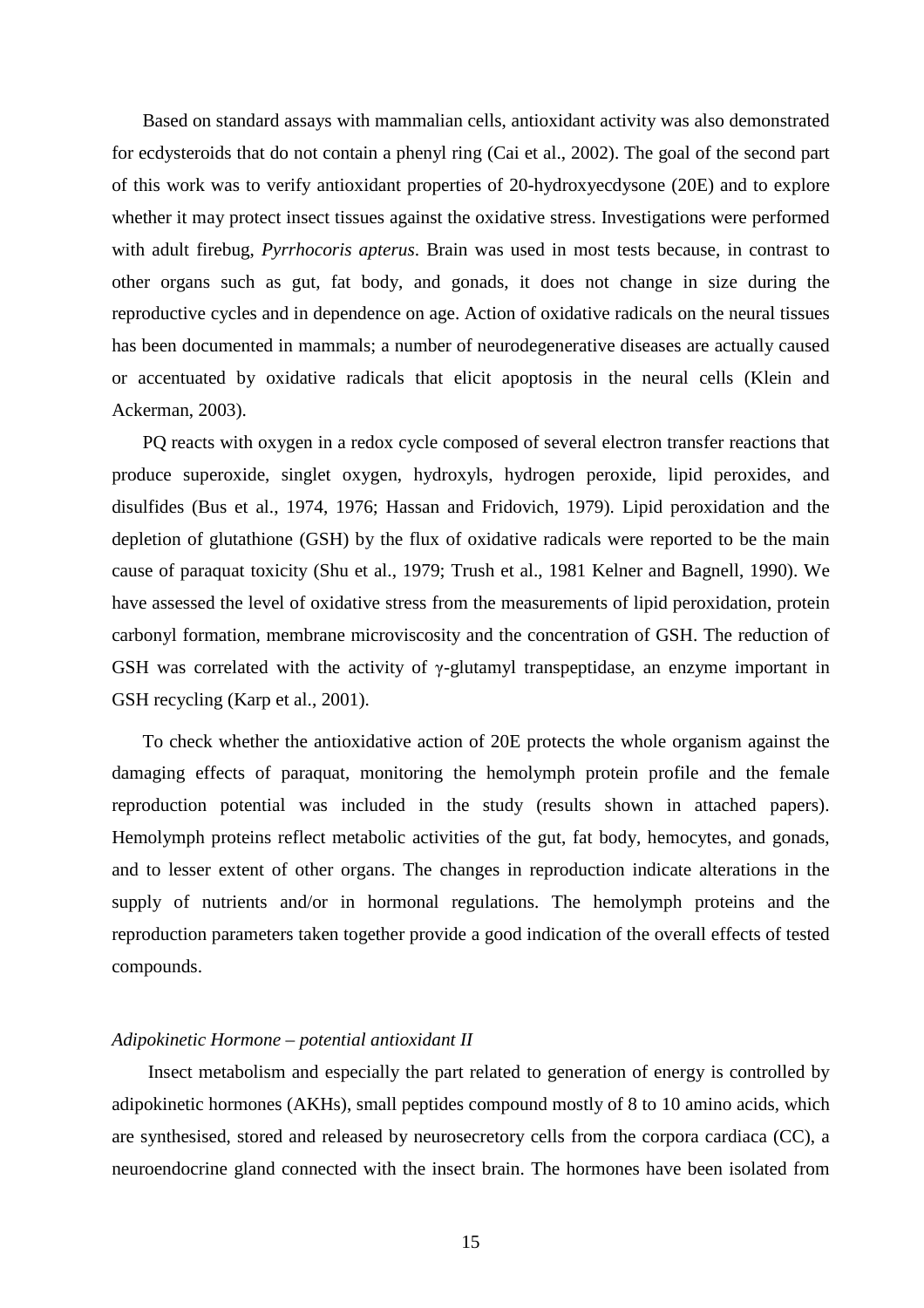representatives of many insect orders (Gäde et al., 1997; Gäde & Goldsworthy, 2003). Generally, they behave as typical stress hormones – they stimulate catabolic reactions (mobilise lipids, carbohydrates and/or certain amino acids), making energy more available, while inhibiting synthetic reactions. Using this strategy they direct entire energy to combat the immediate stress problems and suppress processes that are momentarily unimportant or even those that could draw on the mobilized energy.

Majority of AKHs are synthesised in glandular cells and stored in storage lobus of the CC from this organ they are released into the haemolymph, but the brain of some insects also contains AKH-like material. A physiological role of the AKH in the brain may be associated with a neuromodulatory role (Milde et al., 1995). Also a role in increasing of intracellular calcium level in neurons (Wicher et al., 1994) can not be excluded.

The main target tissue for AKH action is the fat body (picture 3.). AKH as a peptidic hormone is not able to freely penetrate through the cell membrane into the cytoplasm, hence the transduction is mediated via AKH receptor (Park et al., 2002; Staubli et al., 2002; Kaufmann & Brown, 2006; Hansen et al., 2006). The corresponding G-protein activates 2 (or 3) biochemical pathways that lead to production of simple oxidable products like trehalose, diacylglycerol (DAG) or proline.

Due to multifunctional and pleiotropic function, AKHs are involved in a large number of well-described actions such as cardiostimulation, inhibition of the synthesis of RNA, fatty acids and proteins in the fat body, stimulation of biosynthesis of mitochondrial cytoheme  $a + b$ , including the induction of gene expression for a cytochrome P-450 enzyme, and stimulation of oxidation of substrates by the flight muscles (Gäde et al., 1997; Gäde, 2004). AKHs also function as stress responsive hormones to insecticide treatment (Samaranayaka, 1974; Candy, 2002; Kodrík and Socha, 2005) photophase interruption (Kodrík et al., 2005) as well as infection by pathogens (Goldsworthy et al., 2002, 2003a,b; Mullen and Goldsworthy, 2003; Goldsworthy et al., 2005). Recently, a multiple increase of AKH content in CC and hemolymph of the Colorado potato beetle *Leptinotarsa decemlineata* when fed genetically modified potatoes expressing *Bacillus thuringiensis* and *Galanthus nivalis* toxins concomitant with oxidative stress in gut tissues presumably because of survival challenge was demonstrated (Kodrík et al., 2007). The results were mimicked by the application of Paraquat, a bypyridilium herbicide that creates conditions of oxidative stress (OS) by undergoing cyclic redox reactions with oxygen during microsomal and electron transfer reactions (Hassan, 1984).

This thesis work is linked to the previous study on *L. decemlineata* (Kodrík et al., 2007) and I have examined the AKH antioxidant characteristics and determined if AKH modulation of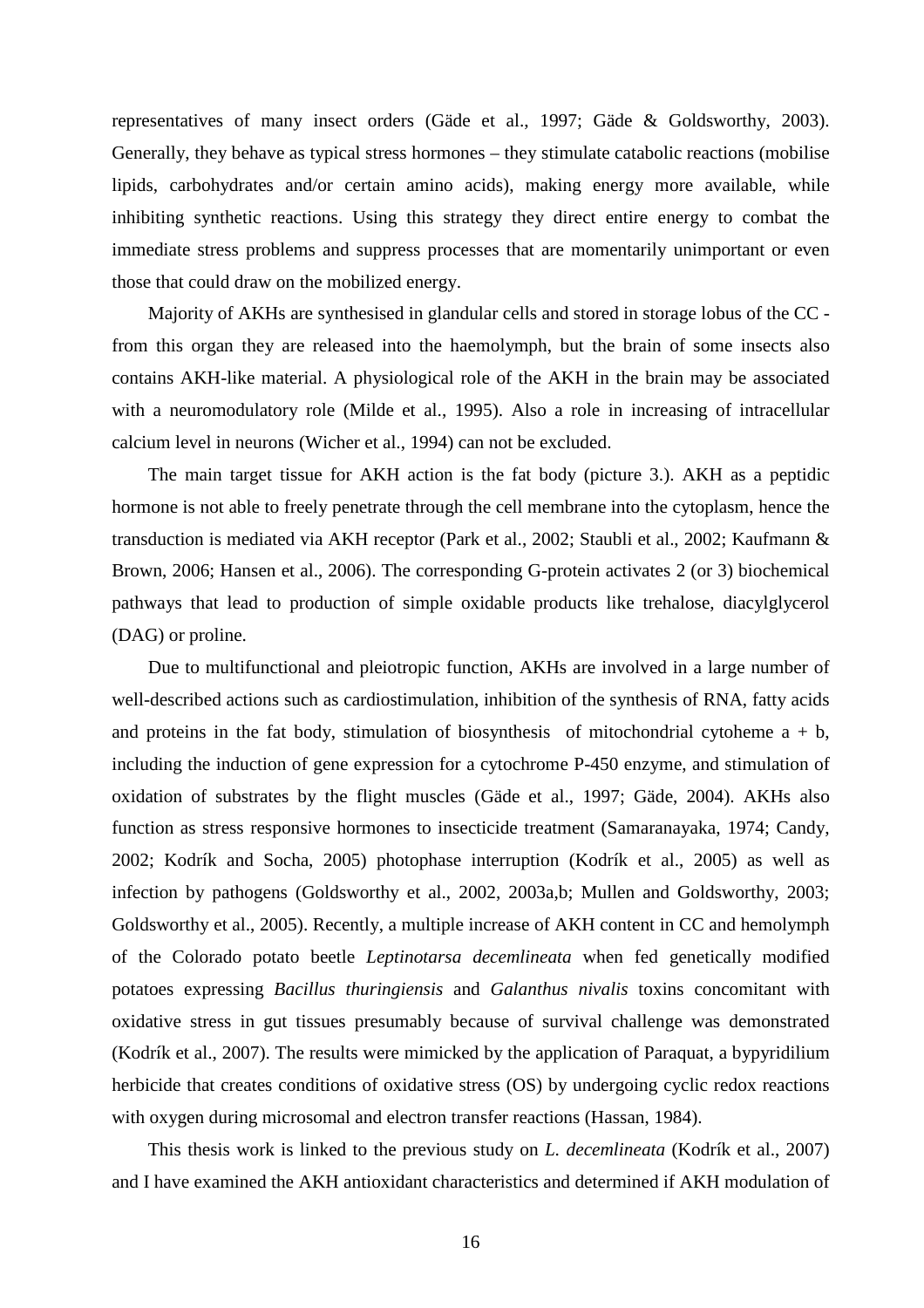OS is more general in insects. To investigate this phenomenon I tested the effect of Paraquat on the firebug, *Pyrrhocoris apterus* (L.). This bug possesses two adipokinetic peptides – Pyrap-AKH (Kodrík et al., 2000) and Peram-CAH-II (Kodrík et al., 2002b) - and is a very convenient model insect for this type of studies thanks to detailed information available about its biology (Socha, 1993). Here, I have attempted to test the following hypothesis: (a) whether AKH is increased in CC and hemolymph upon oxidative stress, and (b) if such an increase potentiates an antioxidant response in the insect body, particularly the hemolymph.

This work was compiled from two papers, which are "in press" in scientific journals and are attached at the end of this work in SUPPLEMENT 2.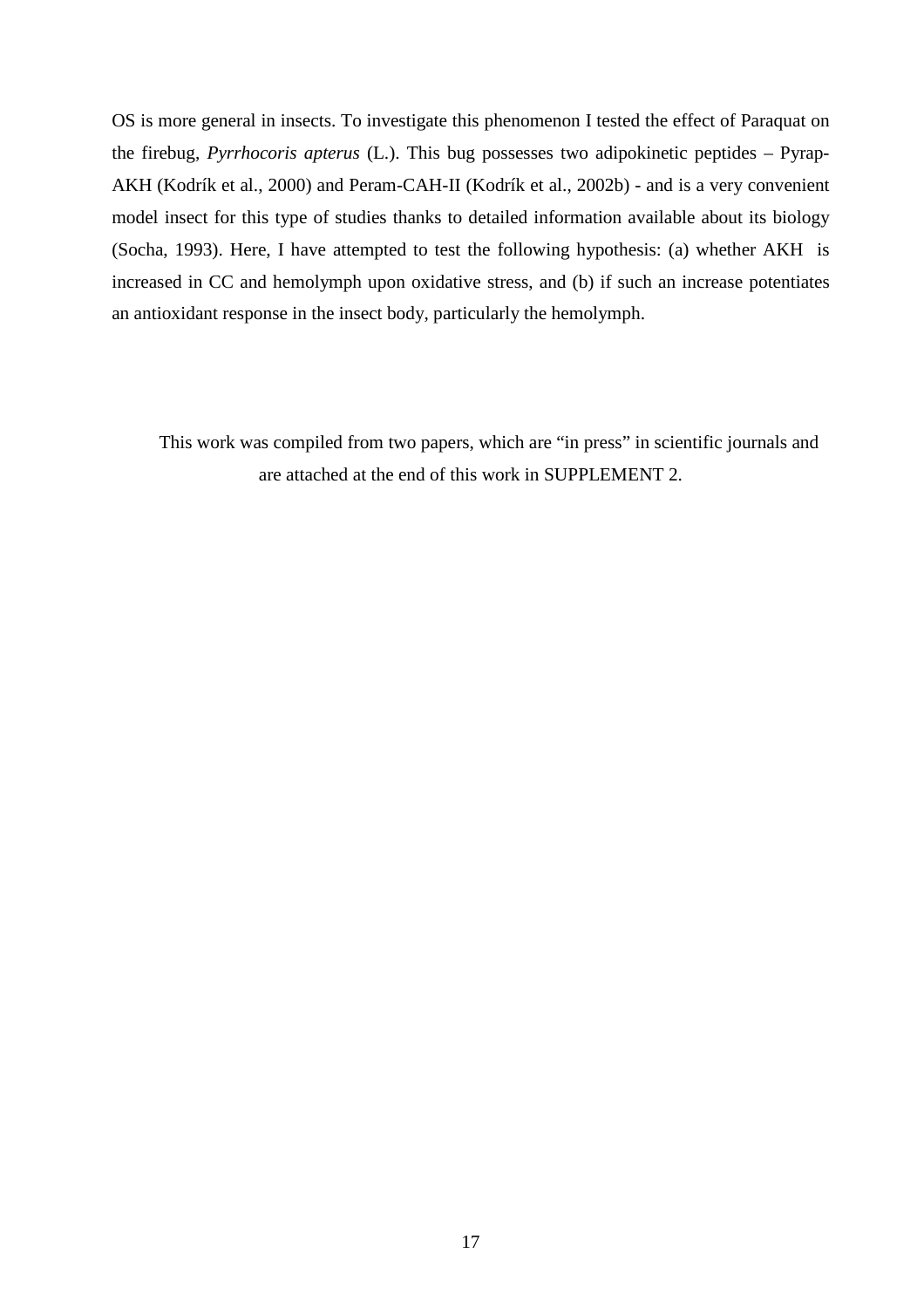## **MATERIALS AND METHODS**

#### *Experimental insects and chemical treatments*

 The stock culture of the bug *Pyrrhocoris apterus* (Heteroptera) originated from a wild brachypterous population collected at České Budějovice (Czech Republic, 49°N). All stages from egg to adult were kept in half-liter glass jars supplied with linden seeds and water. Insects were reared at  $26 \pm 1$ °C under long-day conditions (LD 18:6h).

For experiments with 20E, males and females were kept separately since the first day after the adult ecdysis and used for the experiments four days later when the males reached a body weight of  $29.6 \pm 1.8$  mg and the females weighed  $36.9 \pm 1.3$  mg. The insects were then injected individually with 38 pmol Paraquat (PQ, 1,1'-dimethyl-4,4'-bipyridilium dichloride hydrate), 1 pmol 20-hydroxyecdysone (20E), and with both PQ and 20E, respectively. These amounts proved non-toxic but effective in respect to oxidative stress in preliminary experiments (data not shown). PQ was dissolved in insect saline and 20E in 10% propanol (10 mM stock) followed by dilution in the saline. Insects were injected with  $2 \mu$  of appropriate solution(s) that was dispersed from a 10 µl syringe (Hamilton, Bonaduz, Switzerland). Insects injected with 2 µl saline served as controls.

 For AKH experiments, freshly ecdysed brachypterous adult males were transferred to fresh jars and used for experiments when they were approximately 10 days old. Preliminary experiments revealed that males are more responsive to oxidative stress, while females are comparatively more tolerant. Furthermore, when females are in the reproductive phase, the results tend to get a bit varied. Hence, for this study, we chose only males. The insects were individually injected with 2  $\mu$ l solution containing 40 pmol Paraquat or with 2  $\mu$ l Ringer saline which served as controls, and CNS and hemolymph was sampled at 4 hours post inoculation (hpi). This dose was fixed after a dose response study (PQ vs. oxidative stress biomarker), and the 4 hpi was taken as standard since distinct changes in both protein carbonylation and AKH titre were recorded at this time. In certain experiments, the bug's AKH (Pyrap-AKH) was injected alone (40 pmol) to some individuals or in combination with PQ (1:1, 40 pmol each) (Večeřa et al., 2007).

All chemicals used in experiments with both 20E and AKH were obtained from Sigma (St. Louis, MO, USA) except for 20E (98% purity) which was extracted from the plant *Rhaponticum carthamoides* by our colleague Dr. P. Šimek.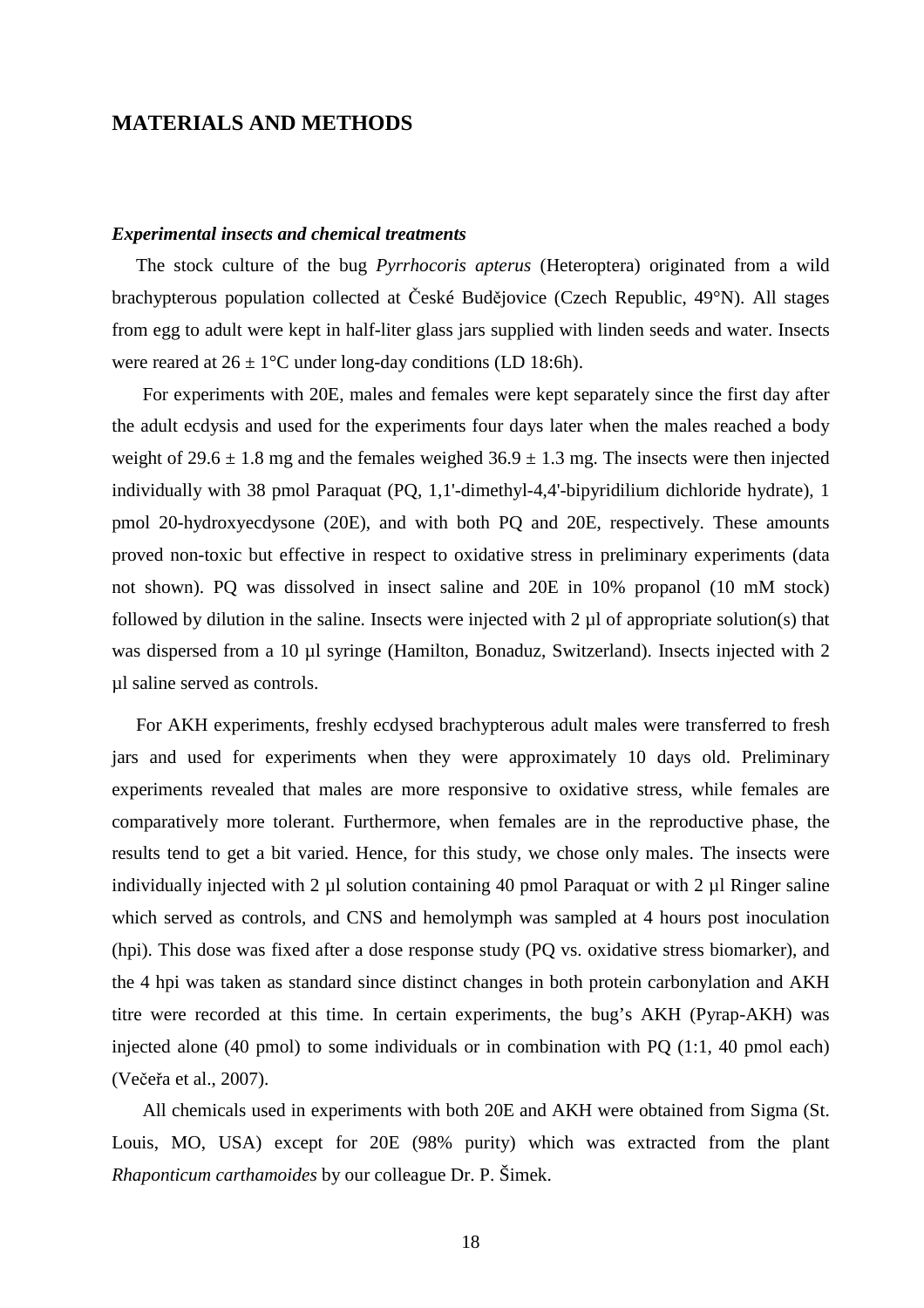## *Oxidative stress parameters*

#### *Lipid peroxidation*

Thiobarbituric acid (TBA) reactive substances (TBARS) were quantified as a marker of lipid peroxidation (Uchiyama and Mihara, 1978). CNS were mixed (1:5, v:v) with phosphoric acid (0.2%, v:v) and homogenized, than heated with TBA (0.6% final concentration, stabilized with 1 mM butylated hydroxytoluene in 50 mM NaOH) to 95°C for 30 min. Cooled mixture was partitioned with 1-butanol and TBARS were obtained from the butanol phase after solvent evaporation in a vacuum centrifuge. The residues were reconstituted in elution buffer (35% methanol in 50 mM  $KH_2PO_4$ -KOH, pH 7.0) and applied on the analytical reverse phase C18 HPLC column (Purospher RP-18, 5µm: LiChroCART 250-4, E-Merck, Darmstadt, Germany). The sample was run under isocratic conditions at a flow rate 0.5 ml/min in the Automated Waters<sup>TM</sup> HPLC system (515 Pump, 2475 multi λ fluorescence detector) driven by a DataApex Clarity software (Ver.2.3.0.195; Prague, Czech Republic). The peak of fluorescence ( $\lambda_{Ex}$  515 nm and  $\lambda_{Em}$  553 nm) corresponding to the melondialdehyde (MDA) adduct MDA-(TBA)<sub>2</sub> occurred at RT = 27.93. The adduct was prepared in standard way using  $1,1,3,3$ tetramethoxypropane as the starting reagent. The recovery of membrane TBARS varied between 92-96% when some of the samples were spiked with known concentrations of MDA. The results were expressed as MDA equivalents in  $n_{\text{mol}}$  mmol.mg<sup>-1</sup> protein.

#### *Protein carbonylation*

Carbonyls were quantified after their reaction with 2, 4-dinitrophenylhydrazine (DNPH) (Levine et al., 1990). Samples (homogenized CNS or hemolymph) were treated with 7 mM DNPH (sample) or 2 M HCl (control). After incubation in dark at room temperature for 1 h, proteins were precipitated with 28% trichloroacetic acid, and centrifuged at 10,000g. The pellet was re-suspended in 5% trichloroacetic acid on ice and centrifuged again. Precipitated proteins were re-suspended manually, washed twice with ethanol/ethylacetate (1:1), and dissolved in 6 M guanidine hydrochloride. The carbonyls were quantified at 370 nm in the SpectraMax ELISA microtitre plate reader (Molecular Devices, Sunnyvale CA, USA). Results were expressed as nmol.mg<sup>-1</sup> protein using the extinction coefficient 22,000  $M^{-1}$  cm<sup>-1</sup>. Bovine serum albumin standard curve was used in the absorption measurements (280 nm) of protein concentrations in the guanidine solutions. Protein carbonyl values were corrected for interfering substances by subtracting the  $A_{370}/mg$  protein measured without DNPH (controls).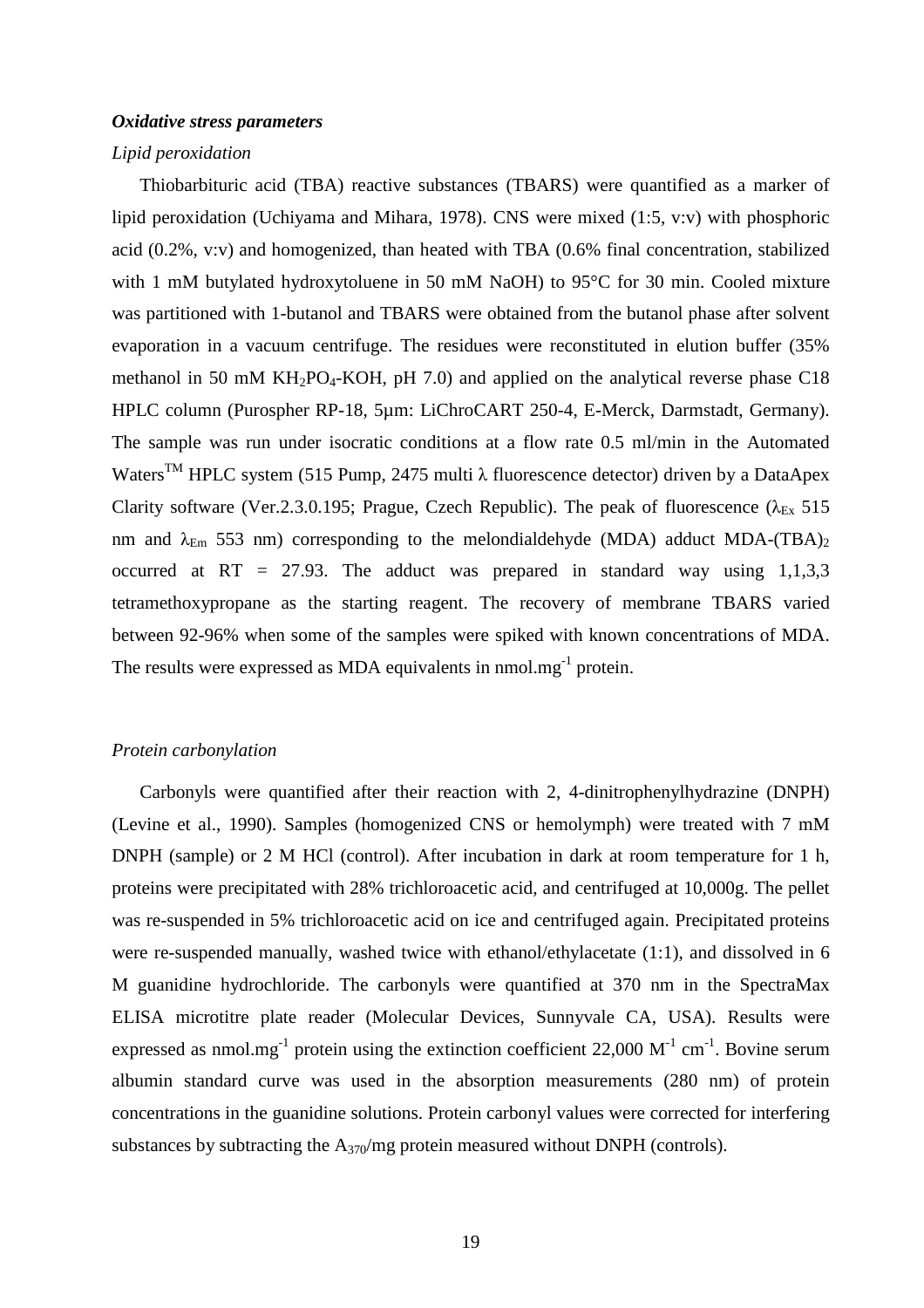#### *Extraction of the AKH from CNS and hemolymph*

Methanolic extract (80% methanol) of the CNS (brain with the CC and corpora allata attached) was used for determination of the AKH content in the CNS by means of a competitive ELISA (see below). For determination of the endogenous AKH in the hemolymph by the ELISA, some pre-purification steps were essential (Goldsworthy et al., 2002). The cumulative hemolymph samples collected always from  $8 - 10$  males were extracted in 80% methanol and after centrifugation the supernatants of these extracts were evaporated to dryness. Afterwards, the solid phase extraction (Sep Pak C18, Waters) and HPLC pre-purification were employed. Briefly, fractions eluting in 60% acetonitrile (Merck, Darmstad, Germany) from the Sep Pak column were evaporated again and taken for HPLC analysis on the Waters chromatography system, at a flow rate 2 ml/min and fluorometric detection at  $\lambda_{Ex} = 280$  nm and  $\lambda_{Em} = 348$  nm. The samples were fractionated on the Chromolith Performance RP-18e column (Merck) 100 x 4.6 mm with gradient 0-2 min 25% B, 2-12 min 25-87% B and 12-15 min 87% B (A = 0.11% trifluoroacetic acid (TFA) in water,  $B = 60\%$  acetonitrile in 0.1% TFA). Fractions eluted between 6.0 – 8.0 min were then taken for the ELISA competitive tests (retention times of the synthetic Pyrap-AKH and Peram-CAH-II are 6.87 and 7.03 min, respectively, in this system, Kodrík et al., 2002b; 2003). The efficiency of recovery of hemolymph AKH during the extraction procedure was checked by adding 500 fmol of Pyrap-AKH to 20µl samples of hemolymph before the extraction. The recovery of AKH (74.8  $\pm$  8.2 %; mean  $\pm$  SE) was checked using ELISA (see below) and estimated from five separate parallel measurements; all respective data were corrected for losses incurred.

#### *Quantification of AKH by ELISA*

A competitive ELISA was used for determination of the AKH content in *P. apterus* CNS (1/4 CNS equiv.) and hemolymph (10 µl equiv.) according to our protocol described earlier (Goldsworthy et al., 2002; Kodrík et al., 2003). Rabbit antibodies were raised commercially against Cys<sup>1</sup>-Pyrap-AKH (Sigma Genosys Biotechnologies Ltd) and the resulting antibody recognized both the Pyrap-AKH and Peram-CAH-II. The ELISA comprised precoating of the 96-well microtitre plates (high binding Costar, Corning Incorporated, Corning, New York) overnight with IgG dilution 1:10000 for CNS and 1:2000 for hemolymph. A biotinylated probe prepared from Cys<sup>1</sup>-Pyrap-AKH using Biotin Long Arm Maleimide (BLAM, Vector Laboratories, UK) was used in the assay (for details see Kodrík et al., 2003). The Pyrap-AKH (Polypeptide Laboratories, Praha) was used as a standard for AKH quantification.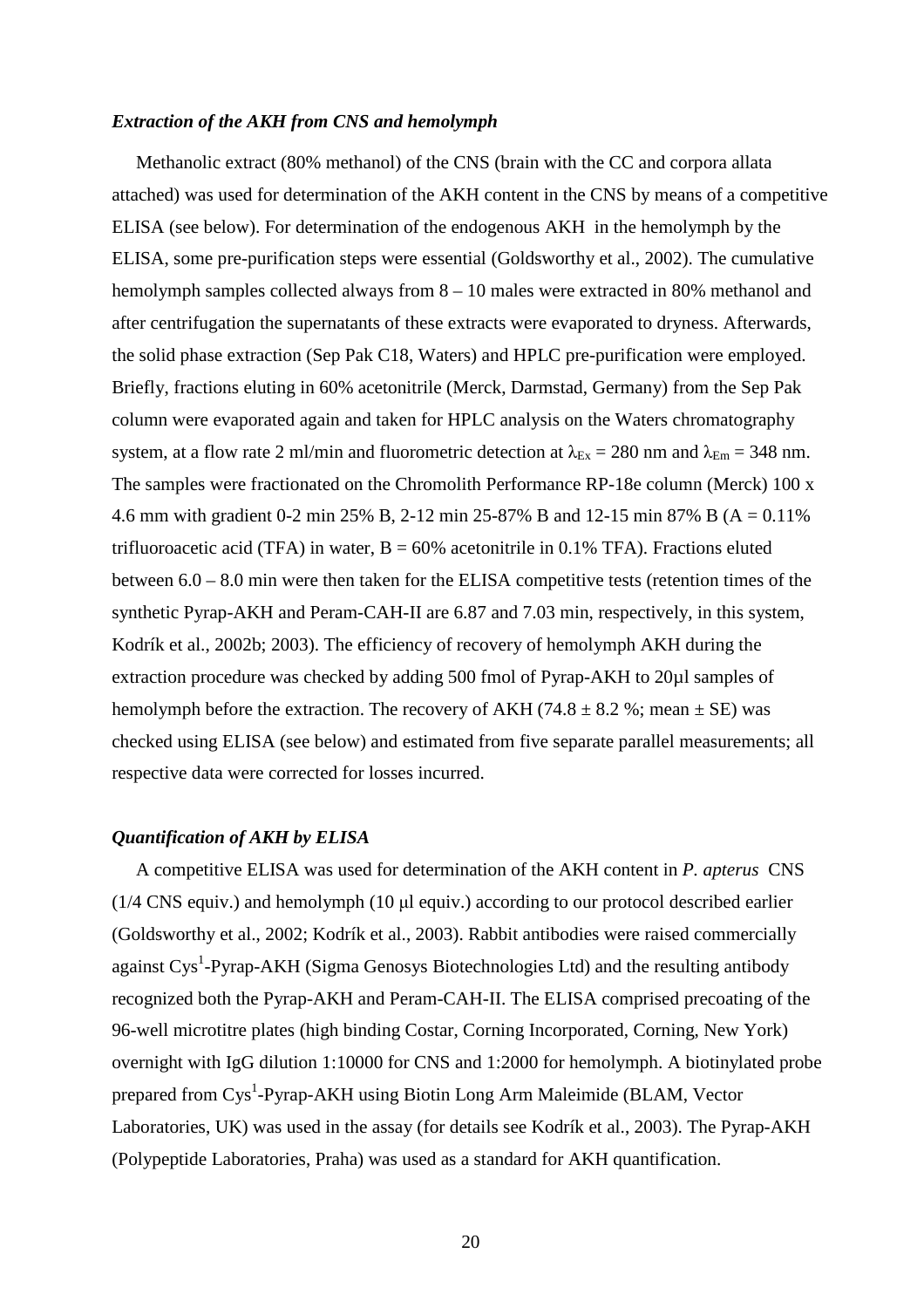#### *Antioxidant response in CNS and hemolymph*

#### *Glutathione content*

 Glutathione (GSH) and its oxidized product GSSG were quantified according to Griffith (1980) with some modifications (Krishnan et al., 2007b). Hemolymph was diluted 8x in potassium phosphate buffer (50 mM, pH 7.8) containing Na – EDTA (6.3 mM), and centrifuged (10,000 g for 10 min at 4°C); in the case of brains, 20 CNS were homogenized and processed in the same way. The supernatants were mixed in microtitre wells with 0.2 mM NADPH and glutathione reductase (0.01 U/ml) and incubated at 37°C for 10 min before 6 mM 5,5' dithiobis(2-nitrobenzoic acid) was added. The change of absorbance at 412 nm was recorded for 30 min in 5 min intervals in a Spectramax microplate reader. Total glutathione (GSH + GSSG) was quantified against a calibration curve of GSH (0 to 100  $\mu$ M) using the kinetic method (slope) and expressed as nmol.mg<sup>-1</sup> protein. GSSG was measured separately after its derivatization with 2-vinyl pyridine (incubation at 30°C for 1 h) added to sample aliquots. The amount of GSSG was read from the calibration curve of the GSSG standard (0 to 100  $\mu$ M) using the kinetic method (slope) and expressed as nmol.  $mg^{-1}$  protein. The amounts of reduced GSH were calculated by subtracting the content of GSSG from that of the total glutathione (GSH+GSSG).

#### γ *- glutamyl transpeptidase (*γ*-GTP) aktivity*

γ-GTP was assayed with a modified procedure of Ikeda (2000). Tissue (20 brains) were homogenised in 500 µl of 10 mM Tris-HCl, pH 7.8, in ultrasonic homogenizer 4710 (Cole Parmer, Chicago, IL, USA) at 40-50 MHz in 20 s bursts for 2 min on ice. The homogenates were centrifuged (25,250g, 4°C) and 10 µl of supernatant was added to microwells containing 200 µl 1 mM L-γ-glutamyl-p-nitroanilide and 20 mM glycylglycine in 0.1 M Tris-HCl (pH 8.0). The increase of absorbance at 410 nm was recorded at 37ºC in 1 min intervals for 15 min in the SpectraMax ELISA microtitre plate reader. The enzyme activity was expressed as  $U.mg^{-1}$ protein using 8.8 mM<sup>-1</sup>cm<sup>-1</sup> as the molar extinction coefficient of p-nitroaniline.

#### *Total antioxidant aktivity*

 Total antioxidant activity (TAA) was estimated according to Rice-Evans and Miller (1994) with some modifications for a microtitre plate assay. The formation of ferrylmyoglobin radicals from metmyoglobin (MetMb) and hydrogen peroxide in the presence of the peroxidase substrate 2,2´-azino-bis-(3-ethylbenzothiazoline-6-sulfonic acid) (ABTS) produces the ABTS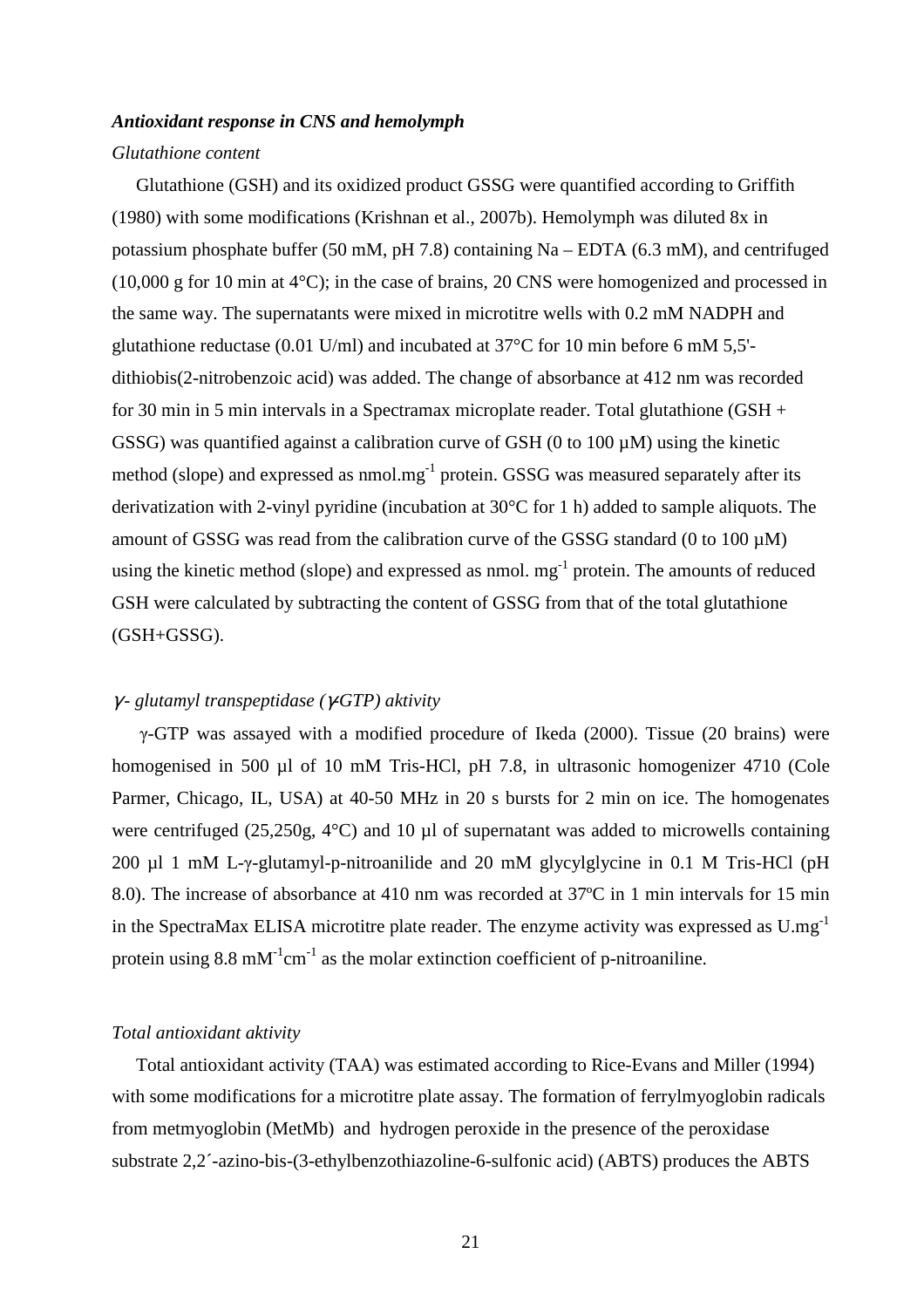radical cation (ABTS<sup>\*+</sup>), and an intense blue/green chromogen with characteristic absorption maxima at 734 nm. The formation of this colored radical cation is suppressed by the presence of hydrogen donating antioxidants and the extent of this suppression is directly related to the antioxidant activity of the sample being investigated. We used a spectrophotometric microtitre plate assay to determine the TAA of hemolymph samples from experimental groups and a reference antioxidant, the water soluble analog of Vitamin E, Trolox (6-hydroxy-2,5,7,8 tetramethylchroman-2-carboxylic acid). Briefly, 5x diluted hemolymph was mixed with 70 µM metmyoglobin (from horse heart) and 2.5 mM ABTS. The reaction was initiated by addition of 1 mM of hydrogen peroxide and taking kinetic readings over a period of 5-7 minutes or end point reading at 5 minutes at 27°C. The kinetics of the quenching of the ABTS radical cation was followed at 734 nm using a Spectramax microplate reader with a temperature control. TAA values of samples were calculated from a Trolox standard curve that showed a linear relationship between concentration (0-2 mM) and the length of the lag phase before the production of the ABTS radical cation.

#### *Statistical analysis*

Statistical analysis of both AKH and 20E experiments was performed and the graphs generated with GraphPad Prism 4 (GraphPad Software Inc., San Deigo, CA, USA). ). For 20E experiments, two-way ANOVA with Bonferroni post-hoc tests were used to compare male and female responses to a treatment and one-way ANOVA with Dunns multiple comparisons were applied to test significance of the effects of different treatments on a single parameter.

In experiments with AKH, each assay was done on samples collected from 8-10 individuals. The results in the graphs represent the mean of measurement  $\pm$  SE (n = 7-10). Unpaired t-test was used to evaluate statistical significance in Fig. 1 and in other cases (Figs 5, 6 and 7) one-way ANOVA with Tukey's multiple comparisons were applied to test significance of the effects of different treatments on a single parameter.

Kaplan-Meier survival analysis was conducted to test survival proportion and the median survival time after different treatments. Survival curves were compared using the logrank test.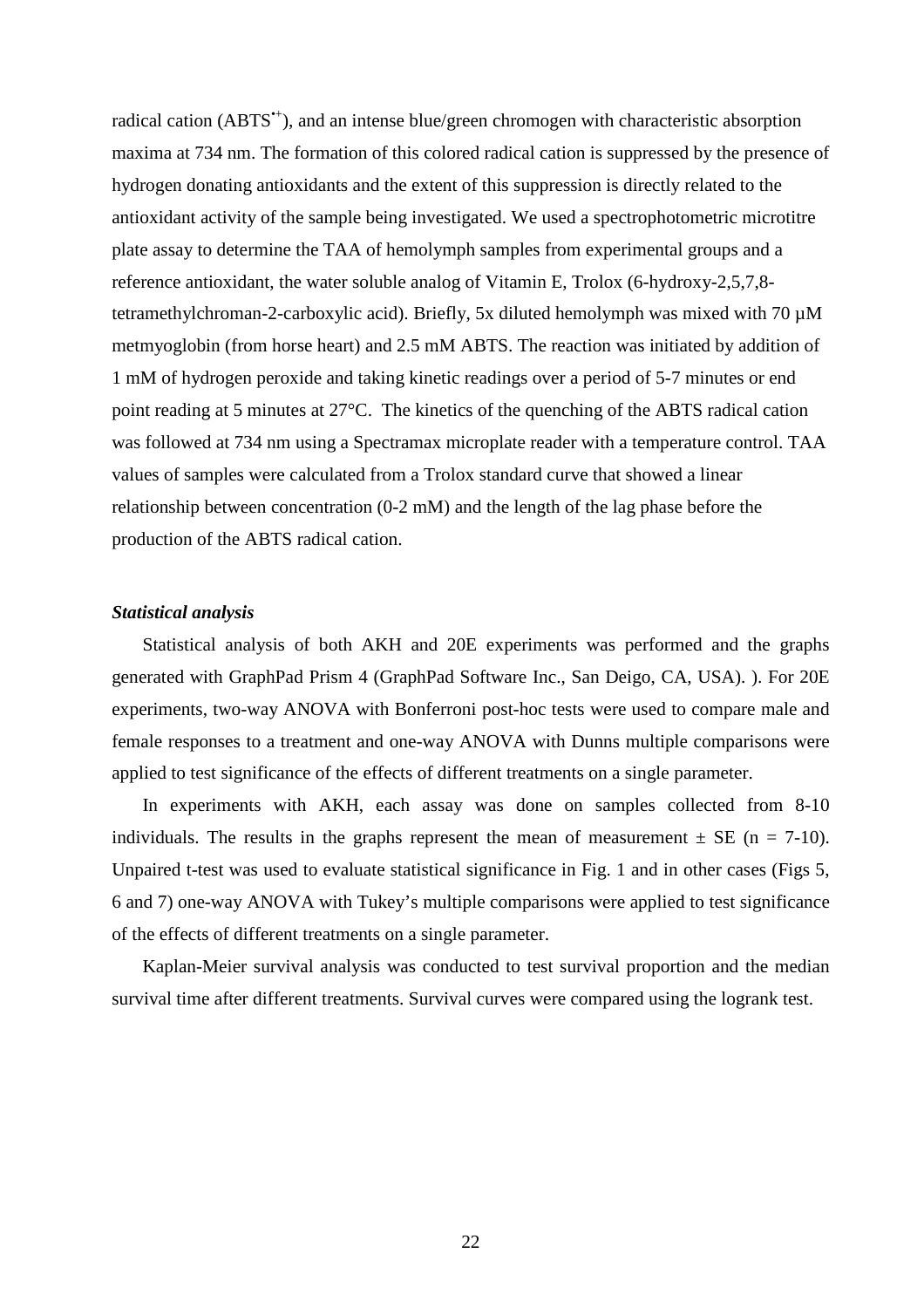## **RESULTS**

## *Dose response of PQ*

 PQ showed a dose dependent increase in protein carbonyl levels (Fig. 1). PQ was prepared in concentrations ranging from 2.5 to 120  $\mu$ M and injected in insects between the range 5 to 240 pmoles. At 40 pmol we observed a distinct elevation in protein carbonyl levels at 4 hours post inoculation. Insects injected with this dose survived more than 5 days, while higher doses (80 to 240 pmol) resulted in cytotoxicity and enhanced mortality. Hence for all subsequent experiments we chose 40 pmol as the standard "physiological" dose.

#### *Experiments with 20E*

#### *Oxidative stress biomarkers in membranes of brain tissue*

The amount of thiobarbituric acid reactive substances (TBARS) was significantly enhanced  $(p < 0.0001)$  in the brain microsomal fraction from males (5 fold) and females (3 fold) injected with PQ (Fig. 2a), indicating considerable peroxidation of membrane lipids. TBARS content in insects treated with 20E was similar to the sham-injected insects. However, 20E injection significantly (p<0.0001) allayed the TBARS increase caused by PQ. It is noticeable that the stimulation of TBARS content by PQ was distinctly  $(p<0.001)$  higher in the male than in the female brain membrane fractions. This sex-related difference persisted  $(p<0.05)$  when the stress was mitigated with 20E. While in the males the reduced level of TBARS was still higher (p<0.001, 2 fold) than in the controls, 20E injection in the females suppressed TBARS to a concentration statistically indistinguishable from the controls.

PQ application also elevated the content of protein carbonyls in the microsomal membranes of the male (6 fold,  $p<0.0001$ ) and female brains (4 fold,  $p<0.0001$ ) (Fig. 2b). A co-injection of 20E suppressed the PQ-induced enhancement 1.6 fold in males  $(p<0.01)$  and 2 fold in the females (p<0.0001). Carbonyl content in the PQ injected insects was consistently higher in males than in females; the sex difference was particularly conspicuous  $(p<0.01)$  in insects receiving PQ simultaneously with 20E.

## *Glutathione content and* γ*-glutamyl transpeptidase activity*

The content of reduced glutathione (GSH) was markedly depleted in both male (4 fold, p<0.0001) and female (3 fold, p<0.0001) brains following PQ injection (Figure 3a). This decrease was much less severe in males and virtually abolished in the females when 20E was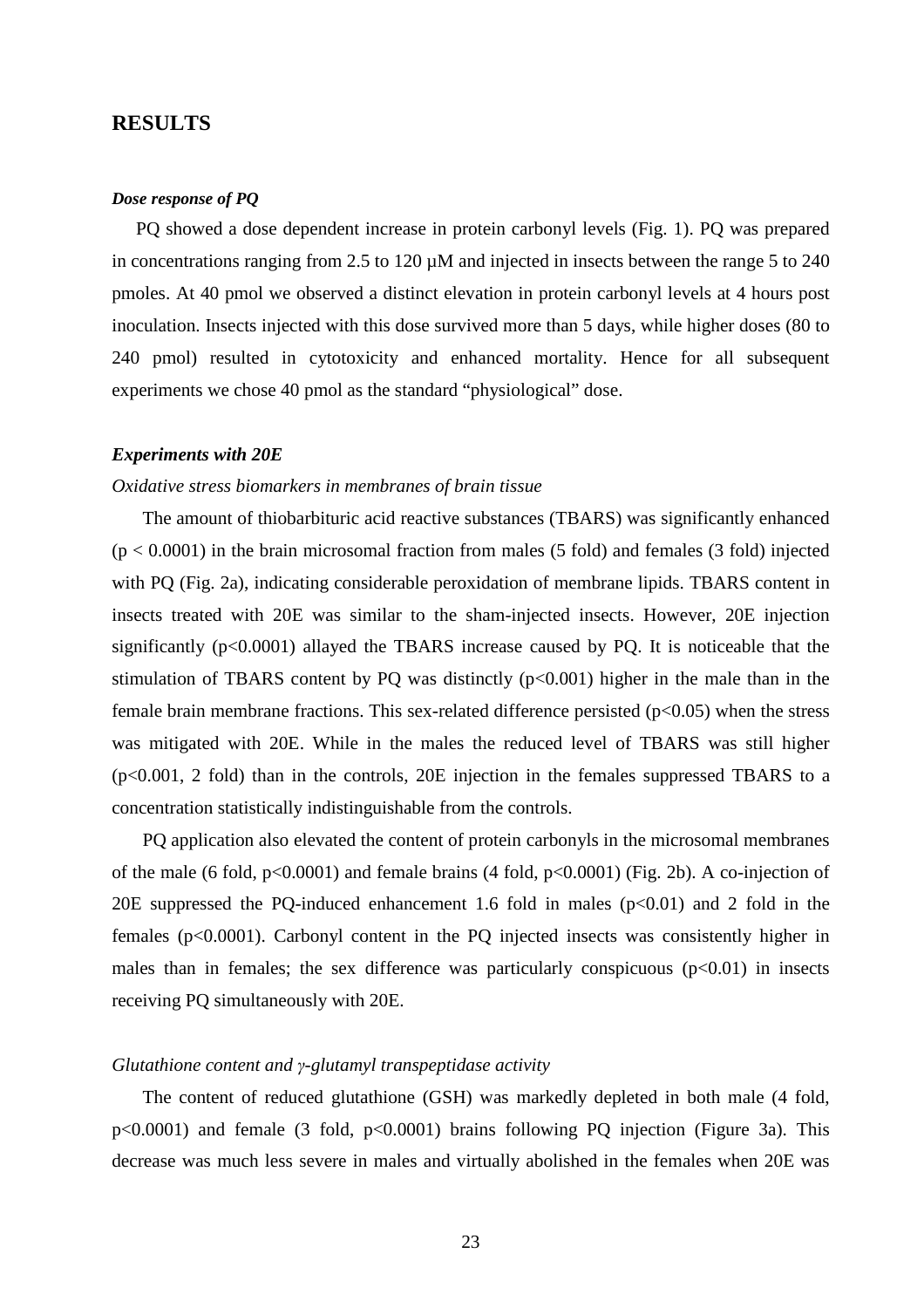administered concurrently. The difference between GSH levels in the PQ-injected and PQ+20Einjected insects was 2 fold in males  $(p<0.0001)$  and 2.5 fold in females  $(p<0.0001)$ . No significant differences in the GSH content were recorded between brains of the control (shaminjected) and 20E-injected (without PQ) insect groups. Female brains exhibited consistently higher GSH levels than the male brains; the difference was significant in the insects injected with PQ ( $p<0.01$ ) and even more in those injected with PQ and 20E ( $p<0.0001$ ).

Brain activity of membrane  $\gamma$ -GTP (an enzyme whose active site is extracellular), which plays a prime role in the GSH metabolism, was reduced after the PQ injection 2 fold in males  $(p<0.005)$  and 1.8 fold in the females  $(p<0.005)$  (Figure 3b). 20E treatment did not significantly alter the control enzyme activity but alleviated the suppressive PQ action: activity measured after the treatments with both PQ and 20E was significantly higher than after the PQ injection alone in both males  $(p<0.03)$  and females  $(p<0.001)$ . In females, the rescued values were practically identical with the controls (non significant) but in the males they remained distinctly lower than in the untreated controls  $(p<0.03)$  or in insects receiving just 20E. The female brains always harbored higher γ-GTP activity than the male brains; the difference was most obvious (p<0.003) after the concurrent PQ and 20E injection.

#### *Experiments with AKH*

#### *AKH content in CNS and hemolymph in response to oxidative stress*

 Total AKH content in CNS (Pyrap-AKH plus Peram-CAH-II) was not altered significantly upon oxidative stress created as a result of PQ injection (40 pmol), however, in hemolymph a significant and multiple increase of AKH titer was recorded (ca. 5 fold,  $p<0.05$ ) at 4 hours post inoculation compared with Ringer saline (control) alone injected individuals (Fig. 4a and b). Intact insects did not show any significant changes either in CNS or in hemolymph when compared with Ringer saline injected individuals (data not shown).

#### *Oxidative stress biomarker in hemolymph*

Injection of 40 pmol PQ to *P. apterus* males resulted in a significant (ca. 2 fold,  $p<0.01$ ) enhancement of protein carbonyls (a specific biomarker of oxidative stress) in hemolymph at 4 hpi compared with those injected with Ringer saline (controls), AKH (Pyrap-AKH, 40 pmol) and/or AKH:PQ (40 pmol each) (Fig. 5). AKH injection alone did not result in any significant changes in the protein carbonyl content of hemolymph. Interestingly co-injection of AKH with PQ brought down the protein carbonyl levels to almost identical levels as in case of control or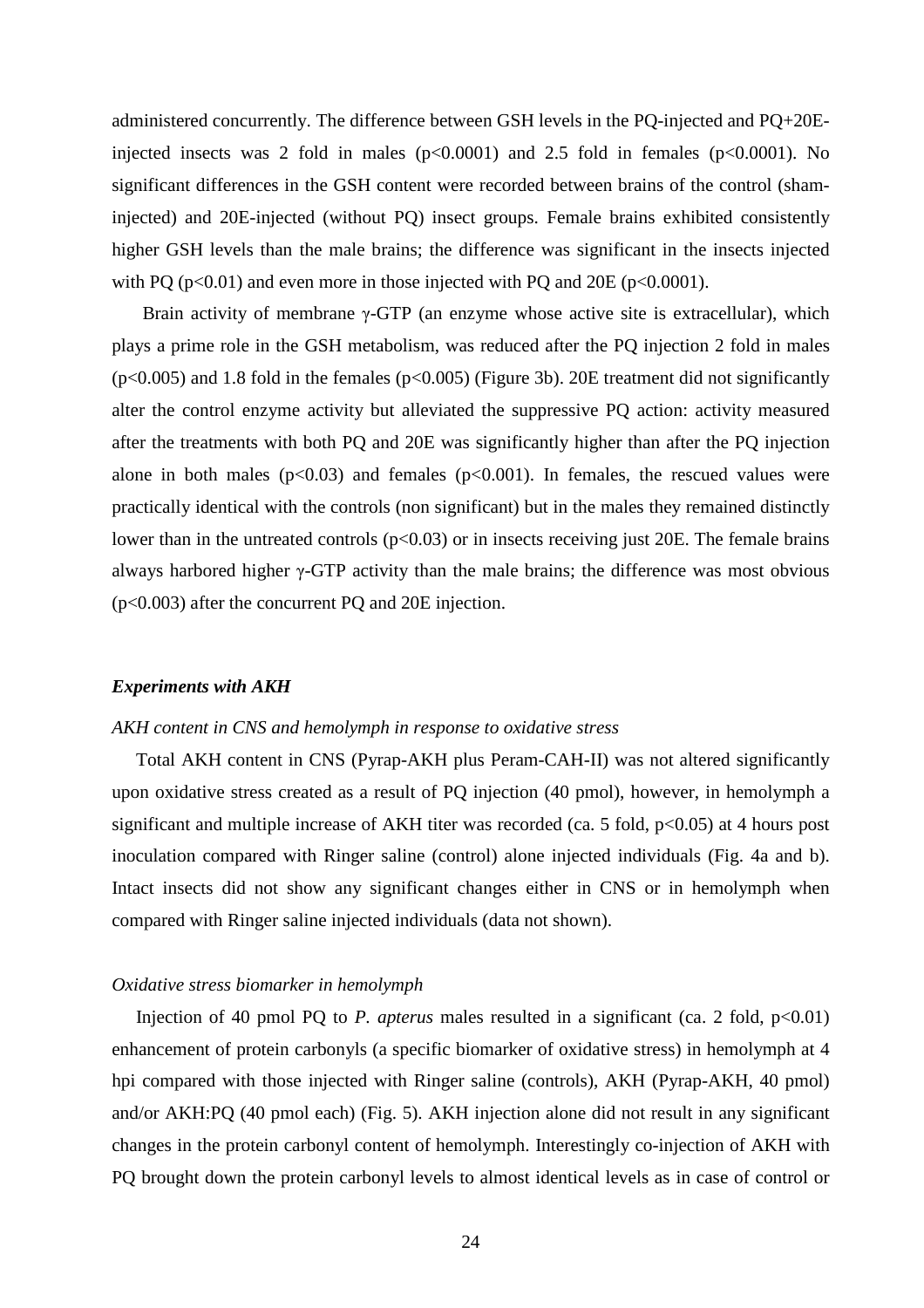AKH alone injected individuals. Intact insects again did not show any significant changes in carbonyl contents compared with Ringer alone injected individuals (data not shown).

#### *Antioxidant response in hemolymph*

 We chose to measure the antioxidant response in hemolymph since it was the first tissue that encountered oxidative stress conditions upon injection of PQ where we recorded changes in AKH. Two specific parameters were taken for assessment of the antioxidant response: the reduced GSH content and the total antioxidant activity of cell free hemolymph.

The GSH content in hemolymph was significantly depressed (ca. 2.7 fold,  $p<0.05$ ) when PQ was injected in *P. apterus* male compared with controls (Fig. 6). On the other hand, AKH (Pyrap-AKH-I, 40 pmol) injection alone caused a significant and multiple (ca. 2 fold, p<0.001) increase in GSH content compared with controls. Co-injection of AKH with PQ resulted in enhanced (ca. 2.4 fold, p<0.05) GSH content compared with PQ-injected individuals, however, this level was significantly less (ca. 2 fold, p<0.001) compared with AKH-injected individuals. There was no significant alteration in GSH levels in this case compared with controls.

 We found some interesting results when we tested the total antioxidant activity of cell free plasma: PQ treatment alone enhanced the antioxidant capacity of hemolymph compared with controls (ca. 1.7 fold,  $p<0.001$ ) or AKH-injected groups (ca. 1.14 fold,  $p<0.01$ ) (Fig. 7). AKH treatment was effective in enhancing antioxidant capacity (ca. 1.5 fold,  $p<0.001$ ) compared with controls. Co-injection of AKH with PQ resulted in a significant increase in antioxidant capacity of hemolymph compared with all other treatments (PQ ca.1.4 fold - p<0.001, AKH ca. 1.5 fold - p<0.001, and controls ca. 2.3 fold - p<0.001). There were no significant differences in antioxidant capacity of Ringer saline treated controls compared with intact (non-injected) insects (data not shown).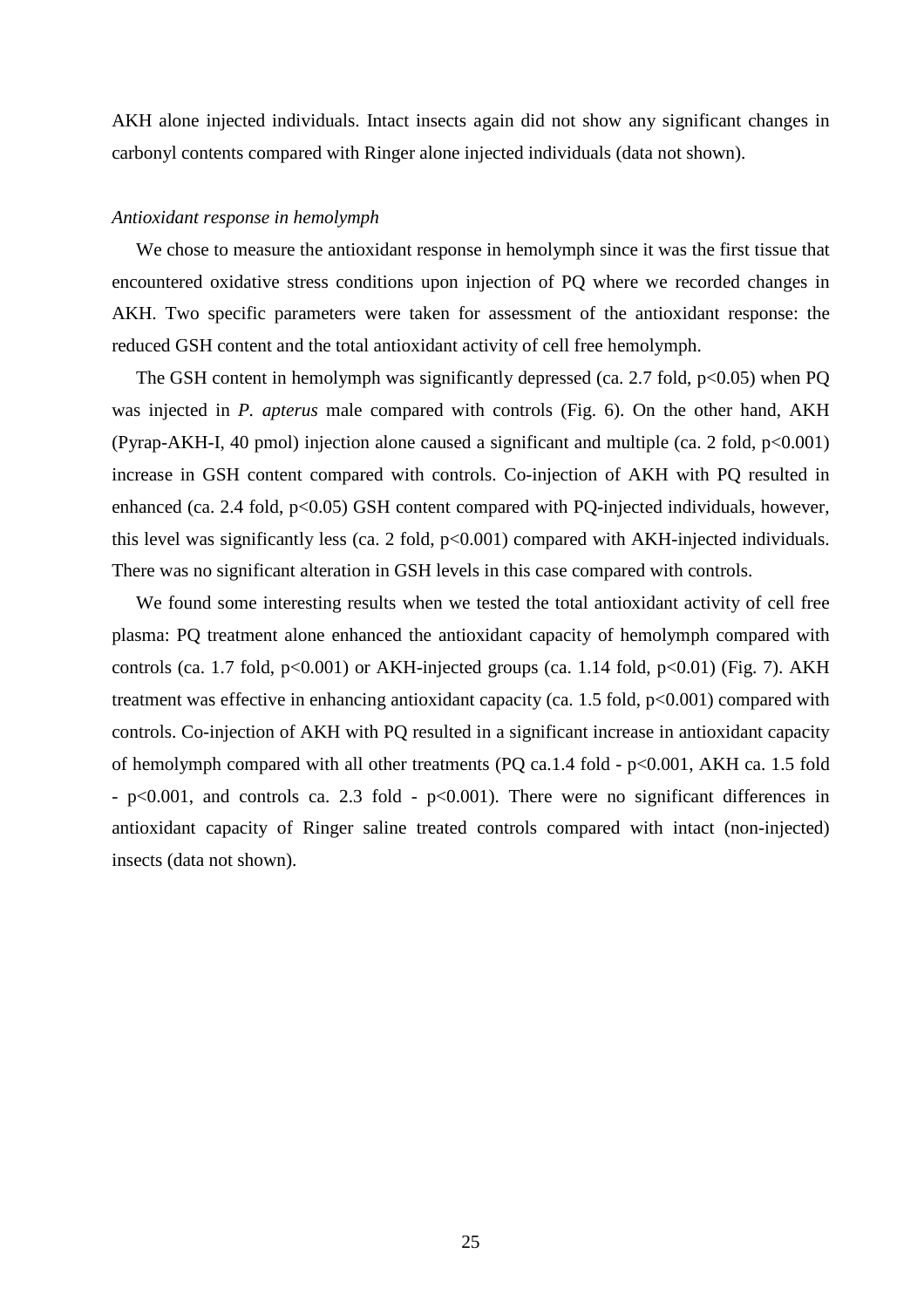## **DISCUSSION**

A stressor may be defined as a stimulus that disrupts homeostasis in an organism. Oxidative stress represents this type of stressor, whereby the production of free radicals is enhanced in an organism and the antioxidant defense response is impaired. The adaptive responses that are elicited in response to such stressor include physiological processes that are essential to reestablish the homeostatic balance. The roles of neuropeptides and other hormones in this regard are of paramount importance and we have scant information on such aspects. In this work two representatives of two different insect hormone families were chosen – adipokinetic hormones and ecdysteroides – in order to find out possible antioxidative effects of Pyrap-AKH and 20 hydroxy ecdysone (20E) in *Pyrrhocoris apterus* exposed to oxidative stress conditions induced by Paraquat injection.

This study demonstrates that lipid peroxidation in CNS and the carbonyl content in CNS and hemolymph are enhanced, and the content of GSH and the activity of  $\gamma$ -GTP are reduced in the brain of *P. apterus* injected with PQ. The radicals promote lipid peroxidation and carbonyl formation, convert GSH to its oxidized form, and probably damage γ-GTP by its carbonylation or in consequence to the changes caused in the plasma membrane.

#### *The antioxidant properties of 20E*

Antioxidant activity has been demonstrated in the vertebrate hormone estrogen and related compounds with the phenolic A-ring (Sugioka et al., 1987; Subbiah et al., 1993; McHugh et al., 1998; Liehr and Roy, 1998). Jellinck and Bradlow (1990) showed that estrogens inhibit oxidative cascades by donating hydrogen radicals on the A-ring. 20E does not harbor any phenolic structure but the widespread occurrence of enzymes for the reversible interconversion of the 3-oxy and 3-dehydroxy compounds with the participation of NAD(P)H (reviewed by Rees, 1995) make the A-ring of 20E and other 2,3-dihydroxy ecdysteroids possible candidate for radical scavenging. Cai et al. (2002) proposed, however, that 20E and three other ecdysteroids tested react with radicals by abstracting hydrogen from carbon 9 at the junction of the B and C rings. They show that the dissociation energy of the  $C_9$ -H bond is lower than that of the O-H bond in the efficient antioxidant α-tocopherol.

Lower lipid peroxidation and protein carbonylation following 20E injection are probably direct consequences of a decrease of the oxidative radicals, whereas effects on the glutathione redox shuttle and on the γ-GTP activity represent complex responses. Glutathione is an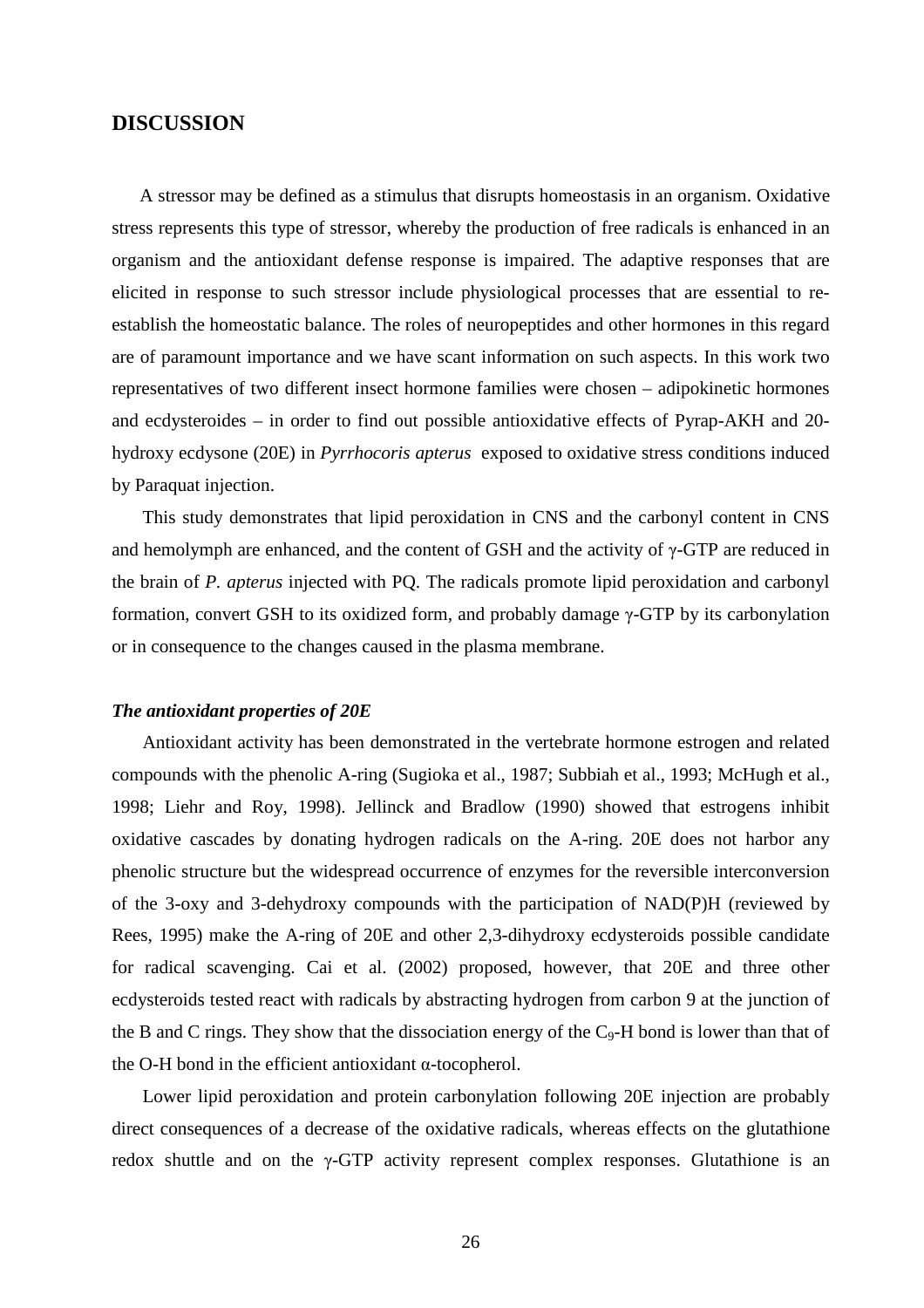important antioxidant that acts by several mechanisms, including scavenging of the free radicals (Meister and Anderson, 1983), but the capacity of this system obviously cannot cope with the burst of oxidative radicals following PQ injection. We assume that considerable recovery of GSH following 20E injection is only partially due to the abrogation of oxidative radicals. The concentration of intracellular GSH depends on the availability of substrates for its synthesis and on the rate of its depletion into the extracellular space (there is only a small or no uptake into the cells) where it is metabolized by the membrane-bound γ-GTP. The enzyme removes the γglutamyl group and thereby renders the remaining cysteinylglycine susceptible to cleavage by a membrane dipeptidase. The released cysteine can be transported into the cell and used as a substrate for the GSH synthesis. This γ-glutamyl cycle is thought to sustain the cellular GSH concentration (Karp et al., 2001). The ameliorating 20E effect on the  $\gamma$ -GTP activity, which may be based on the stabilization of its anchoring in the plasma membrane (reduced lipid peroxidation) or on its protection against a direct oxidative damage, contributes to the GSH recovery. Different 20E efficiencies in our assays probably reflect diverse reactivity with the array of oxidative radicals generated by PQ. Cai et al. (2002) demonstrated inactivity with the superoxide.

Females were more resistant than males to all manifestations of the stress and were also more prone to recover after the 20E injection. Higher resistance can be due to (1) larger body size; (2) larger stores of reserve lipids that can absorb radicals by the peroxidation process; (3) presence of antioxidant yolk components such as carotenoids; (4) differences in the titer of endogenous ecdysteroids (Socha, 1993). The last possibility is particularly intriguing because ecdysteroids are known to accumulate in the eggs (Hagedorn, 1985). Analysis of ecdysteroids in *P. apterus* identified makisterone A as the major hormone and disclosed that it was present in low amounts in the body of adults (Zachardová et al., 1989). In contrast to 20E, however, an injection of 1 pmol makisterone A did not exert antioxidative response (preliminary unpublished observation). It should also be noted that 1 pmol 20E we injected provided about 15 ng of the hormone per g body weight which is close to the ecdysteroid baseline that seems to be maintained in the body at all times (Sehnal, 1989). Assuming that the injected 20E was evenly dispersed in the body, it may reach maximally a 1 µM concentration, while concentrations effective in the *in vitro* assays were 20 µM and higher (Cai et al., 2002). It is therefore not excluded that the injected 20E functioned as a trigger to activate an innate antioxidative system.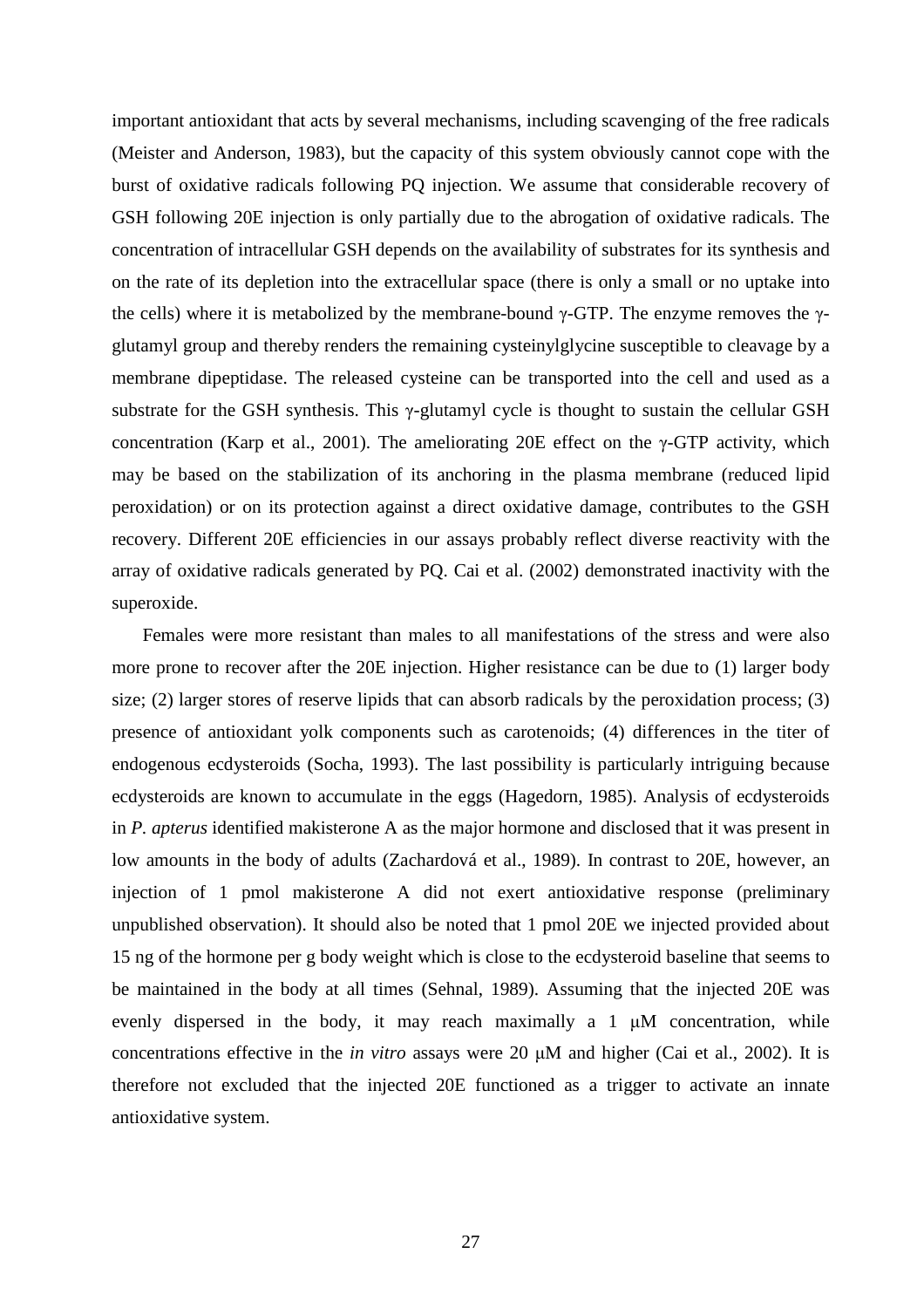#### *The antioxidant properties of AKH*

 In an earlier study on *L. decemlineata* it was demonstrated that AKH titer is increased in CNS and hemolymph as a result of PQ treatment which evokes conditions of oxidative stress (Kodrík et al., 2007). However, in the present investigation no significant change in AKH titer in the CNS was evidenced but a significant elevation of AKH levels in the hemolymph of *P. apterus* male was observed. The reasons for such a differential response could be many, but essentially it mimics a similar situation as observed in case of insecticide treatment (Kodrík and Socha, 2005) that increased the AKH level only in the hemolymph and not in the CNS. It seems that present *Pyrrhocoris* data support a suggestion that the coupling between release and biosynthesis of the AKHs in the adipokinetic cells of the CC is very loose or does not even exist (Diederen et al., 2002).

 The importance of insect hormones including the members of the AKH family in stress situations was first pointed out by Ivanovic and Jankovic-Hladni (1991). The recent investigations on insecticide treatment, saline (KCl) treatment, photophase interruption and feeding on genetically modified crops (Candy, 2002; Kodrík and Socha, 2005; Kodrík et al., 2005; 2007) all support idea that AKHs in insects behave as typical stress-responsive hormones. In a series of investigations on the interaction between immune response and AKH on *Locusta migratoria*, it was found that exogenous AKH potentiates the phenoloxidase activity and enhances the nodulation response to injected laminarin and bacterial lipopolysaccharide (Goldsworthy et al., 2002; 2003a, b; 2005). In each of these cases, however, the mechanism of AKH potentiated immune response is far from clear. Hence, our next question was whether enhanced AKH titer in hemolymph upon oxidative stress results in an enhanced antioxidant defense response. To address protein carbonyls were chosen as a reliable biomarker of oxidative stress. Carbonyls are formed from the amino groups in the side chains of certain amino acids that are exposed to reactive oxygen species (Chevion et al., 2000). PQ, as mentioned in the introduction, is a bipyridilium herbicide, easily reduced by a single electron to a stable but dioxygen-sensitive monocation radical  $(PQ^*)$ . The reaction between the PQ radical and dioxygen  $(O_2)$  generates the true toxic species, the superoxide radical  $(O_2)$  and subsequently hydrogen peroxide  $(H_2O_2)$ . Hydroxyl radicals  $(OH^{\bullet})$  may also be generated as a consequence of secondary interactions between  $O_2$  and  $H_2O_2$  (Hassan, 1984). Hence, one would expect more carbonylation upon PQ treatment. Our results confirmed the presumption: PQ treatment did result in significantly enhanced carbonyl contents in hemolymph, but interestingly co-injection of AKH with PQ decreased their levels to those found in control groups. Also surprising was that AKH injection alone did not change the carbonyl contents to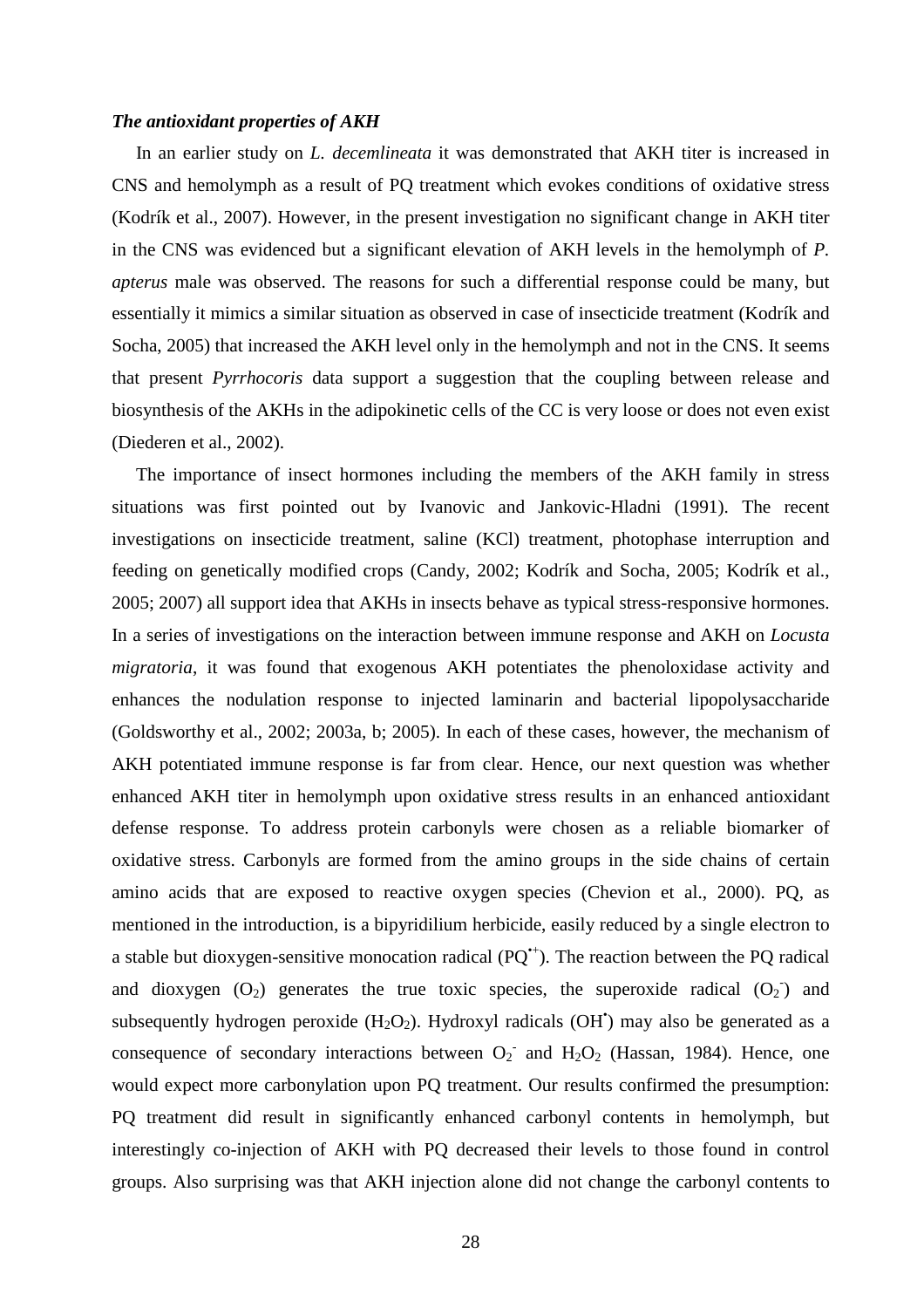those below control values. This indicates that possibly a stressor action is needed for AKH to potentiate the response as in case of phenoloxidase activity (Goldsworthy et al., 2002) or lipid stores mobilization rate after injection or topical application of external AKH (Kodrík et al., 2002a). In the latter case it seems that the adipokinetic response is enhanced and or to some extent modified by the stress caused by the injection.

 A lowering of the carbonyl contents suggests an antioxidant action by AKH to counter oxidative stress in insects. The mechanism of this antioxidant action is still unclear. As in case of *L. decemlineata* (Kodrík et al., 2007), AKH is also able to enhance efflux of reduced GSH into the plasma of *P. apterus*. In case of glucagon (a pancreatic vertebrate hormone) a similar mechanism has been proposed whereby glucagon down-regulates the synthesis of GSH in the liver while promoting its efflux into the blood plasma (Lu et al., 1990, 1991). However, it is quite possible that GSH alone (induced by AKH) could not be the one to confer enhanced antioxidant capacity to the hemolymph. This was cross-checked, using the total antioxidant activity assay in cell free plasma against Trolox (an analog of vitamin E) standards. This procedure relies on antioxidant activity of low molecular weight compounds. PQ injection alone potentiated an antioxidant response which was significantly enhanced upon co-injection of PQ with AKH. However, AKH injection alone was not capable of inducing antioxidant activity to the levels produced by PQ alone or by co-injection with PQ, though it was more enhanced compared to control groups. Hence it is assumed that there must be some other additional mechanism (other than GSH efflux alone) by which AKH acts to enhance antioxidant response.

 Based on these results it is suggested that AKH-potentiated antioxidant response includes a direct or indirect increase of the GSH efflux from the tissues as well as an increased antioxidant capacity of cell free hemolymph plasma by as yet unknown mechanisms. This conclusion is supported by GSH measurements, that in accordance with enhanced carbonyl levels (indicative of oxidative stress), shows a significant decline after PQ treatment, and significant elevation after the AKH/paraquat co-application. Alternatively, AKHs are known to exert their effects through conversion of high density lipoproteins (HDLs) to low density lipoproteins (LDLs), and the latter are more susceptible to peroxidation by free radicals. Thus, increased AKH levels could also result in more LDLs which would act as a sacrificial antioxidant (Miller and Paganga, 1998). This would indicate a more direct role for involvement of AKH in antioxidant response and probably also explain the elevated antioxidant capacity of hemolymph of AKH/PQ treated insects.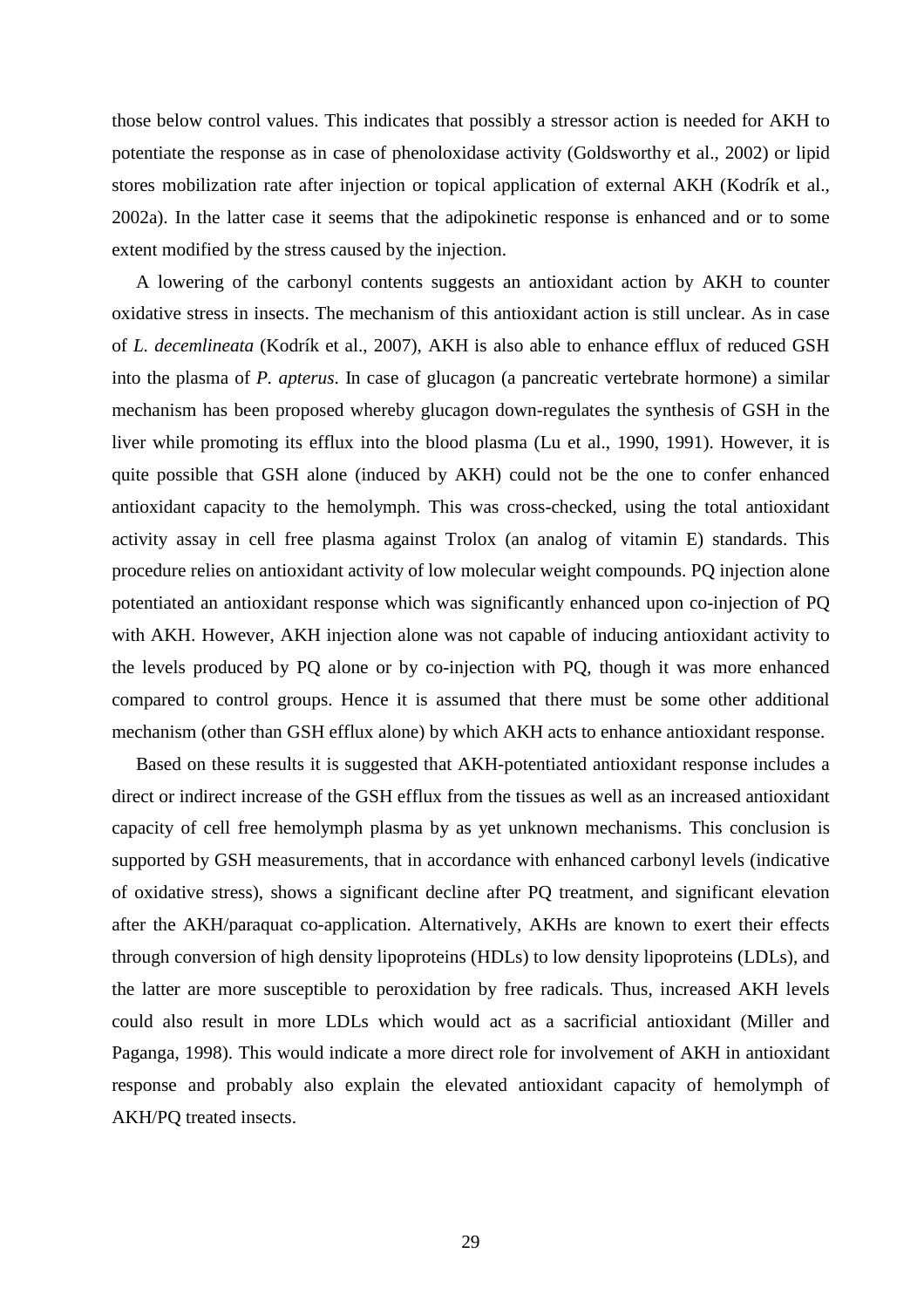# **GENERAL CONCLUSIONS**

The main objectives of this work was to investigate possible antioxidant effects of two insect hormones of two distinctively different hormone families, the adipokinetic hormone (AKH) and 20-hydroxyecdysone (20-HE), in the red firebug *Pyrrhocoris apterus.* The response of these hormones was examined after the Paraquat injection, which evoked in *P. apterus* massive oxidative stress conditions because of well-known toxic activity of this herbicide demonstrated in various plant and animal tissues. The results presented in this thesis confirmed an antioxidant effect of Pyrap-AKH and 20-hydroxyecdysone though the particular mechanism of this protection and how exactly it works is still hidden somewhere in complex enzymatic and hormonal system and awaits further elucidation.

Males proved more susceptible to oxidative stress than females. Particularly in brain membrane fraction, TBARS and protein carbonyls which were both assayed as main oxidative stress biomarkers after PQ application were higher in males than in females demonstrating that females cope with toxic effect of ROS better than males. These sex-related differences were also obvious when oxidative stress was mitigated with 20E: TBARS and protein carbonyl contents were lower and GSH and γ-GTP activity were higher in females indicating better utilization of 20E in females than in males when "fighting" against oxidative stress. 20E also seems to protect the whole organism against the damaging effects of paraquat, which was demonstrated by monitoring the hemolymph protein profile and the female reproduction potential. The 13 kDa protein was absent in hemolymph of insects injected with PQ and present in those supplied with 20E, either alone or in combination with PQ whereas amount of the protein was distinctly higher in females than in males. However, mechanism of this action is unknown.

Experiments with AKH were executed on adult males only since preliminary experiments revealed that males are more responsive to oxidative stress than females. The results demonstrated significantly altered AKH content (even though just in fmol concentrations) in hemolymph upon oxidative stress created as a result of PQ injection. However, in the brains no differences were observed under the same stress conditions.

For assessment of the antioxidant response in hemolymph, two specific parameters were used: the reduced GSH content and the total antioxidant activity of cell free hemolymph. The results lead to the conclusion that AKH potentiates an antioxidant response in the insect body, particularly the hemolymph. AKH injection alone and also AKH+PQ caused considerable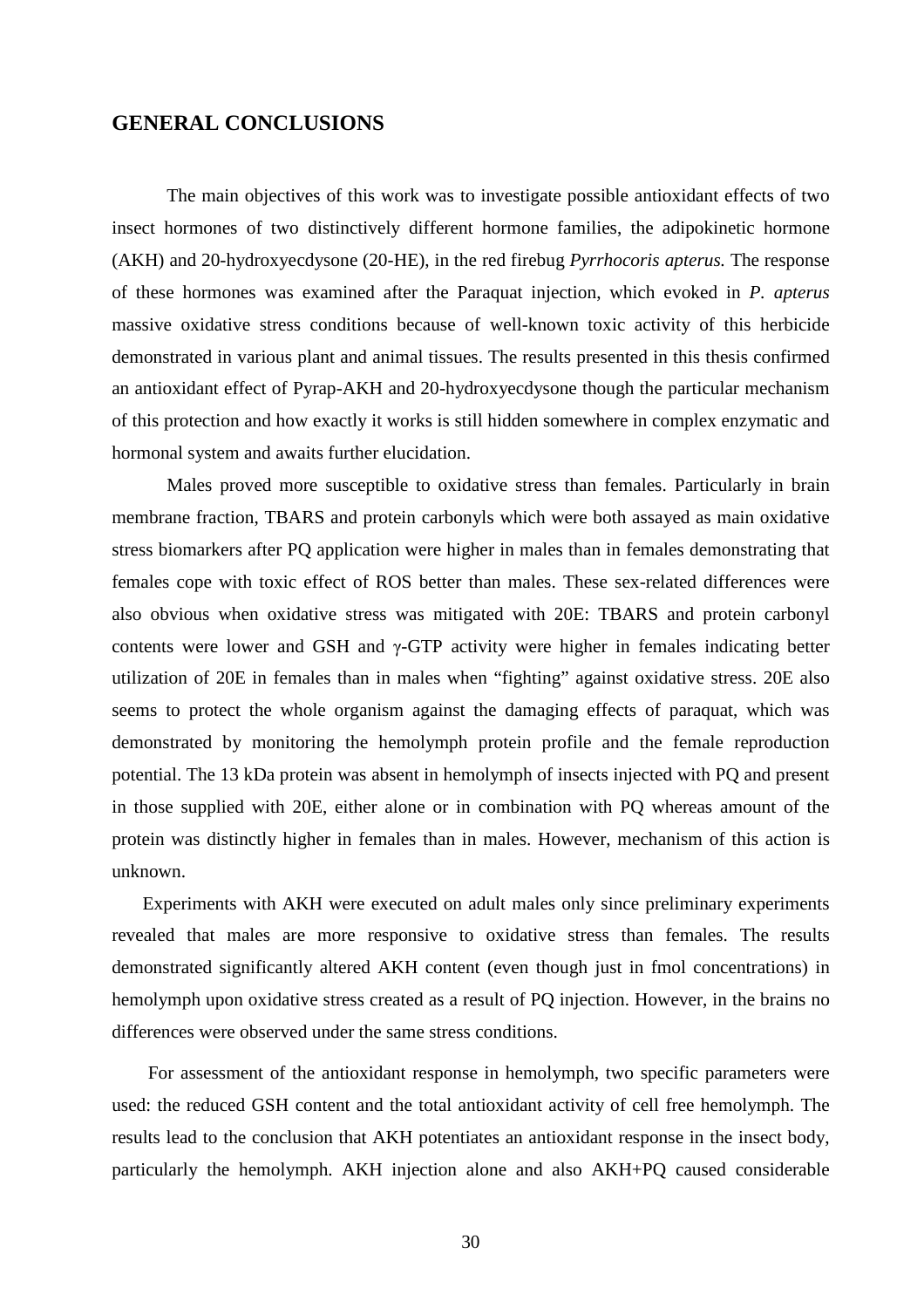changes in GSH contend compared to PQ injection showing that AKH regulates the GSH pool and so implying an important role of AKH in antioxidant response. Also, total antioxidant activity of hemolymph was significantly increased after AKH alone and AKH+PQ injection compared to PQ injection only. The results are novel and interesting and pave the way for future studies on hormonal regulation of oxidative stress in insects as well as in higher animals.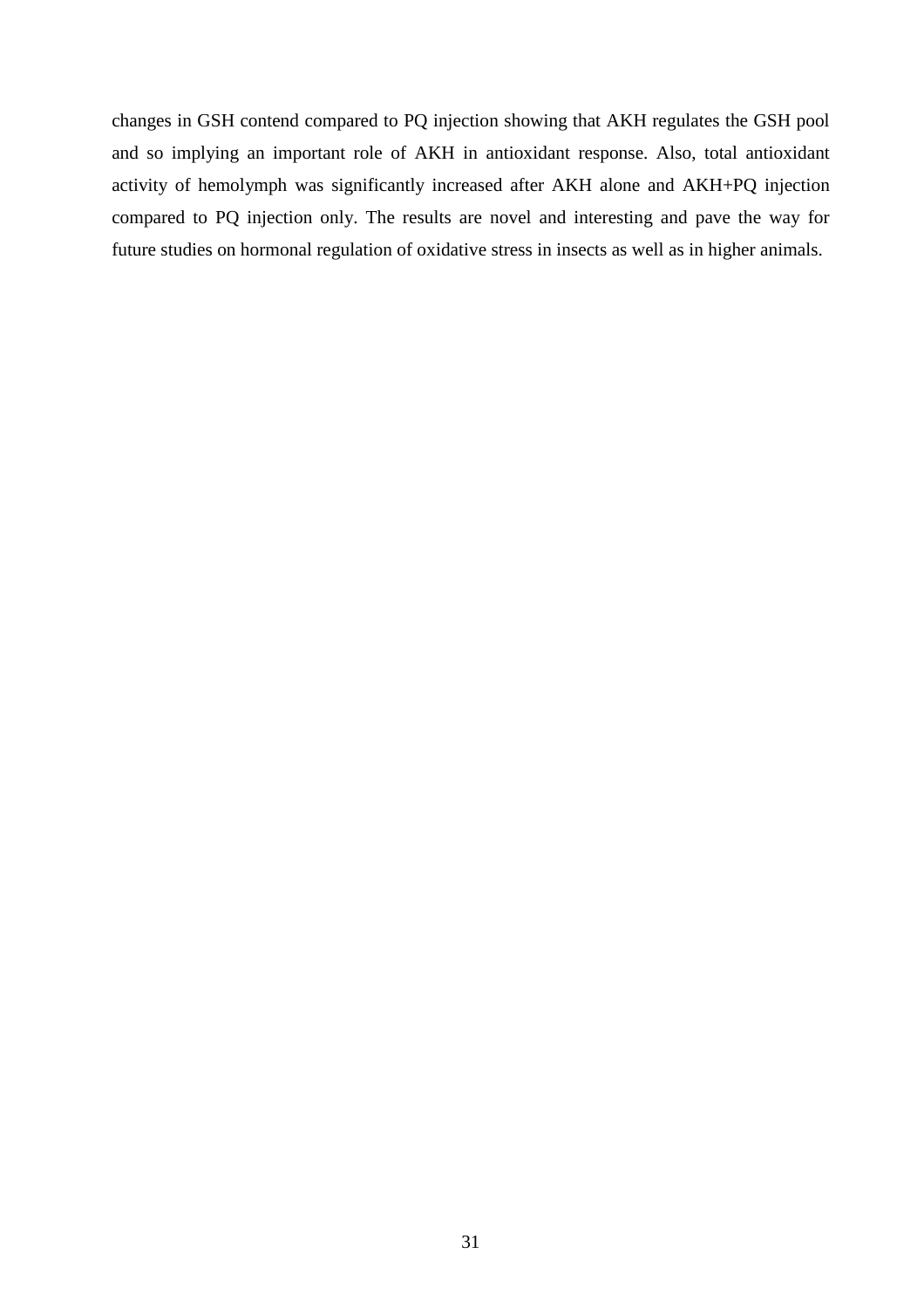## **REFERENCES**

- Beckman, K. B. and B. N. Ames. Oxidants and aging. In Sen, C. K., L. Packer, and O. Hanninen, eds. Handbook of Oxidants and Antioxidants in Exercise. Amsterdam, Elsevier. 755-796, 2000.
- Bielski, B. H. J. and A. O. Allen. Mechanism of the disproportionation of superoxide radicals. *J Phys Chem* 81: 1048-1050, 1977.
- Buettner, G. R. The pecking order of free radicals and antioxidants: lipid peroxidation, alpha-tocopherol, and ascorbate. *Arch Biochem Biophys* 300: 535-543, 1993.
- Bus JS, Aust SD, Gibson JE. Superoxide and singlet oxygen-catalyzed lipid peroxidation as a possible mechanism of paraquat (methyl viologen toxicity*). Biochem Biophys Res Commun* 58: 749-755, 1974.
- Bus JS, Cagen, SZ, Olgaard M, Gibson JE. A mechanism of paraquat toxicity in mice and rabbits. *Toxicol Appl Pharmacol* 35: 501-513, 1976.
- Cai Y-J, Dai J-Q, Fang J-G, Ma L-P, Hou L-F, Yang L, Liu Z-L. Antioxidative and free radical scavenging effects of ecdysteroids from *Serratula strangulata*. Can J Physiol. Pharmacol 80: 1187-1194, 2002.
- Candy, D.J. Adipokinetic hormones concentrations in the haemolymph of *Schistocerca gregaria*, measured by radioimmunoassay. *Insect Biochem. Mol. Biol.* 32, 1361-1367, 2002.
- Chance, B., H. Sies, and A. Boveris. Hydroperoxide metabolism in mammalian organs. *Physiol Rev* 59: 527-605, 1979.
- Chevion, M., Berenhstein, E., Stadtman, E.R. Human studies related to protein oxidation: protein carbonyl content as a marker of damage*. Free Rad. Res.* 33 (Suppl.), 99-108, 2000
- Diederen, J.H.B., Oudejans, R.C.H.M., Harthoorn, L.F., Van der Horst, D.J. Cell biology of the adipokinetic hormone-producing neurosecretory cells in the locust corpus cardiacum. *Microsc. Res. Techniq*., 56, 227-236, 2002.
- Fee, J. A. and J. S. Valentine. Chemical and physical properties of superoxide. In Michelson, A. M., J. M. McCord, and I. Fridovich, eds. Superoxide and Superoxide Dismutases. New York, *Academic Press.* 19-60, 1977.
- Fridovich, I. and B. Freeman. Antioxidant defense in the lung. *Annu Rev Physiol* 48: 693-702, 1986.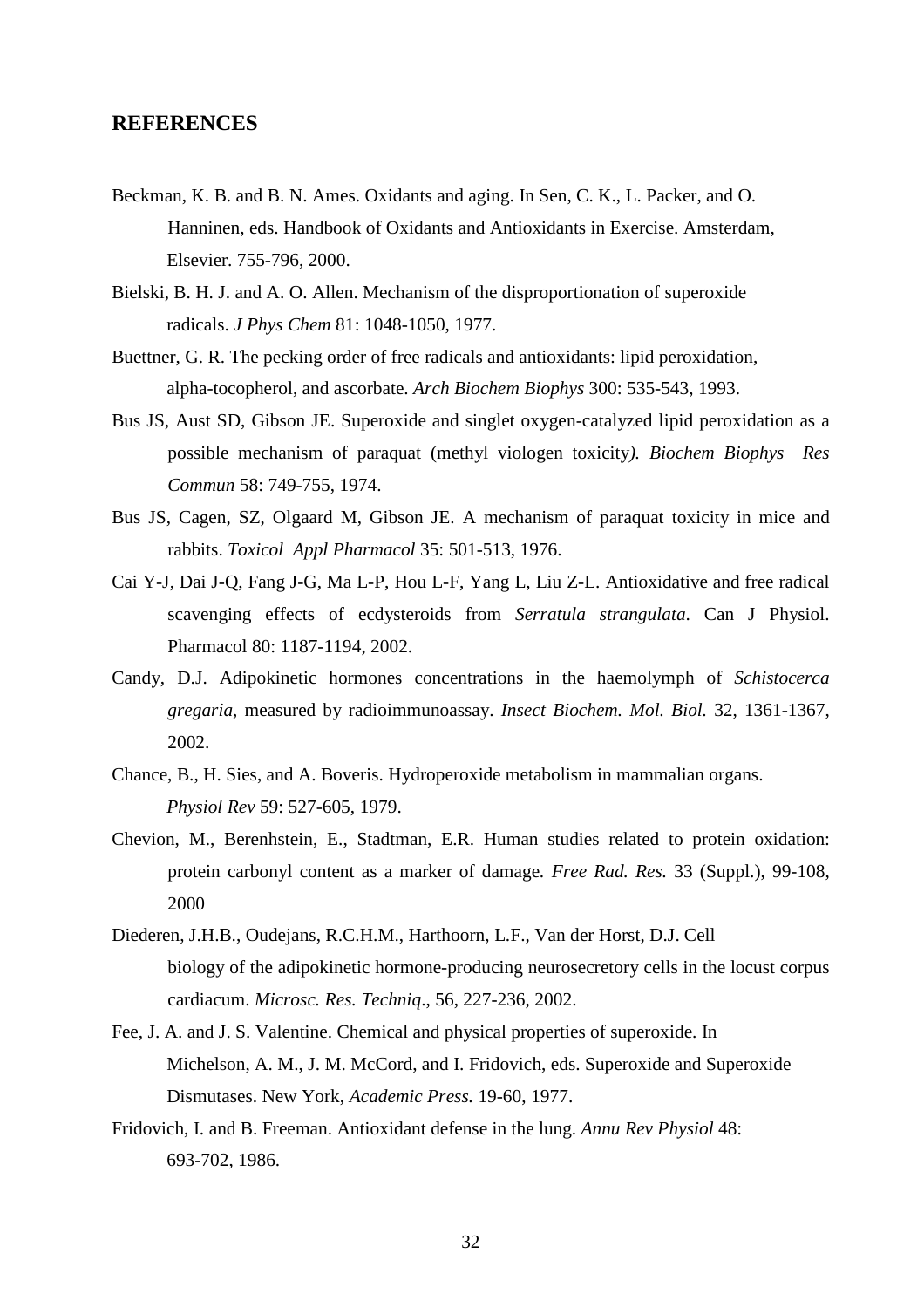- Frimer, A. A. and I. Rosenthal. Chemical reactions of superoxide anion radicals in aprotic solvents. *Photochem Photobiol* 28: 711-719, 1978.
- Gäde G. Regulation of intermediary metabolism and water balance of insects by neuropeptides. *Annu. Rev. Entomol*. 49, 93-113, 2004.
- Gäde, G. & Goldsworthy, G.J. Insect peptide hormones: a selective review of their physiology and potential application for pest control. *Pest Management Science,* **59**, 1063- 1075, 2003.
- Gäde, G., Hoffmann, K.H., Spring, J.H. Hormonal regulation in insects: facts, gaps and future directions. *Physiol. Rev*. 77, 963-1032, 1997.
- Gerschman, R., Gilbert, DI., Nye, SW., Dwyer, P., Fenn, WO. Oxygen poisoning and Xirradiation: A mechanism in common. *Science.* **119:** 623-626, 1954.
- Goldsworthy, G.J., Chandrakant, S., Opoku-Ware, K. Adipokinetic hormone enhances nodule formation and phenoloxidase activation in adult locusts injected with bacterial lipopolysaccharide. *J. Insect Physiol*. 49, 795-803, 2003a.
- Goldsworthy, G.J., Opoku-Ware, K., Mullen, L. Adipokinetic hormone enhances laminarin and bacterial lipopolysaccharide-induced activation of the prophenoloxidase cascade in the African migratory locust, *Locusta migratoria*. *J. Insect Physiol*. 48, 601-608, 2002.
- Goldsworthy, G.J., Opoku-Ware, K., Mullen, L.M. Adipokinetic hormone and the immune responses of locusts to infection. *Ann. N.Y. Acad. Sci*. 1040, 106-113, 2005.
- Goldsworthy, G.J., Mullen, L., Opoku-Ware, K., Chandrakant, S. Interactions between the endocrine and immune systems in locusts. *Physiol. Entomol*. 28, 54-61, 2003b.
- Griffith OW. Determination of glutathione and glutathione disulfide using glutathione reductase and 2-vinylpyridine. *Anal Biochem* 106: 207-212, 1980.
- Hagedorn HH. The role of ecdysteroids in reproduction. In: Kerkut GA, Gilbert LI, editors. Comprehensive Insect Physiology, Biochemistry and Pharmacology. Oxford: *Pergamon Press*, vol 8, p 205-262, 1985.
- Halliwell, B., Gutteridge, J.M.C. Free Radicals in Biology and Medicine, *Clarendon Press*, Oxford, 1989.
- Hansen, K.K., Hauser, F., Cazzamali, G., Williamson, M. & Grimmelikhuijzen C.J.P. Cloning and characterization of the adipokinetic hormone receptor from the cockroach *Periplaneta americana. Biochemical and Biophysical Research Communication*, **343**, 638-643, 2006.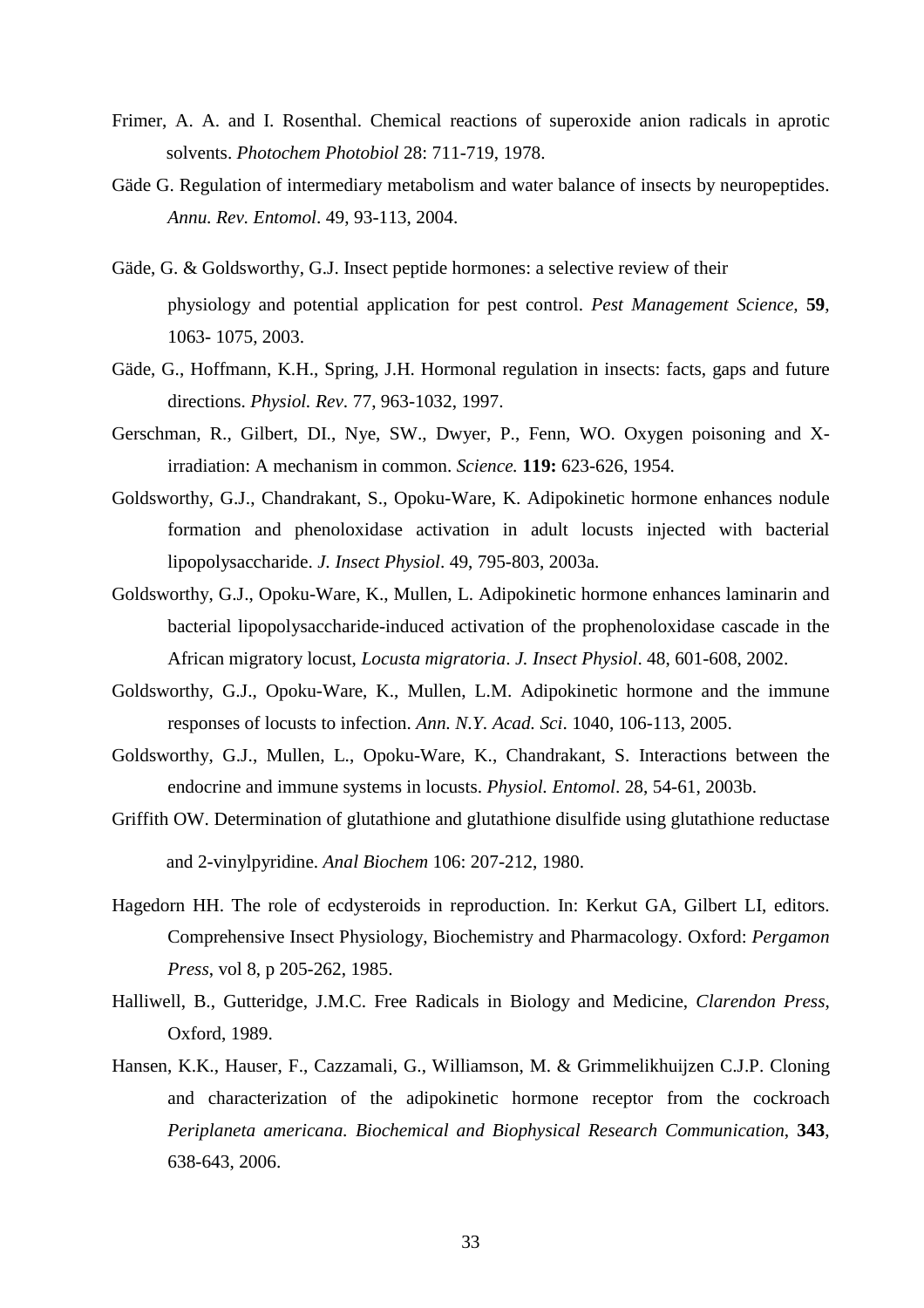- Hassan, H.M. Exacerbation of superoxide radical formation by paraquat. *Methods Enzymol*. 105, 523-532, 1984.
- Hassan, H. M. Cytotoxicity of oxyradicals and the evolution of superoxide dismutase. In Clerch, L. B. and D. J. Massaro, eds. Oxygen, Gene Expression, and Cellular Function. New York, Marcel Dekker, Inc. 27-47, 1997.
- Hassan HM, Fridovich I. Intracellular production of superoxide radical and hydrogen peroxide by redox active compounds. *Arch Biochem Biophys* 196: 385-395, 1979.
- Ikeda Y. γ-Glutamyl transpeptidase. In : Taniguchi N, Gutteridge JMC. editors. Experimental protocols for reactive oxygen and nitrogen species. Oxford Univ Press, London. p 86- 87, 2000.
- Imlay, J.A. and Linn, S. DNA damage and oxygen radical toxicity. *Science* 240:1302-1309, 1986.
- Ivanovic, J., Jankovic-Hladni, M. Hormones and metabolism in insect stress. *CRC Press*, Boca Raton, 1991.
- Jellinck PH, Bradlow HL. Peroxidase-catalyzed displacement of tritium from regiospecifically labeled estradiol and 2-hydroxyestradiol. *J Steroid Biochem* 35: 705-710, 1990.
- Karp DR, Shimooku K, Lipsky PE. Expression of γ-glutamyl transpeptidase protects Ramos B cells from oxidation-induced cell death*. J Biol Chem* 276: 3798-3804, 2001.
- Kaufmann, C. & Brown, M.R. Adipokinetic hormone in the African malaria mosquito, *Anopheles gambiae*: Identification and expression of genes for two peptides and a putative receptor. *Insect Biochemistry and Molecular Biology*, **36**, 466-481, 2006.
- Kelner MJ, Bagnell R. Glutathione –dependent enzymes alone can produce paraquat resistance. *Free Rad Biol Med* 9: 149-153, 1990.
- Klein JA, Ackerman SL. Oxidative stress, cell cycle and neurodegeneration. *J Clin Invest* 111: 785-793, 2003.
- Kodrík, D., Krishnan, N., Habuštová, O. Is the titre of adipokinetic peptides in *Leptinotarsa decemlineata* fed on genetically modified potatoes increased by oxidative stress? Peptides doi:10.1016/j.peptides.2007.01.017 (in press), 2007.
- Kodrík, D., Socha, R. The effect of insecticide on adipokinetic hormone titre in the insect body. *Pest. Manag. Sci.* 61, 1077-1082, 2005.
- Kodrík, D., Socha, R., Syrová, Z., 2003. Developmental and diel changes of adipokinetic hormone in CNS and haemolymph of the flightless wing-polymorphic bug, *Pyrrhocoris apterus*. J. Insect Physiol. 49, 53-61.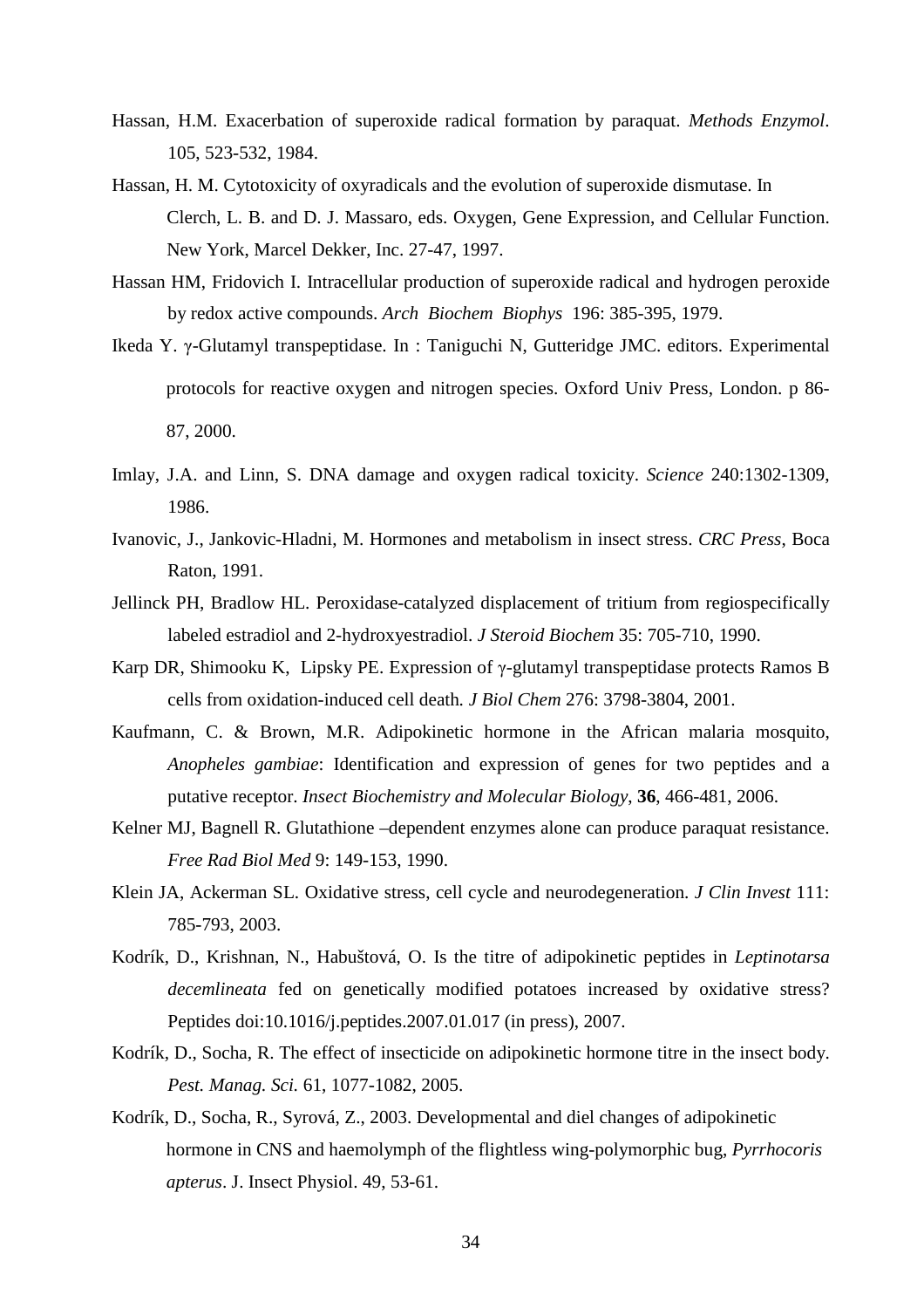- Kodrík, D., Socha, R., Syrová, Z., Zemek, R. The effect of constant darkness on the content of adipokinetic hormone, adipokinetic response and walking activity in macropterous females of *Pyrrhocoris apterus* (L.). *Physiol. Entomol*. 30, 248-255, 2005.
- Kodrík, D., Socha, R., Šimek, P., Zemek, R., Goldsworthy, G.J. A new member of the AKH/RPCH family that stimulates locomotory activity in the firebug, *Pyrrhocoris apterus* (Heteroptera). *Insect Biochem. Mol. Biol.* 30, 489-498, 2000.
- Kodrík, D., Socha, R., Zemek, R. Topical application of Pya-AKH stimulates lipid mobilization and locomotion in the flightless bug, *Pyrrhocoris apterus* (L.) (Heteroptera). *Physiol. Entomol*. 27, 15-20, 2002a.
- Kodrík, D., Šimek, P., Lepša, L., Socha, R. Identification of the cockroach neuropeptide Pea-CAH-II as a second adipokinetic hormone in the firebug *Pyrrhocoris apterus*. *Peptides*  23, 583-585, 2002b.
- Krishnan N., Večeřa J., Kodrík D., Sehnal F. 20-hydroxyecdysone prevents oxidative stress damage in adult *Pyrrhocoris apterus*. *Arch. Insect Biochem. Physiol*. (in press), 2007b.
- Kukreja, R. C. and M. L. Hess. Oxygen radicals and myocardial injury. In Kukreja, R. C. and M. L. Hess, eds. Free Radicals, Cardiovascular Dysfunction and Protection Strategies. Austin, Texas, R.G.Landes Company. 28-39, 1994.
- Lacort M, Leal AM, Liza M, Martin C, Martinez R, Ruiz-Larrea MB. Protective effects of estrogens and catecholestrogens against peroxidative membrane damage in vitro. *Lipids*  30: 141-146, 1995.
- Levine, R.L., Garland, D., Oliver, C.N., Amici, A., Climent, I., Lenz, A.G. Determination of carbonyl content in oxidatively modified proteins. Methods Enzymol. 186, 464-478, 1990.
- Liehr JG, Roy D. Pro-oxidant and antioxidant effects of estrogens In: Armstrong D editor, Methods in Molecular Biology, Vol.108: Free radical and antioxidant protocols. *Humana Press Inc*., Totowa, NJ. p 425- 435, 1998.
- Lu, S.C., Garcia-Ruiz, C., Kuhlenkamp, J., Ookhtens, M., Salas-Prato, M., Kaplowitz, N. Hormonal regulation of glutathione efflux. *J. Biol. Chem.* 265, 16088-16095, 1990.
- Lu, S.C., Kuhlenkamp, J., Garcia-Ruiz, C., Kaplowitz, N. Hormone-mediated down-regulation of hepatic glutathione synthesis in the rat. *J. Clin. Invest*. 88, 260-269, 1991.
- Lynch, R. E. and I. Fridovich. Permeation of the erythrocyte stroma by superoxide radical. *J Biol Chem* 253: 4697-4699, 1978.
- McCord, JM., Fridovich, I. Superoxid dismutase. *J. Biol. Chem.* **244:** 6049-6055, 1969.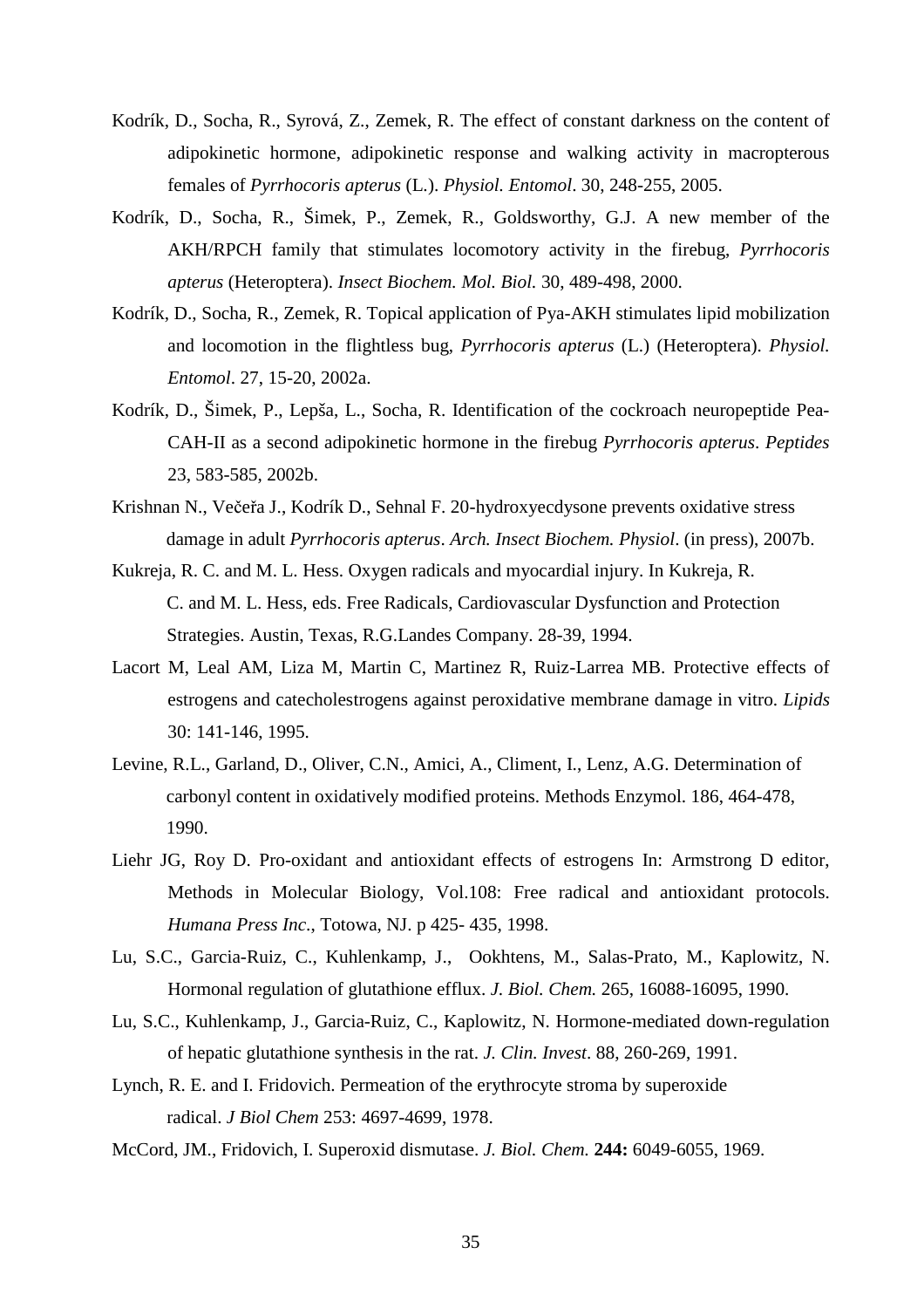- McHugh NA, Merrill GF, Powell SR. Estrogen diminishes postischemic hydroxyl radical formation. Am *J Physiol Heart Circ Physiol* 274: H1950-H1954, 1998.
- Meister, A. Glutathione metabolism and its selective modification. *J. Biol. Chem.* 263:17205- 17208, 1988.
- Meister A, Anderson ME. Glutathione. *Annu Rev Biochem* 52: 711-760, 1983.
- Milde, J.J., Ziegler, R. & Wallstein, M. Adipokinetic hormone stimulates neurons in the insect central nervous system. *The Journal of Experimental Biology*, **198**, 1307-1311, 1995.
- Miller, N.J., Paganga, G. Antioxidant activity of low-density lipoprotein. In: Armstrong D (Ed.) Methods in Mol. Biol., Vol. 108, Free radical and antioxidant protocols. *Humana Press*, pp. 325-335, 1998.
- Mullen, L., Goldsworthy, G. Changes in lipophorins are related to the activation of phenoloxidase in the haemolymph of *Locusta migratoria* in response to injection of immunogens. *Insect Biochem. Mol. Biol*. 33, 661-670, 2003.
- Nishikimi, M. and K. Yagi. Oxidations of ascorbic acid and \_-tocopherol by superoxide. In Hayyaishi, O. and K. Asada, eds. Biochemical and Medical Aspects of Active Oxygen. Tokyo, *University of Tokyo Press*. 79-87, 1977.
- Park, Y., Kim, Y.J. & Adams, M.E. Identification of G protein-coupled receptors for Drosophila PRXamide peptides, CCAP, corazonin, and AKH supports a theory of ligand-receptor coevolution. *Proceedings of the National Academy of Science of the United States of America,* **99**, 11423-11428, 2002.
- Patel, K. B. Semiquinone free radicals and oxygen: pulse radiolysis study of one electron transfer equilibriums. *J Chem Soc Faraday Trans* 69: 814-825, 1973.
- Rees HH. Ecdysteroid biosynthesis and inactivation in relation to function*. Eur J Entomol* 92: 9-39, 1995.
- Rennenberg, H.Glutathione metabolism and possible biological roles in higher plants. *Phytochem.* 21:2771-2781, 1982.
- Rice-Evans, C., Miller, N.J. Total antioxidant status in plasma and body fluids. Methods Enzymol. 234, 279-293, 1994.
- Richter, C. Biophysical consequences of lipid peroxidation in lipid membranes. *Chem Phys Lipids* 44: 175-189, 1987.
- Samaranayaka, M. Insecticide-induced release of hyperglycaemic and adipokinetic hormones of *Schistocerca gregaria*. *Gen. Comp. Endocrinol*. 24, 424-436, 1974.
- Sehnal F. Hormonal role of ecdysteroids in insect larvae and during metamorphosis. In: Koolman J. editor, Ecdysone. Georg Thieme-Verlag, Stuttgart, p. 271-278, 1989.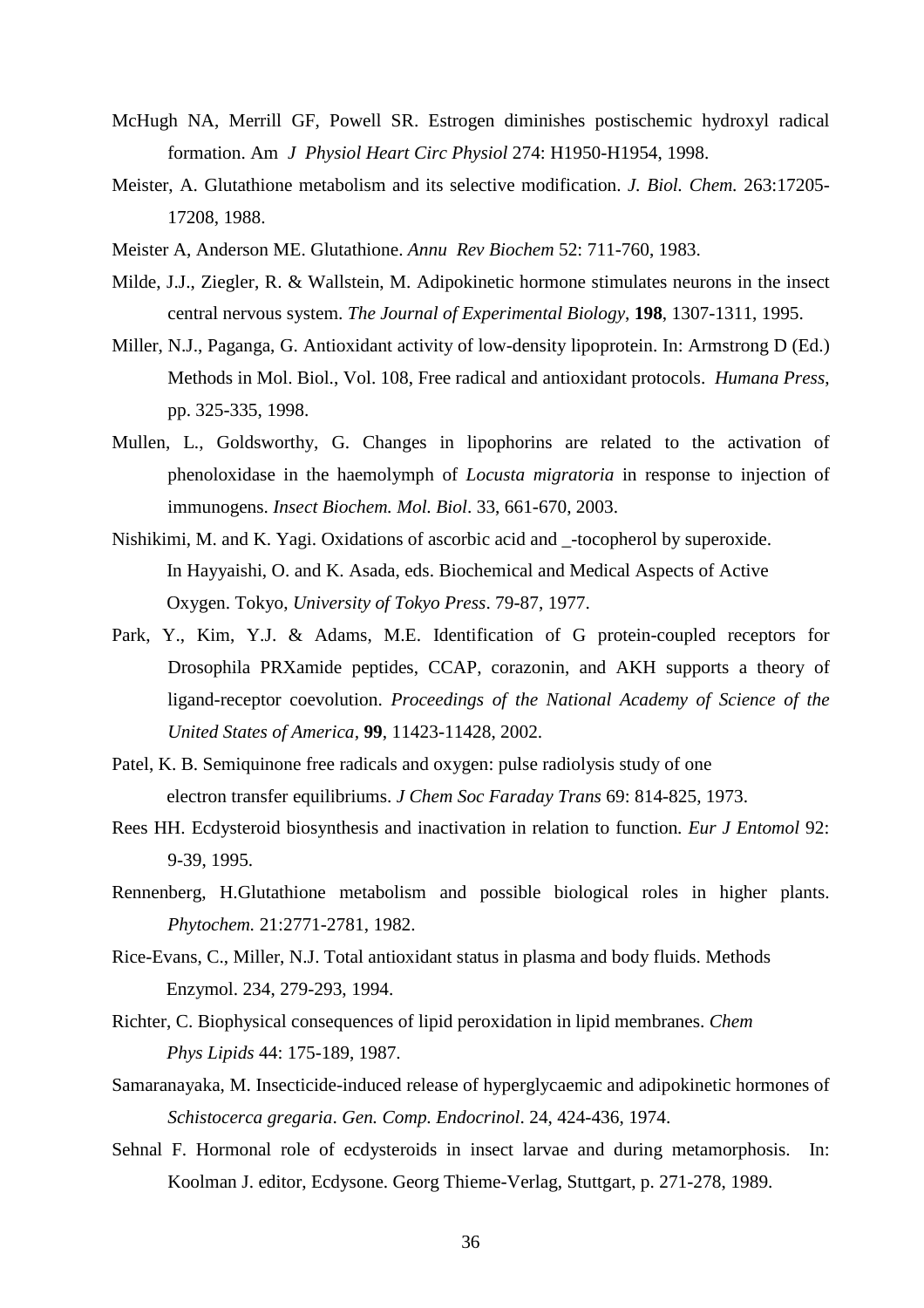- Shu H, Talcott RE, Rice SA, Wei ET. Lipid peroxidation and paraquat toxicity. *Biochem Pharm* 28: 327-331, 1979.
- Socha, R. *Pyrrhocoris apterus* (Heteroptera) an experimental model species: a review. *Eur. J. Entomol.* 1, 241-286, 1993.
- Staubli, F., Jorgensen, T.J.D., Cazzamali, G., Williamson, M., Lenz, C., Sondergaard, L., Roepstorff, P. & Grimmelikhuijzem, C.J.P. Molecular identification of the insect adipokinetic hormone receptors. *Proceedings of the National Academy of Science of the United States of America,* **99**, 3446-3451, 2002.
- Subbiah MT, Kessel B, Agrawal M, Rajan R, Abplanalp W, Rymaszewski Z. Antioxidant potential of specific estrogens on lipid peroxidation. *J Clin Endcrinol Metab* 77: 1095- 1097, 1993.
- Sugioka K, Shimosegawa Y, Nakano M. Estrogens as natural antioxidants of membrane phospholipids peroxidation. *FEBS Lett* 210: 37-39, 1987.
- Suzuki, K., H. Ohno, S. Oh-ishi, T. Kizaki, T. Ookawara, J. Fujii, Z. Radak, and N. Taniguchi. Superoxide dismutases in exercise and disease. In Sen, C. K., L. Packer, and O. Hanninen, eds. Handbook of Oxidants and Antioxidants in Exercise. Amsterdam, Elsevier. 243-295, 2000.
- Taniguchi S, Yanase T, Kobayashi K, Takayanagi R, Haji M, Umeda F, Nawata H. Catechol estrogens are more potent antioxidants than estrogens for the  $Cu<sup>(2+)</sup>$ -catalyzed oxidation of low or high density lipoprotein: antioxidant effects of steroids on lipoproteins. *Endocrine J* 41: 605-611, 1994.
- Trush MA, Mimnaugh EG, Ginsburg E, Gram TE. In vitro stimulation by paraquat of reactiveoxygen mediated lipid peroxidation in rat lung microsomes. *Toxicol Appl Pharmacol* 60: 279-286, 1981.
- Uchiyama M, Mihara M. Determination of malondialdehyde precursor in tissues by the thiobarbituric acid test. *Anal Biochem* 86: 271-278, 1978.
- Vanden Hoek, T. L., L. B. Becker, Z. Shao, C. Li, and P. T. Schumacker. Reactive oxygen species released from mitochondria during brief hypoxia induce preconditioning in cardiomyocytes. *J Biol Chem* 273: 18092-18098, 1998.
- Večeřa, J., Krishnan, N., Alquicer, G., Kodrík, D., Socha, R. Adipokinetic hormone-induced enhancement of antioxidant capacity of *Pyrrhocoris apterus* hemolymph in response to oxidative stress. *Comparative Biochemistry and Physiology Part C: Toxicology & Pharmacology* (in press)*,* 2007.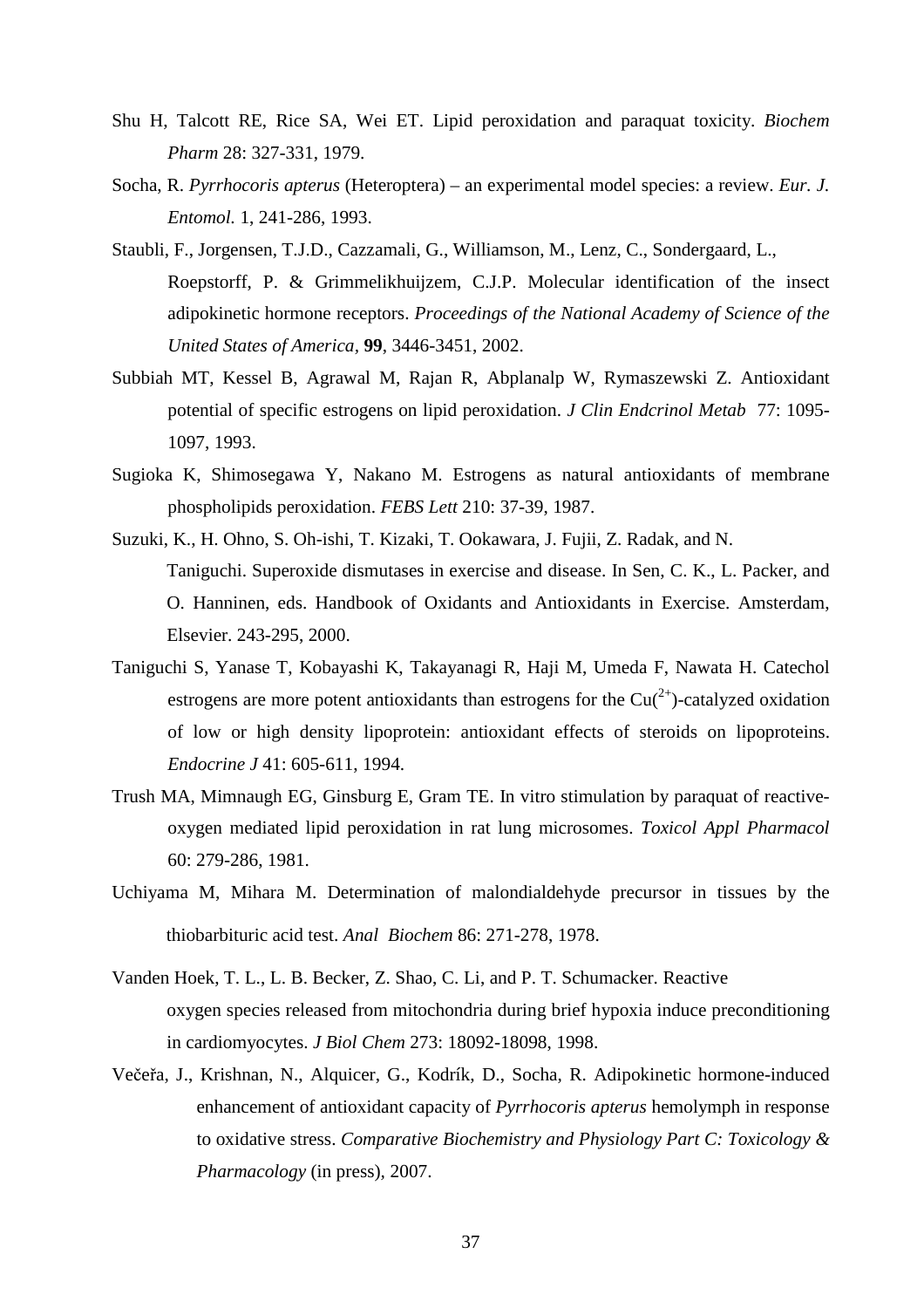- Wallace, S. S. Enzymatic processing of radiation-induced free radical damage in DNA. *Radiat Res* 150: S60-S79, 1998.
- Warner, B. B. and J. R. Wispe. Transgenic models for the study of lung injury and repair. In Clerch, L. B. and D. J. Massaro, eds. Oxygen, Gene Expression, and Cellular Function. New York, Marcel Dekker, Inc. 1997, 75-97.
- Wicher, D., Walther, C. & Penzlin, H. Neurohormone-D induces ionic current changes in cockroach central neurons. *Journal of Comparative Physiology*, **174A**, 507-515, 1994.
- Zachardová D, Sehnal F, Landa V. Makisterone A content and gonadal development in *Pyrrhocoris apterus* reared under long versus short photoperiods. In: Tonner M, Soldan T, Bennettova B. editors, Regulation of Insect Reproduction, *Academia*, Praha, p. 59-71, 1989.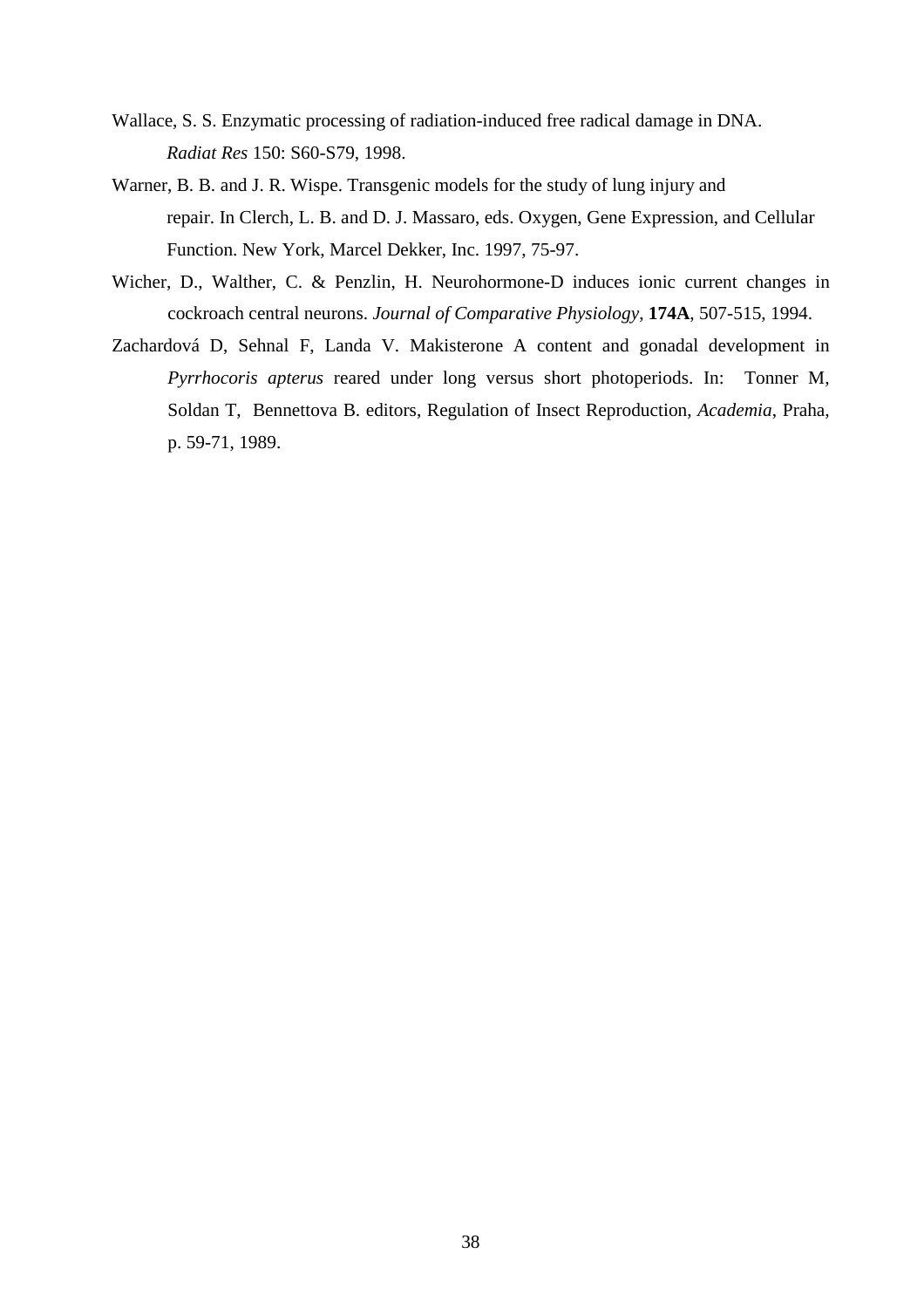# **SUPPLEMENT 1.**



Fig. 1. Effect of increasing doses of paraquat on protein carbonyls level in hemolymph of *P. apterus* adult males expressed as percentage of maximal response. Controls were injected with Ringer saline. Significant differences (p<0.05, experimental vs. control) computed using t-test are indicated by asterisks.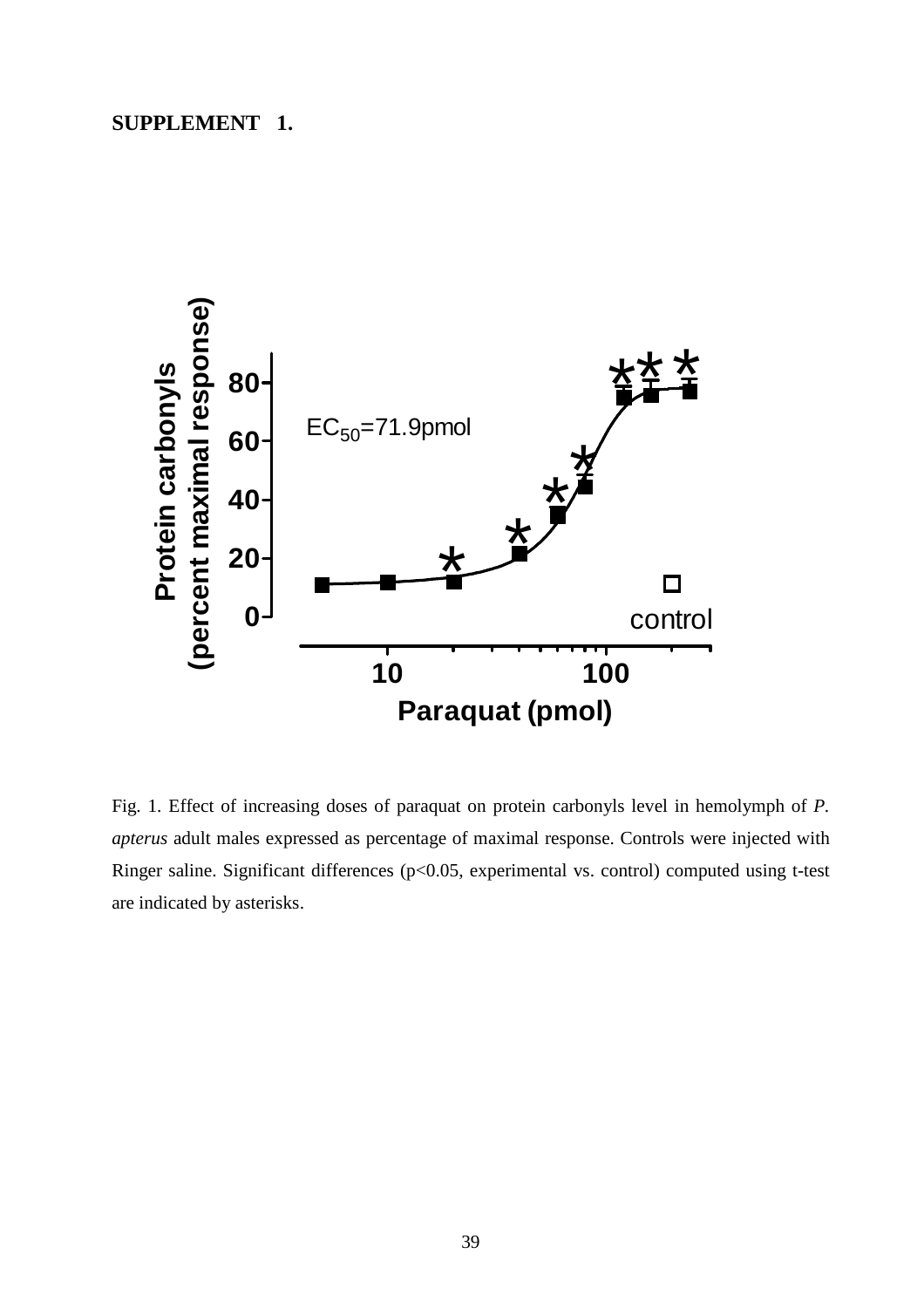

Fig. 2. Thiobarbituric acid reactive substances (TBARS) **(a)** and protein carbonyls **(b)** in the brain microsomal membrane fractions of bugs injected with saline (Control), 38 pmol paraquat (PQ), 1 pmol 20-hydroxyecdysone (20E), and both PQ and 20E. Data are means  $\pm$  SE; n = 9 for TBARS and 15 for protein carbonyls. Significance of differences between the treatments within a sex are shown above the columns (\*p<0.0001,  $\frac{\Psi}{P}$  <0.001, •p<0.01, <sup>ns</sup>not significant). PQ and PQ+20E treatments caused significantly  $(p<0.001$  and  $p<0.05$ , respectively) more TBARS in the male than the female brains. Protein carbonyls were significantly  $(p<0.01)$ lower in females only after the co-injection of PQ with 20E.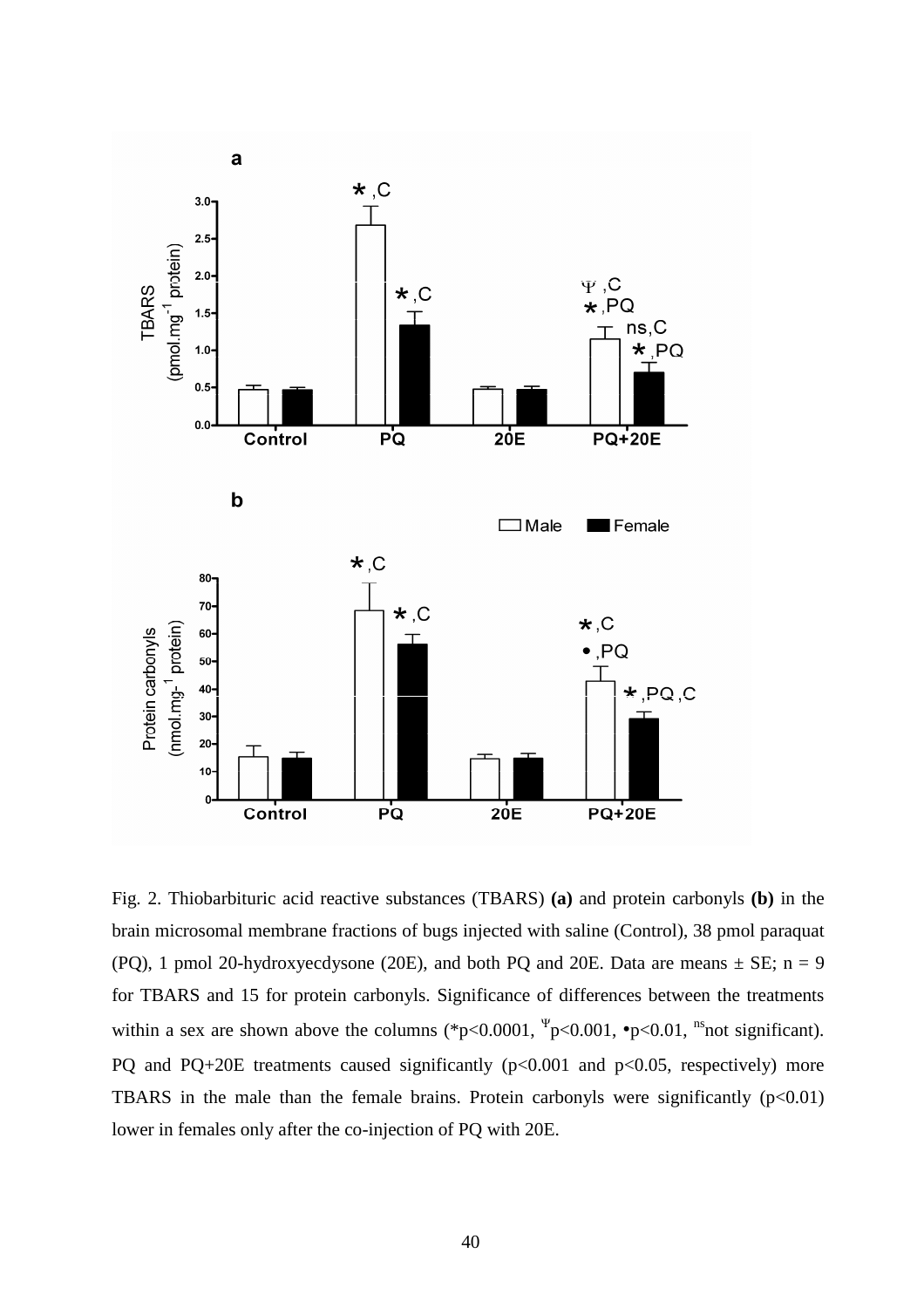

Fig. 3. Reduced glutathione (GSH) **(a)** and activity of γ-glutamyl transpeptidase (γ**-**GTP) **(b)** in the brain of bugs injected with saline (Control), 38 pmol paraquat (PQ), 1 pmol 20 hydroxyecdysone (20E), and both PQ and 20E. Data are means  $\pm$  SE, n = 9. Significance of differences between the treatments within a sex are shown above the columns (\*p<0.0001, <sup>Ψ</sup>p<0.005, •p<0.03, <sup>\*</sup>p<0.001, <sup>ns</sup>not significant). γ-GTP activity was significantly (p<0.003) higher in females than in males after the co-injection of PQ with 20E.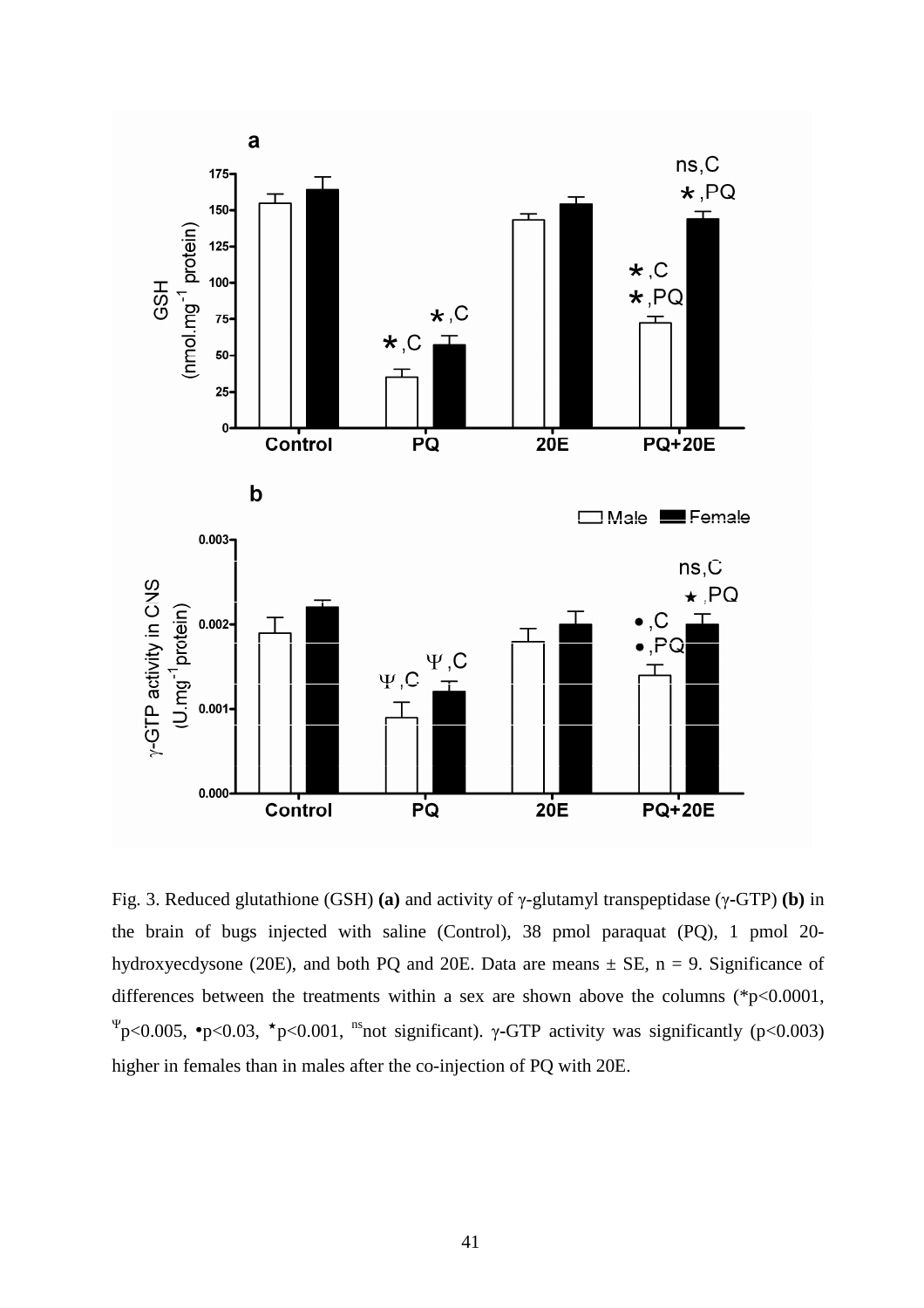

Fig 4. Effect of paraquat (40 pmol) injection on the AKH level in CNS (A) and hemolymph (B) of *P. apterus* adult males. Controls were injected with Ringer saline. Significant difference (p<0.05, experimental vs. control) computed using t-test is indicated by an asterisk.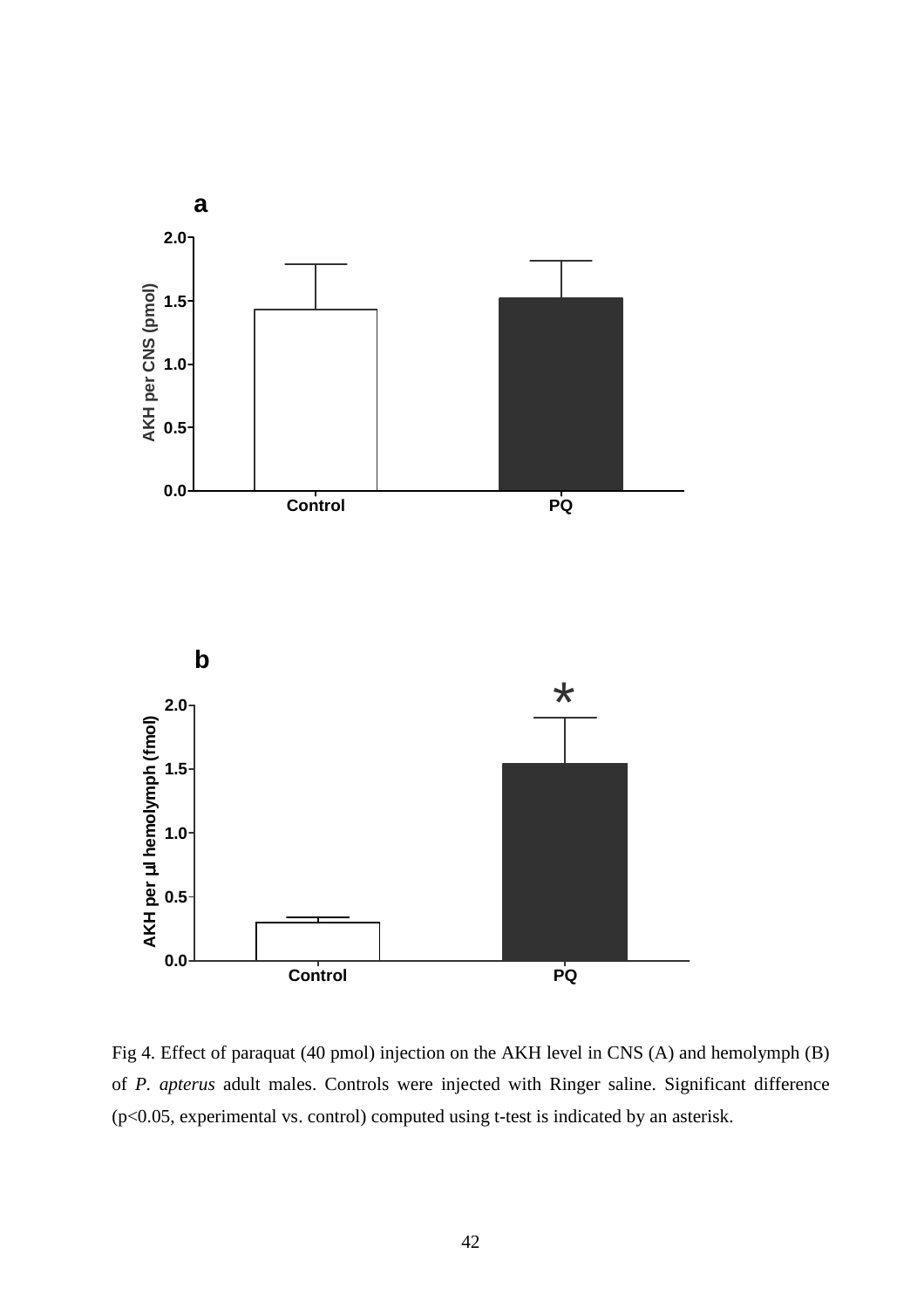

Fig 5. Effect of AKH (Pyrap-AKH, 40 pmol) and paraquat (40 pmol) injection on protein carbonyl content in hemolymph of *P. apterus* adult males. Controls were injected with Ringer saline. Significant differences  $(p<0.01)$  computed using Tukey's multiple comparison test following one-way ANOVA are indicated as follows: paraquat vs. control by an asterisk, paraquat:AKH vs. paraquat by @.



Fig. 6. Effect of AKH (Pyrap-AKH, 40 pmol) and paraquat (40 pmol) injection on glutathione content in hemolymph of *P. apterus* adult males. Controls were injected with Ringer saline. Significant differences computed using Tukey's multiple comparison test following one-way ANOVA are indicated as follows: AKH vs. control by an asterisk (p<0.001), paraquat vs. control by  $\omega$  (p<0.05) and paraquat:AKH vs. paraquat by # (p<0.05).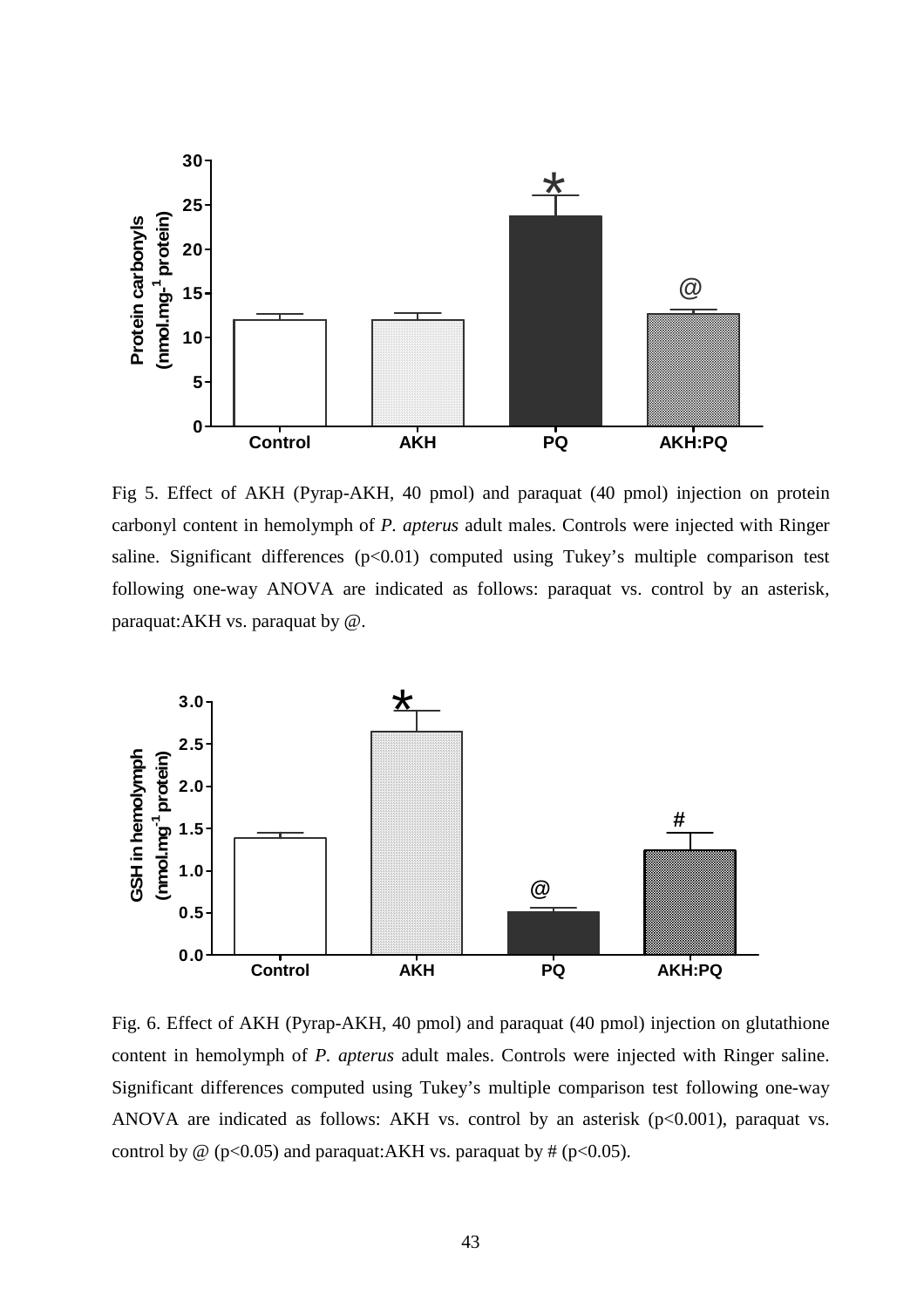

Fig 7. Effect of AKH (Pyrap-AKH, 40 pmol) and paraquat (40 pmol) injection on total antioxidant hemolymph capacity of *P. apterus* adult males. Controls were injected with Ringer saline. Significant differences  $(p<0.001)$  computed using Tukey's multiple comparison test following one-way ANOVA are indicated as follows: AKH vs. control by an asterisk, paraquat vs. control by @ and paraquat:AKH vs. paraquat by #.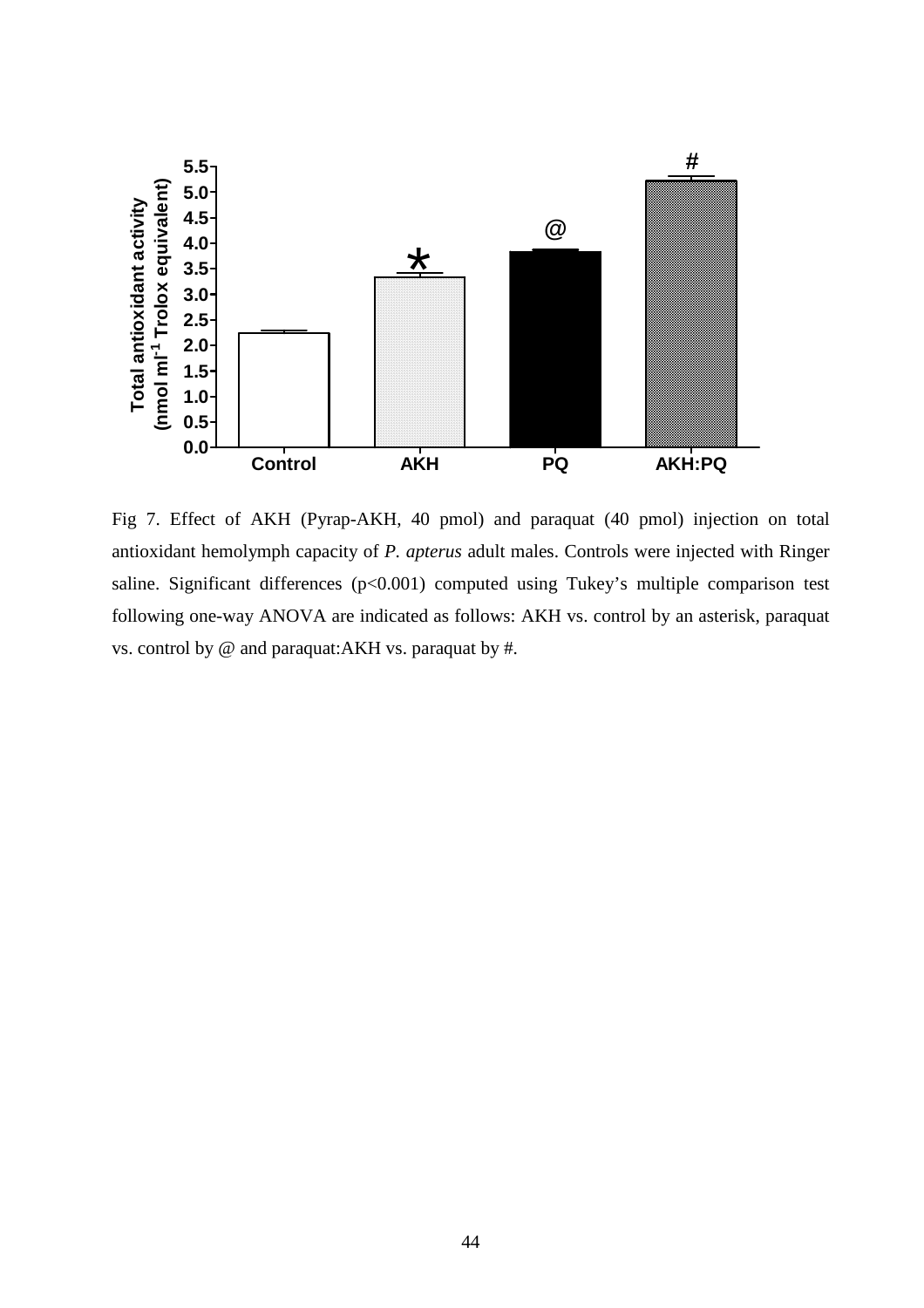# **Pictures**

Picture 1: Chemical structure of ecdysteroids









FIG. 2. Structural formulas of some<br>major zooecdysteroids. E, ecdysone; 20E,<br>20-hydroxyecdysone; 2dE, 2-deoxyecdy-<br>sone; 3DE, 3-dehydroecdysone; MaA,<br>makisterone Λ (24Me20E); 14dE, 14-<br>deoxyecdysone.



J.

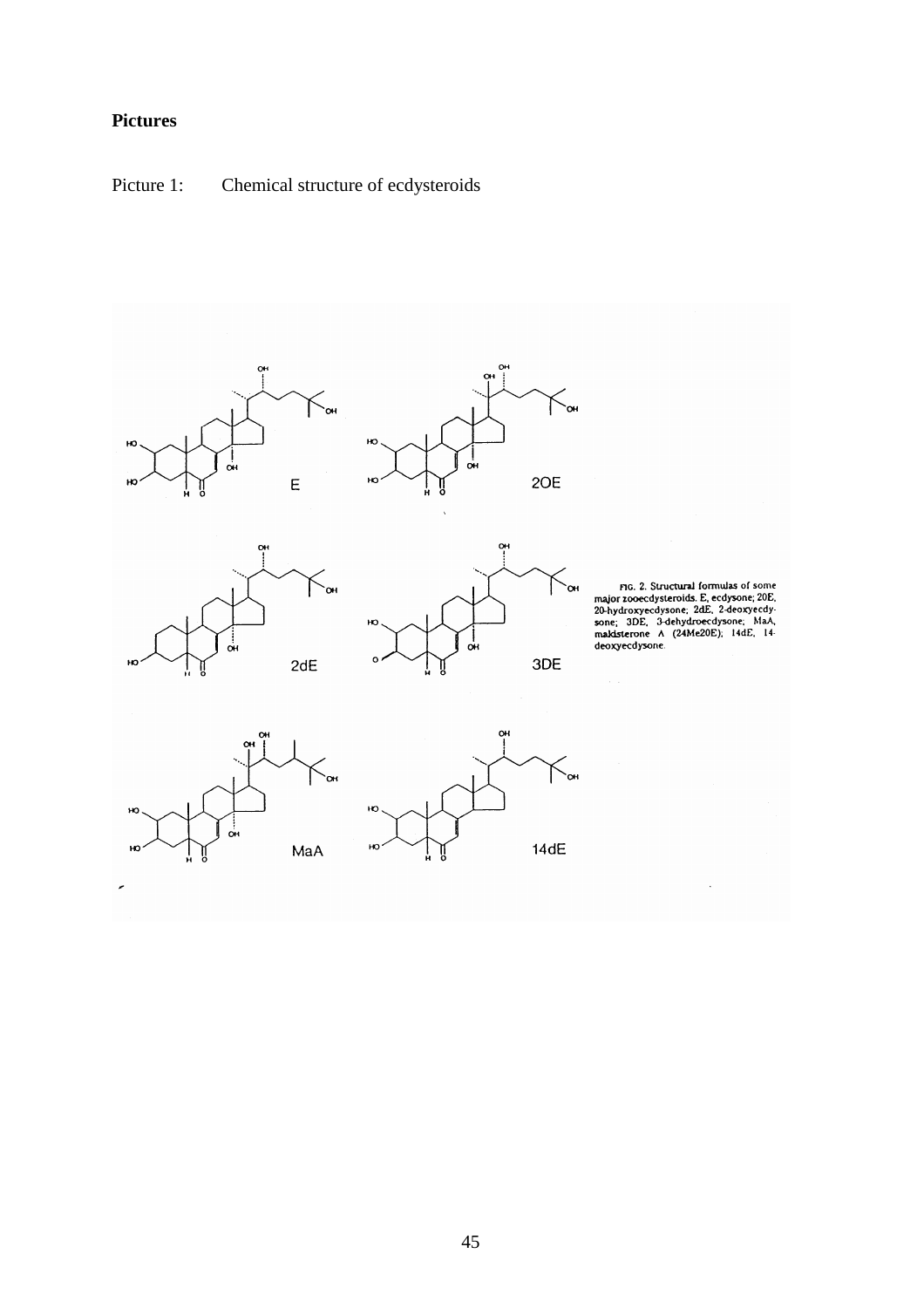Picture 2: Ecdysteroids – sites of action in insect body



Fig. 21.9. Ecdysteroids. The principal stages in the production, activity and degradation of ecdysteroids.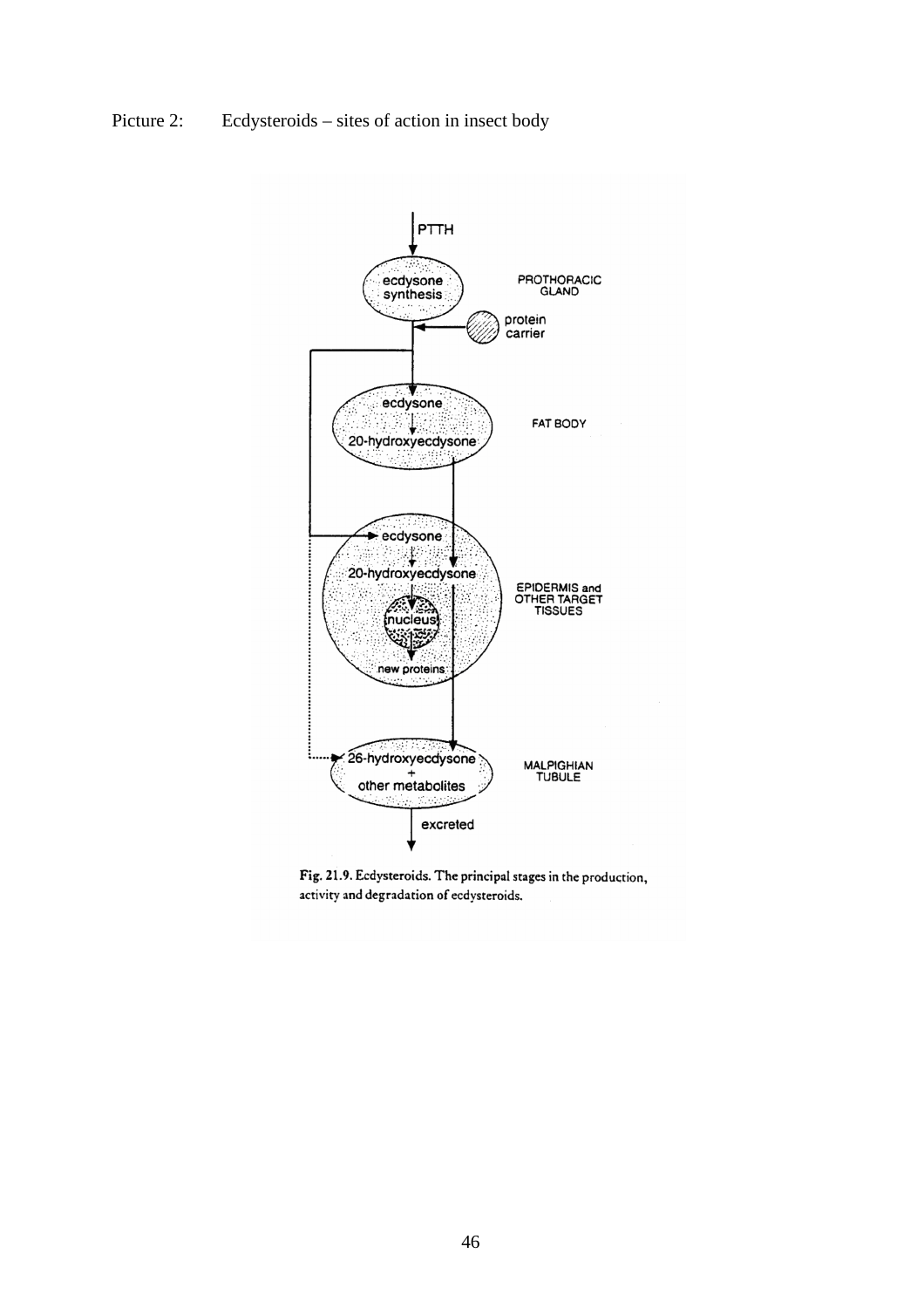

## Picture 3: Role of AKH in energy metabolism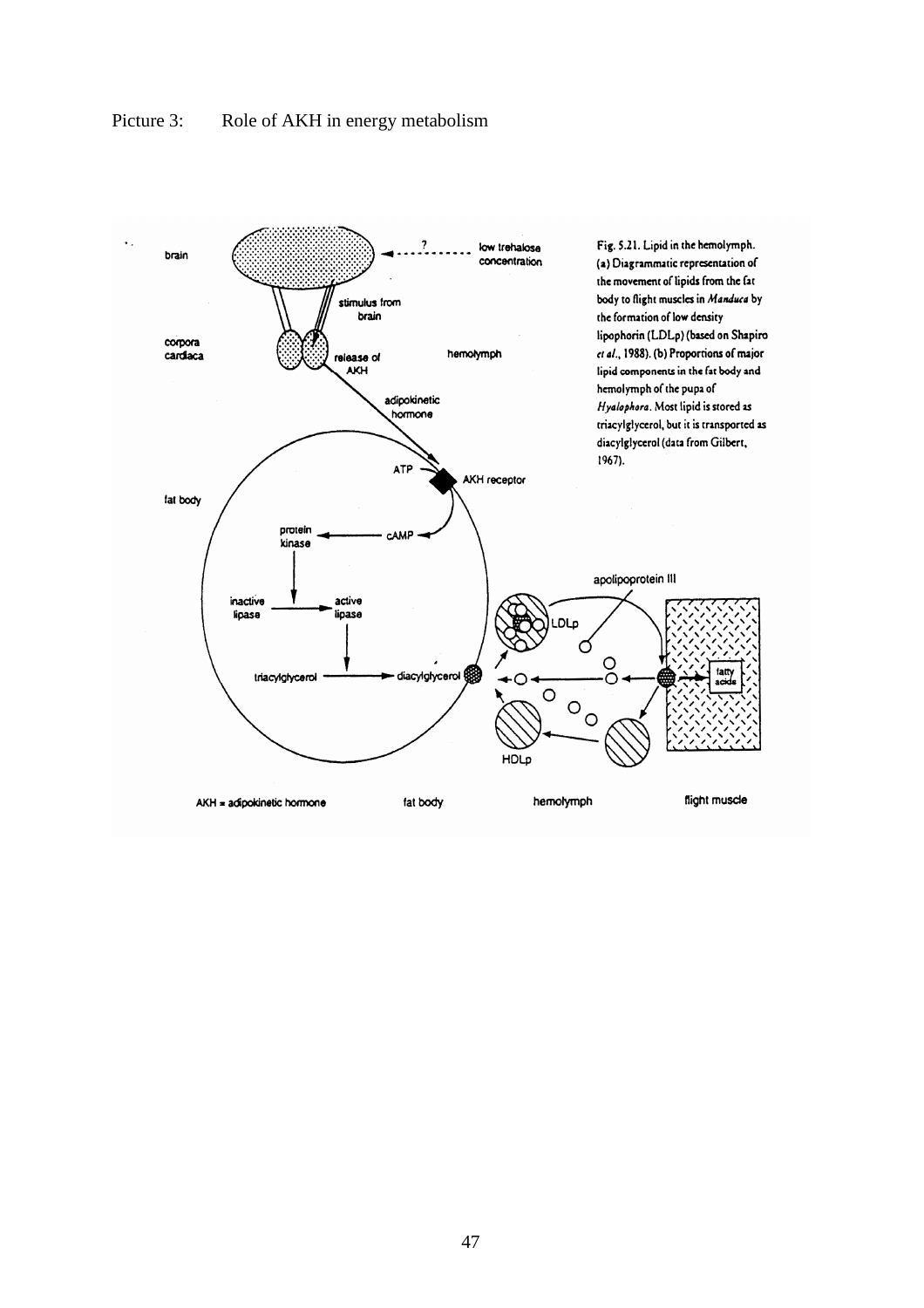Picture 4: Paraquat molecule



Fig. 1. Structural formula of paraquat cation (upper) and of paraquat dichloride salt (lower).